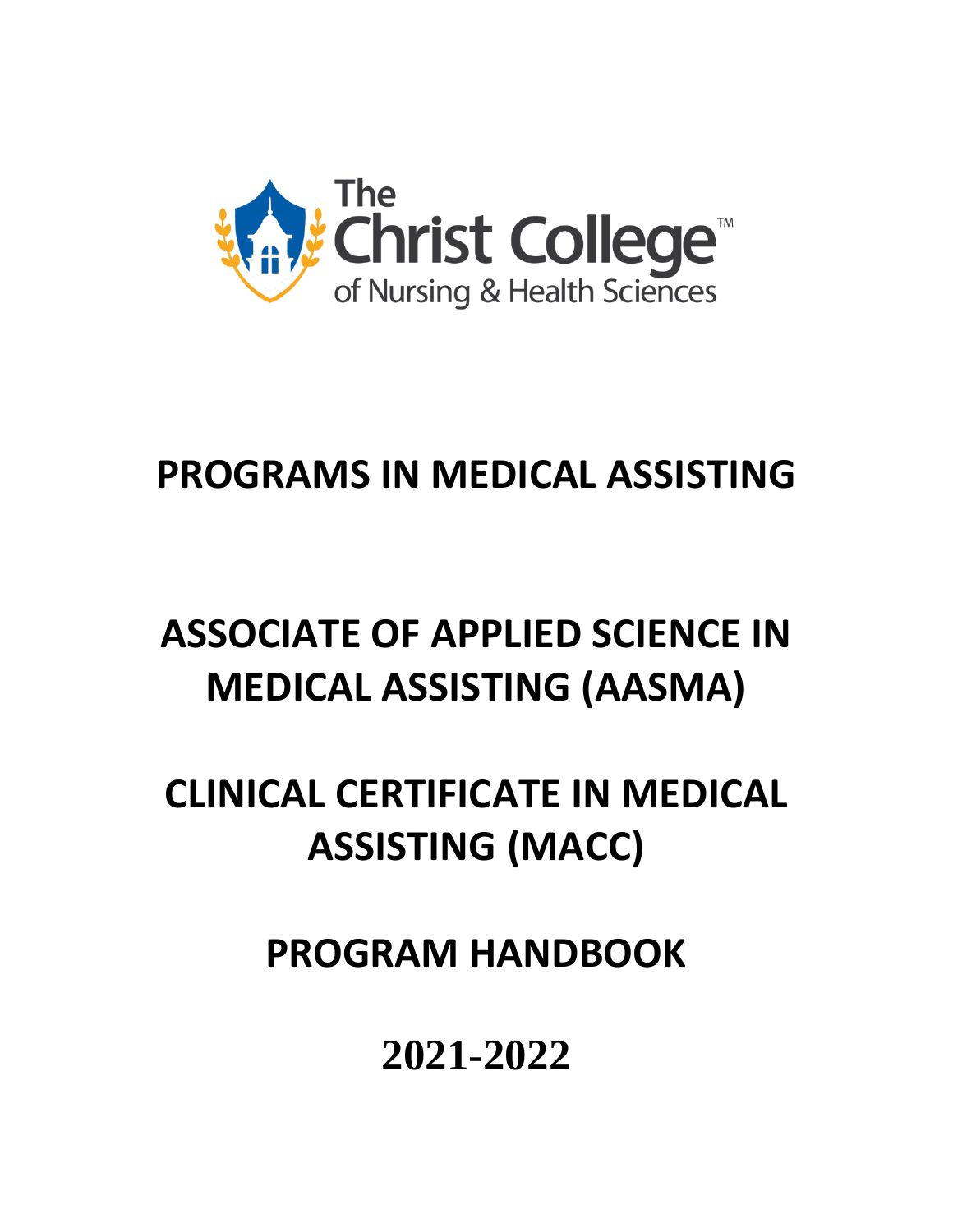

To the Medical Assisting Student:

Welcome to The Christ College of Nursing and Health Sciences! We are excited about the opportunity to partner with you as you begin your educational journey within the profession of medical assisting (MA).

The MA *Program Handbook* is an important document to guide you through and promote your successful completion of the program. Please read the document thoroughly and familiarize yourself with the policies, procedures, and regulations within the *MA Program Handbook*. The faculty, professional staff, and administration are available to assist you with policies, procedures, or regulations in the *MA Program Handbook* as necessary.

Occasionally it is necessary to introduce new or revise existing policies, procedures, or regulations in the *MA Program Handbook*. New policies and revisions will be posted on the College's electronic learning management system.

As you begin your journey, we encourage you to interact with your class peers and faculty members to help enhance and diversify your learning opportunities. Together we can enrich the culture of medical assisting through caring, collaboration, integrity, and excellence!

Best wishes for success in your educational endeavors!

Sincerely,

Faculty, Staff, and Administration

The Christ College of Nursing and Health Sciences Department of Health Sciences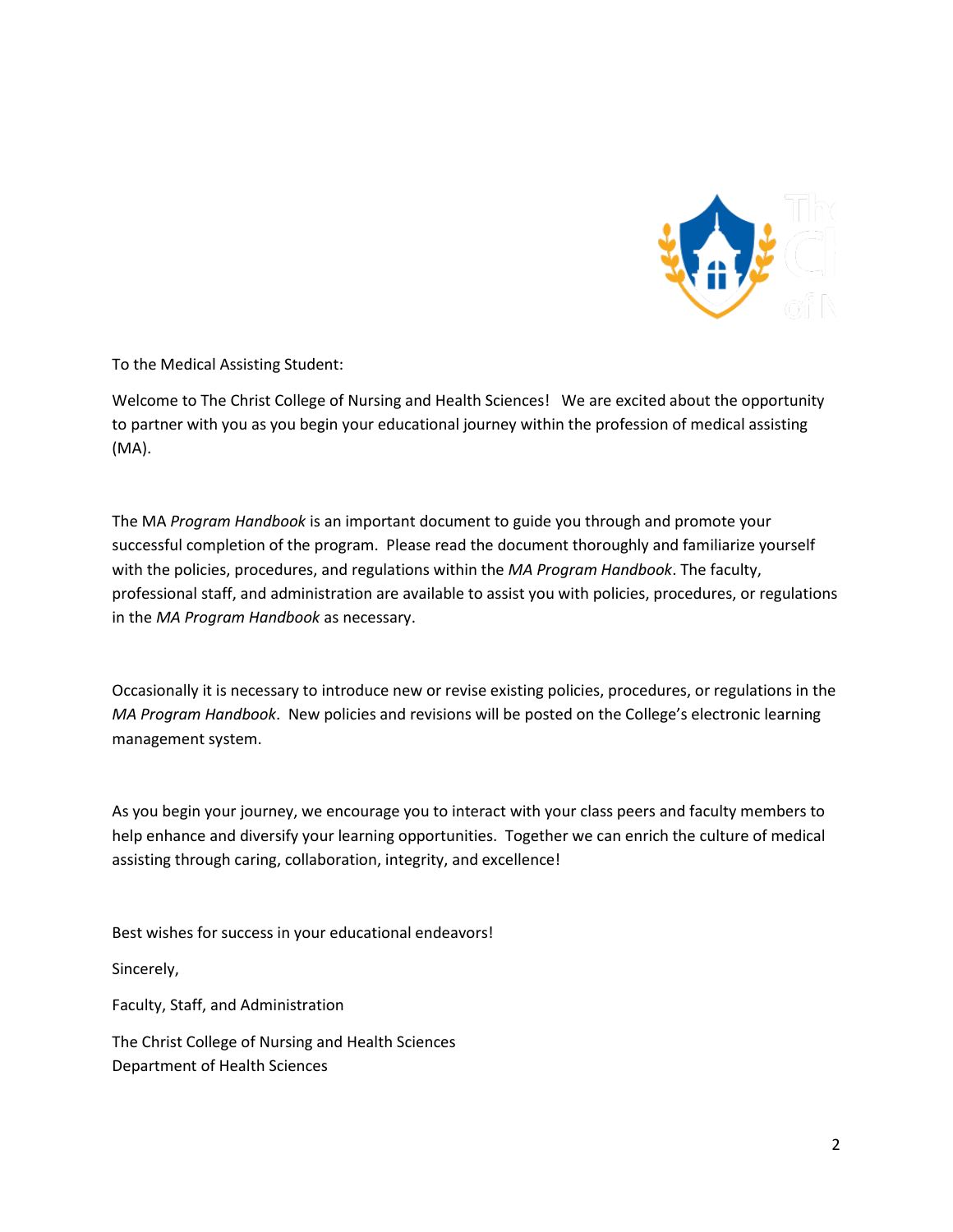# **FOREWORD**

The Christ College of Nursing and Health Sciences College Catalog and Associate of Applied Science, Medical Assisting (MA) Program/Medical Assisting Clinical Certificate Handbook are guidebooks for our students in the MA program.

It is the responsibility of each student to know the contents of both documents and to respect and maintain the rules and standards of the College and the Department of Health Sciences.

The College and Department of Health Sciences reserve the right to change any provision or policy in the interest of the College, MA program, or students.

The MA Program Handbook can be accessed through the College's electronic learning management system.

## **PLEASE NOTE**

The Christ College of Nursing and Health Sciences is committed to a policy of nondiscrimination on the basis of race, color, creed, national origin, citizenship, religion, ethnicity, age, gender, gender identity, genetics, marital status, sex, pregnancy, sexual orientation, military or veteran status, disability, or any other status protected by local, state or federal law (collectively, "protected statuses") in the administration of its educational, recruitment, and admissions policies; scholarship and loan programs; and athletic or other Collegeadministered programs. All institutional processes and policies follow applicable federal and state laws and regulations related to discrimination.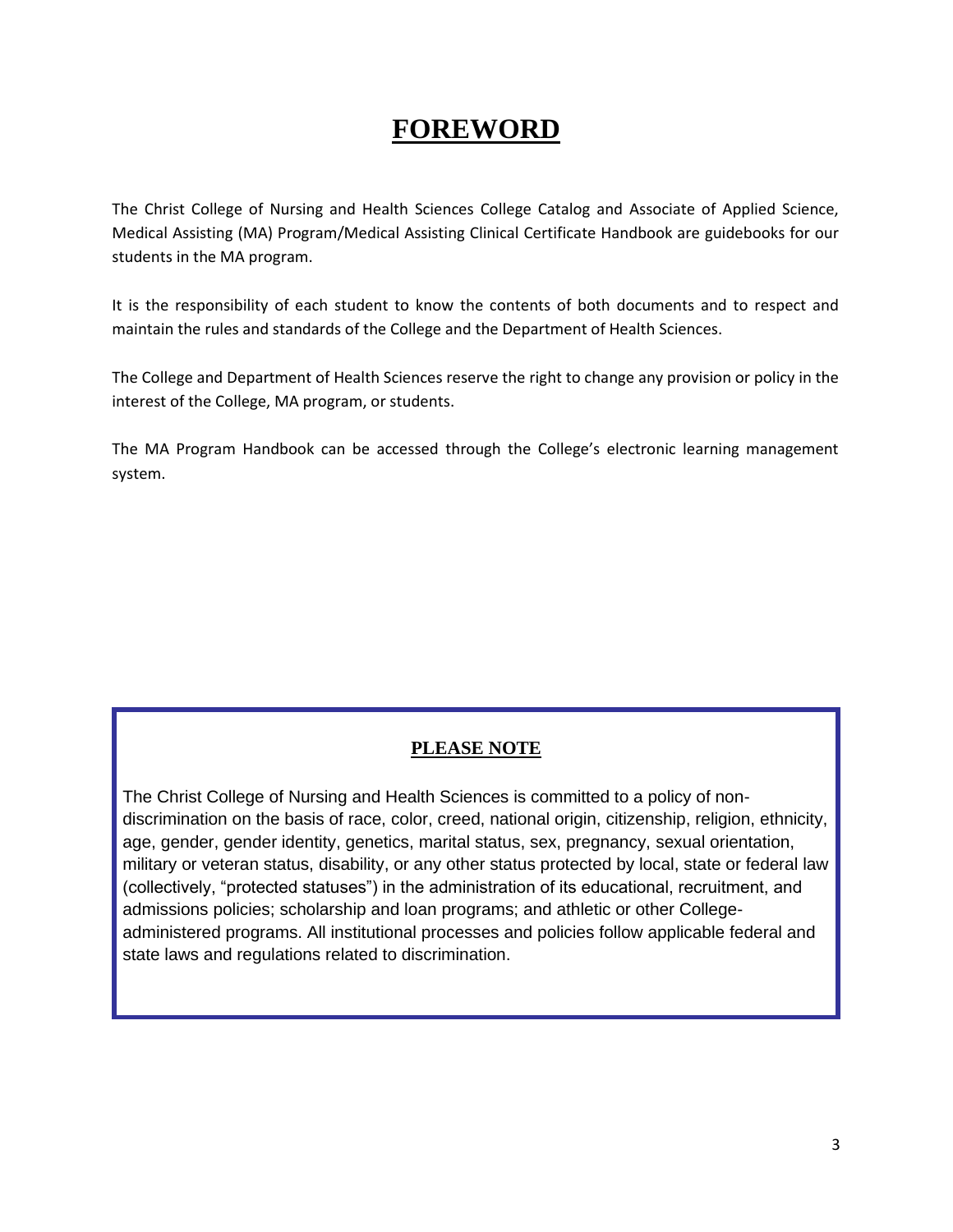# <span id="page-3-0"></span>Introduction to the Medical Assisting Program

The Associate of Applied Science in Medical Assisting Degree (AASMA) and Medical Assisting Clinical Certificate (MACC)) program at The Christ College of Nursing and Health Sciences provides a course of study that integrates concepts from arts and sciences into a medical assisting curriculum emphasizing academic excellence, professionalism, and clinical competence. The AASMA program is a 16-month, 4 semester program which requires a 160 Practicum at an assigned ambulatory clinic. This program prepares the medical assistant to perform duties in the front and back office and requires a total of 60 credit hours of both medical assisting and health sciences curriculum to meet the requirements for completion.

The Medical Assistant Clinical Certificate (MACC) program at The Christ College of Nursing and Health Sciences is a 16-week, 1 semester certificate program that integrates clinical medical assisting curriculum emphasizing academic excellence, professionalism, and clinical competency. The program focuses on back office medical assisting competencies only. This program requires a total of 16 clinical credit hours for completion. Students in this program are not required to complete a Practicum assignment.

Note: All Occupations includes all occupations in the U.S. Economy Source: U.S. Bureau of Labor Statistics, Employment Projections program.

Employment of medical assistants is projected to grow 29 percent from 2016 to 2026, much faster than the average for all occupations. The growth of the aging baby-boom population will continue to increase demand for preventive medical services, which are often provided by physicians. As a result, physicians will hire more assistants to perform routine administrative and clinical duties, allowing the physicians to see more patients.

An increasing number of group practices, clinics, and other healthcare facilities will also need support workers, particularly medical assistants, to complete both administrative and clinical duties. Medical assistants work mostly in primary care, a steadily growing sector of the healthcare industry.

Medical assistants are expected to have good job prospects; however, those who earn certification and have familiarity with electronic health records (EHRs) may have better job prospects.

**Publish Date:** April 12, 2019 Revised May 20, 2021 <https://www.bls.gov/ooh/healthcare/medical-assistants.htm#tab-6>

# <span id="page-3-1"></span>Development of the Educational Competencies for the Medical Assistant.

The Associate of Applied Science in Medical Assisting Degree (AASMA) and Medical Assisting Clinical Certificate (MACC)) and the Clinical Certificate Medical Assisting (MACC) program incorporates the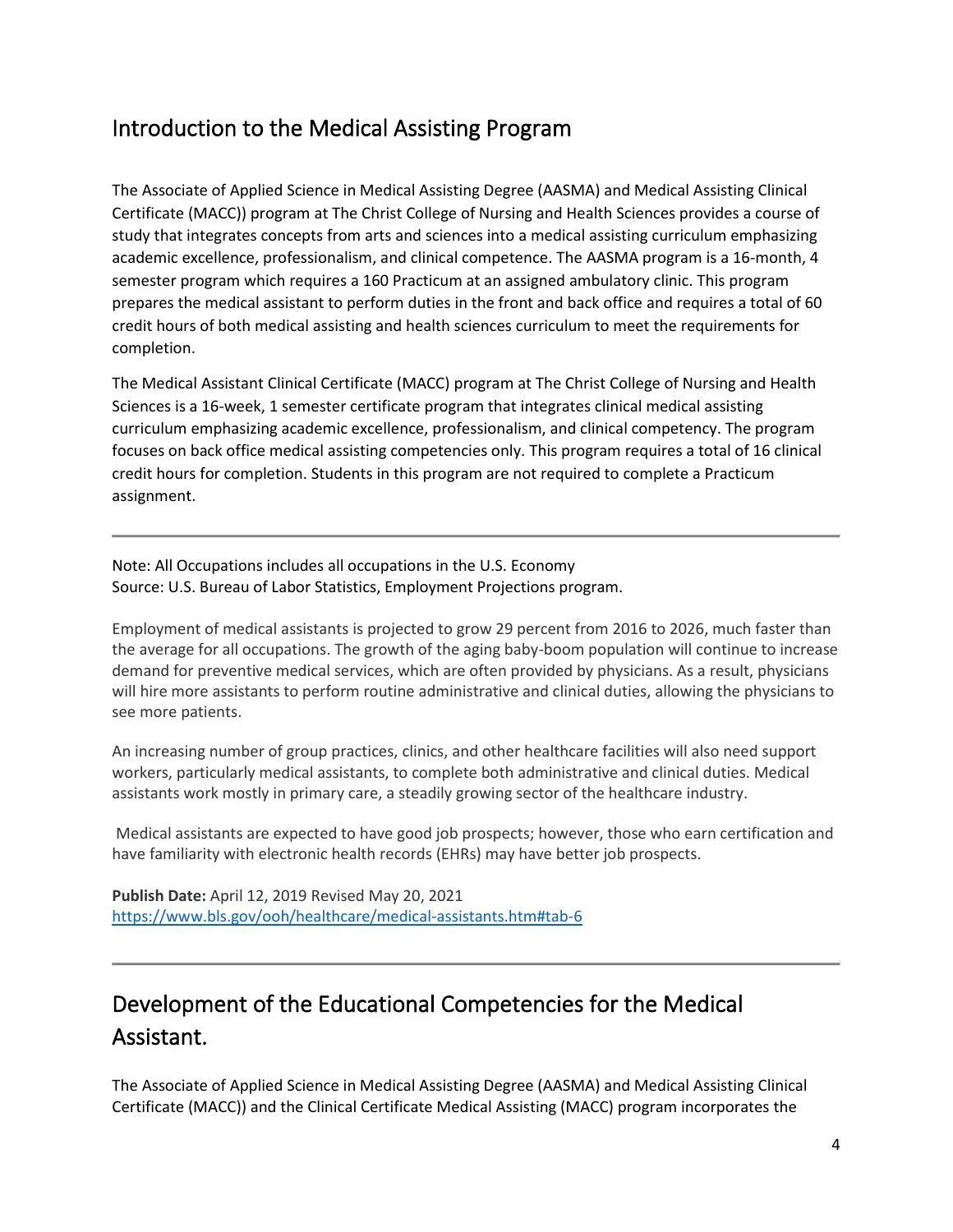educational competencies for the Medical Assistant which are aligned with the 2015 standards as outlined by the Medical Assistant Educational Review Board (MAERB) and Commission on Accreditation of Allied Health Education Programs (CAAHEP).

#### <span id="page-4-0"></span>**Administrative duties: (AASMA only)**

(The following outlines administrative duties that may be taught during the program)

- Greeting patients and families
- Scheduling appointments
- Using computer applications
- Entering and maintaining data in EHR system
- Answering telephones
- Updating and filing patient medical records
- Coding, billing and filling out insurance forms
- Arranging for hospital admissions and laboratory services

#### <span id="page-4-1"></span>**Clinical duties: (AASMA & MACC)**

<span id="page-4-2"></span>(Clinical duties vary by state, but may include)

- Taking vital signs
- Obtaining medical histories
- Explaining treatment procedures to patients within scope of Medical Assistant
- Preparing patients for examination
- Assisting the provider (physician or advanced practice practitioner) during the examination
- Collecting and preparing laboratory specimens
- Performing basic laboratory tests
- Instructing patients about medication and special diets
- Preparing and administering medications as directed by a provider
- Injections and vaccinations
- Authorizing prescription refills ad directed
- Obtaining Prior Authorizations before procedures
- Drawing blood (Venipuncture/Capillary)
- Taking electrocardiograms
- Removing sutures and changing dressings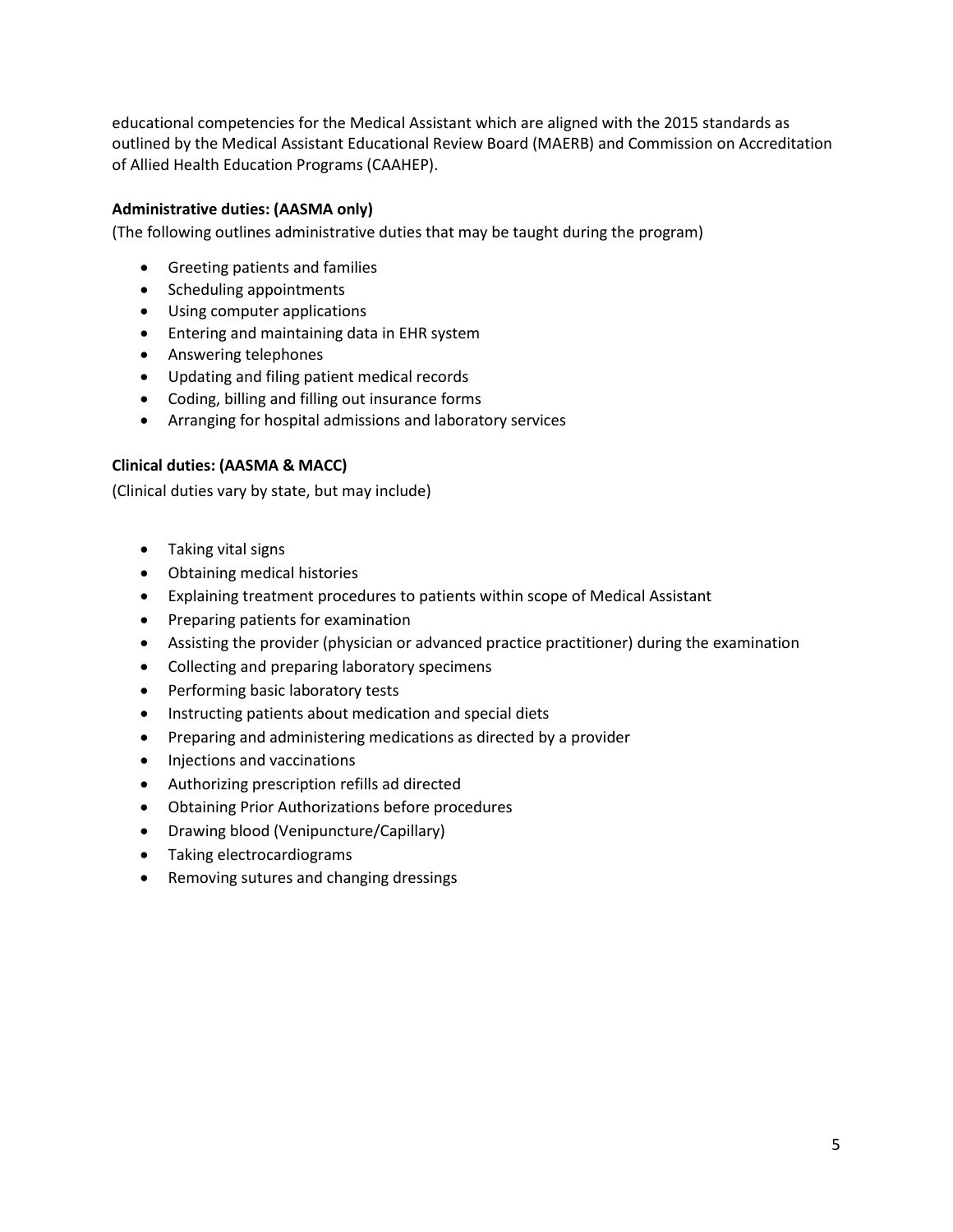# Table of Contents

| COM 112: Professional Communication & Behavior for Medical Assisting Professionals  13         |  |
|------------------------------------------------------------------------------------------------|--|
|                                                                                                |  |
|                                                                                                |  |
|                                                                                                |  |
|                                                                                                |  |
|                                                                                                |  |
|                                                                                                |  |
|                                                                                                |  |
| MA 204: medical Insurance/Coding and Financial Business Practices for the Medical Assistant 15 |  |
| MA 206: Clinical Review & Medical Emergency Procedures for the Medical Assisting Professional  |  |
|                                                                                                |  |
| MA 207: Clinical Review & Medical Emergency Procedures for the Medical Assistant Professional  |  |
|                                                                                                |  |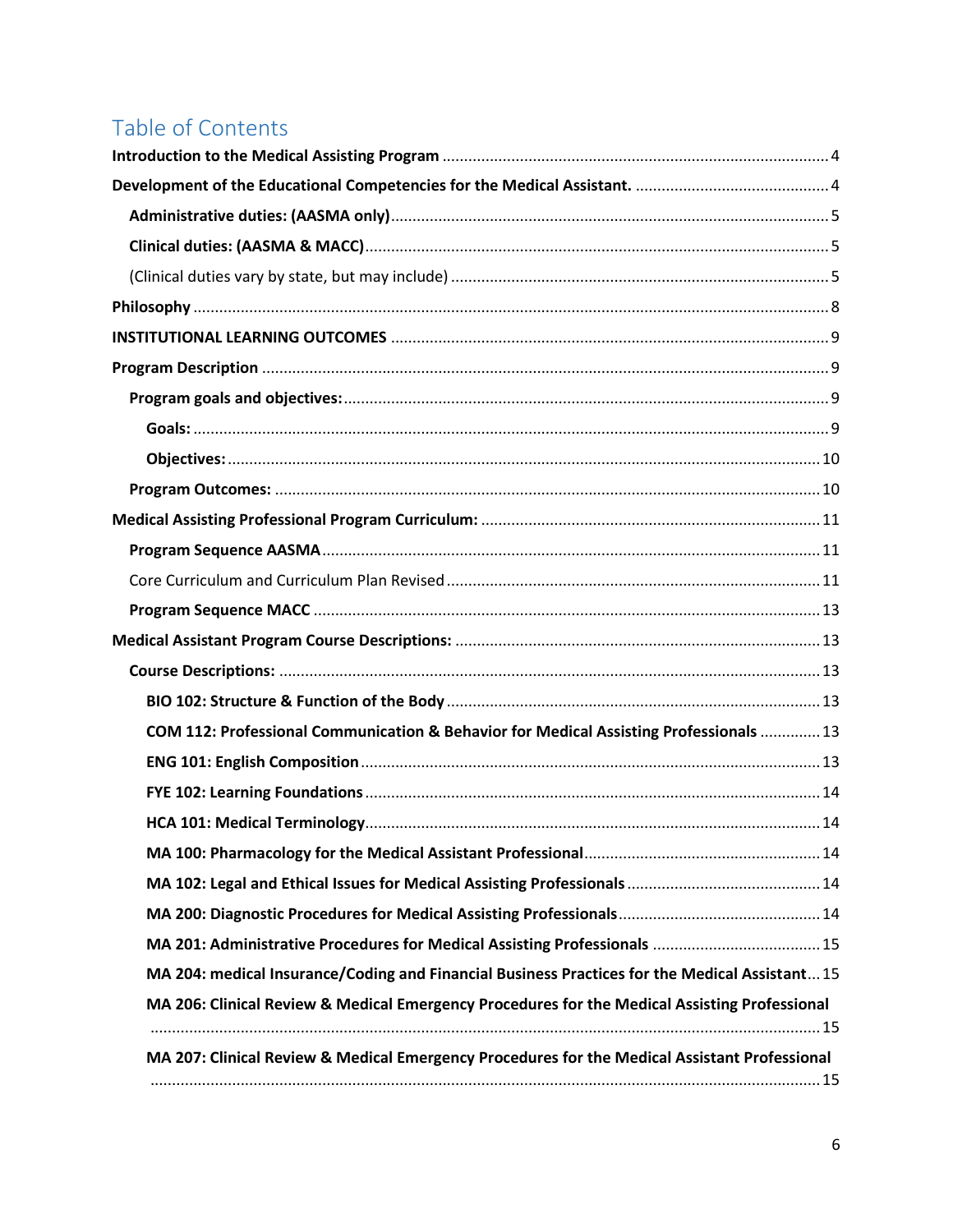| MA 209: Career Development Capstone for Medical Assisting Professionals 15 |  |
|----------------------------------------------------------------------------|--|
|                                                                            |  |
|                                                                            |  |
|                                                                            |  |
|                                                                            |  |
|                                                                            |  |
|                                                                            |  |
|                                                                            |  |
|                                                                            |  |
|                                                                            |  |
|                                                                            |  |
|                                                                            |  |
|                                                                            |  |
|                                                                            |  |
|                                                                            |  |
|                                                                            |  |
|                                                                            |  |
|                                                                            |  |
|                                                                            |  |
|                                                                            |  |
|                                                                            |  |
|                                                                            |  |
|                                                                            |  |
|                                                                            |  |
|                                                                            |  |
|                                                                            |  |
|                                                                            |  |
|                                                                            |  |
|                                                                            |  |
|                                                                            |  |
|                                                                            |  |
|                                                                            |  |
|                                                                            |  |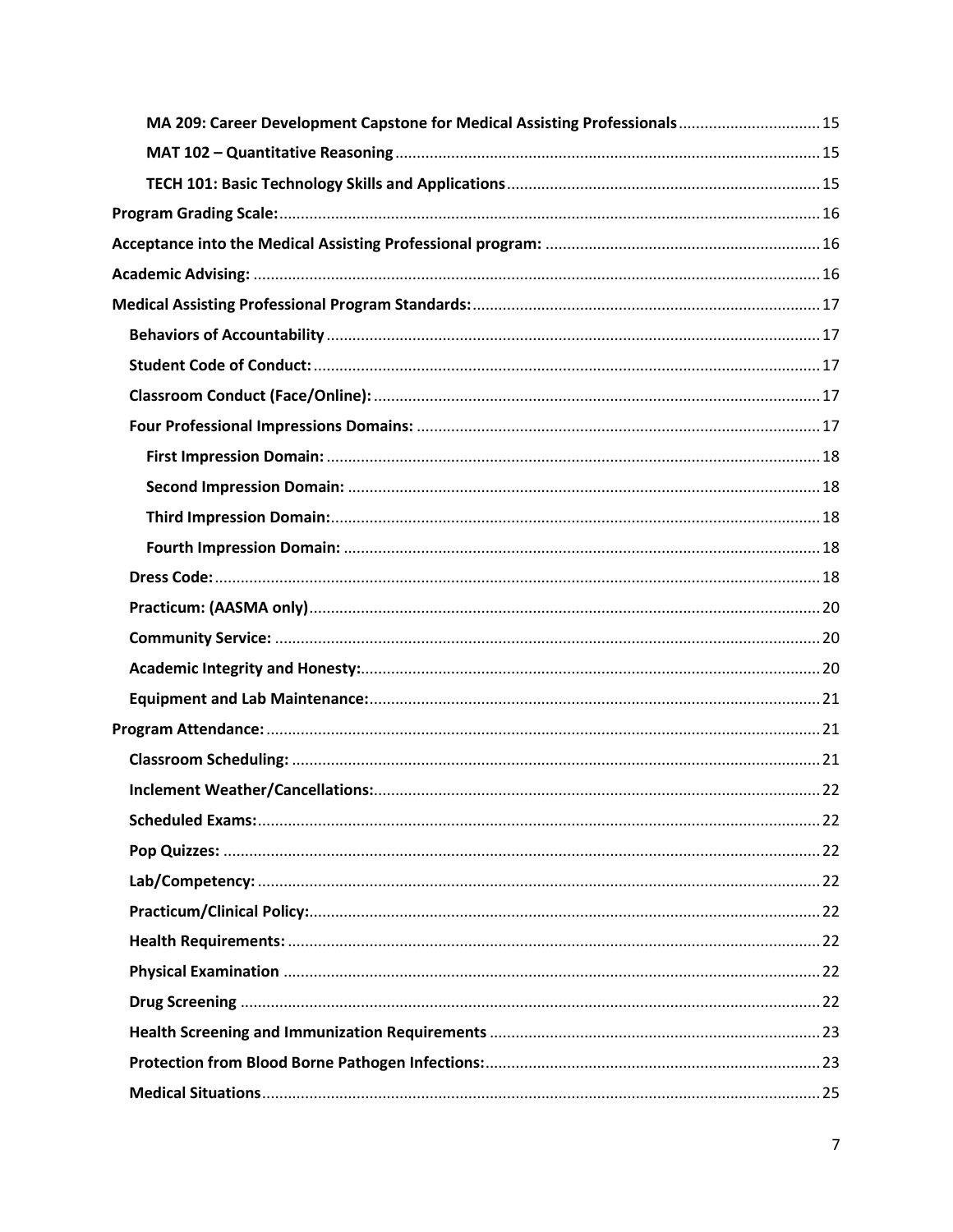| https://www.thechristcollege.edu/college-catalog/operations/#college-emergency-procedures 27     |  |
|--------------------------------------------------------------------------------------------------|--|
|                                                                                                  |  |
|                                                                                                  |  |
|                                                                                                  |  |
|                                                                                                  |  |
|                                                                                                  |  |
|                                                                                                  |  |
|                                                                                                  |  |
| I. Grounds for denial of eligibility for the CMA (AAMA) credential, or for discipline of the CMA |  |
|                                                                                                  |  |
|                                                                                                  |  |
| III. Procedures for adjudicating alleged violations of Disciplinary Standards29                  |  |
|                                                                                                  |  |
|                                                                                                  |  |
|                                                                                                  |  |
|                                                                                                  |  |

# <span id="page-7-0"></span>Philosophy

A person is a unique individual having intrinsic value. Everyone has diverse physical, emotional, social, developmental, and spiritual needs in varying degrees of fulfillment and deserves caring interventions. The person and environment are constantly interacting.

The environment includes all internal and external factors affecting and affected by the individual. A part of this dynamic environment is society, which consists of individuals, families, communities, and institutions. Any change in the environment may require varying degrees of adaptation. Health Sciences graduates engage in assessment of both the environment and people to identify opportunities to promote, maintain, or restore health.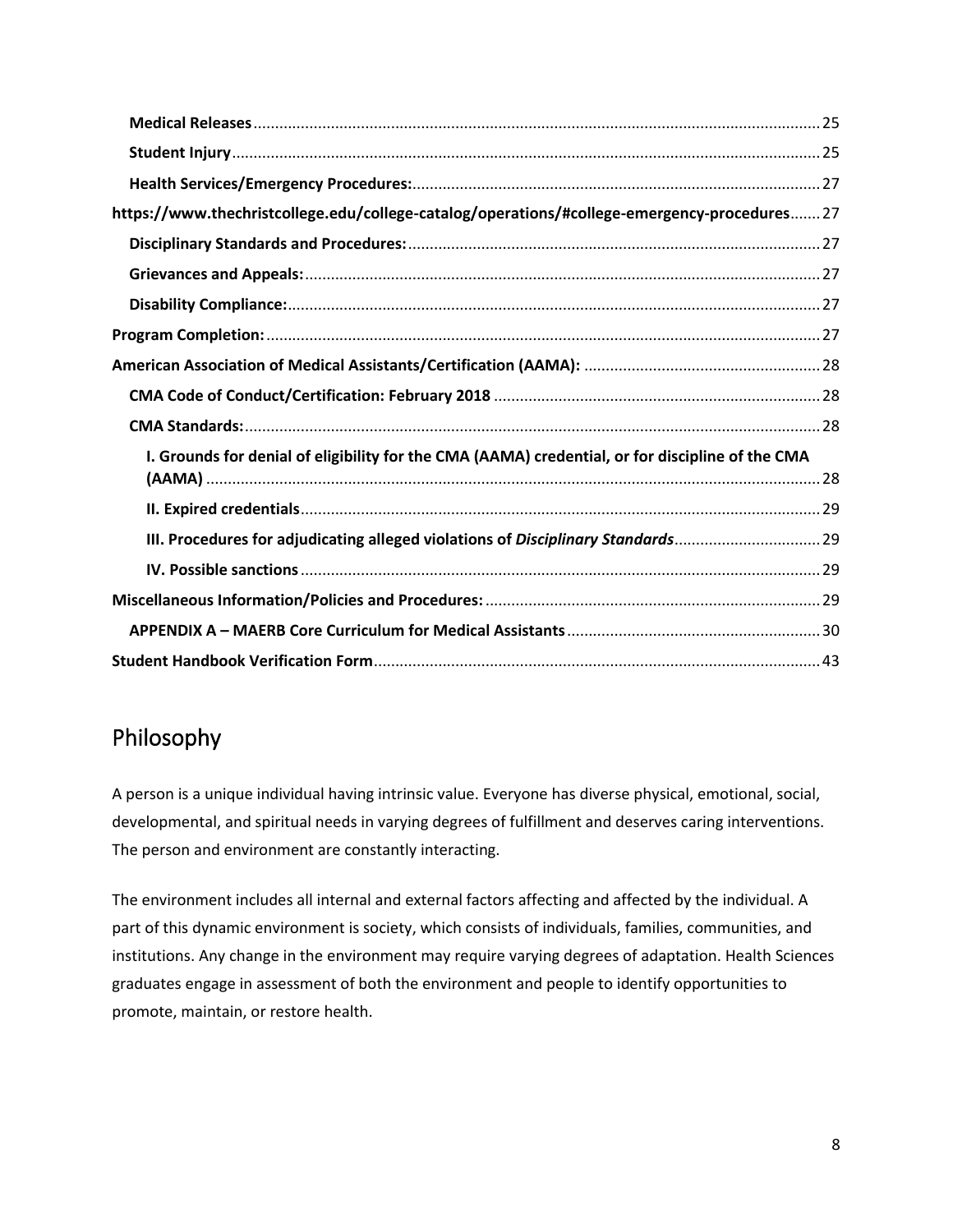Health is the dynamic process of balance and harmony within the person, including physical, mental, and social well-being. A person's state of health is influenced by personal, societal, and cultural variables and may be affected by prevention and treatment strategies.

The Arts and Sciences curriculum at The Christ College of Nursing and Health Sciences serves to develop within students certain intellectual and cognitive capacities, habits of mind and character, values, moral awareness, integrative abilities in connecting bodies of knowledge, and qualities necessary for productive citizenship in an open and vibrant democracy.

# <span id="page-8-0"></span>**INSTITUTIONAL LEARNING OUTCOMES**

As a result of their educational experiences at The Christ College students will:

- 1. Apply an expanded knowledge base within one's chosen profession and demonstrate a commitment to pursuing additional learning opportunities related to academic, personal, or professional interests.
- 2. Demonstrate responsible engagement with social-political-cultural issues of local, regional, or global significance.
- 3. Demonstrate academic and professional competency in written and oral communication.
- 4. Demonstrate academic and professional competency within the sciences.
- 5. Demonstrate an ability to engage in intellectual inquiry and apply critical thinking through identifying assumptions, making inferences, marshaling evidence, and giving a coherent account of reasoning.

# <span id="page-8-1"></span>Program Description

The Associate of Applied Science in Medical Assisting Degree program provides a course of study with a foundation in the Arts and Sciences emphasizing academic excellence, professionalism, and clinical competence. The promotion of critical thinking skills, professional behaviors, and self-directed learning prepares graduates as medical assistants to work collaboratively in dynamic ambulatory health care settings with a diversity of cultures. The completion of the Associate of Applied Science in Medical Assisting Degree makes it possible for graduates to take the Medical Assisting Certification examination and to pursue more advanced educational pathways.

The Clinical Certificate in Medical Assisting program provides a course of study with a foundation in the clinical skills, emphasizing academic excellence, professionalism, and clinical competence. The promotion of critical thinking skills, professional behaviors, and self-directed learning prepares graduates as back office medical assistants to work collaboratively in the dynamic ambulatory health care settings with a diversity of cultures. The completion of the Certificate in Medical Assisting makes it possible for graduates to take the Medical Assisting Clinical Certification examination and to pursue more advanced educational pathways.

## <span id="page-8-2"></span>Program goals and objectives:

### <span id="page-8-3"></span>Goals:

1. To prepare competent entry-level medical assistant professionals in the cognitive (knowledge), psychomotor (skills), and affective (behavior) learning domains.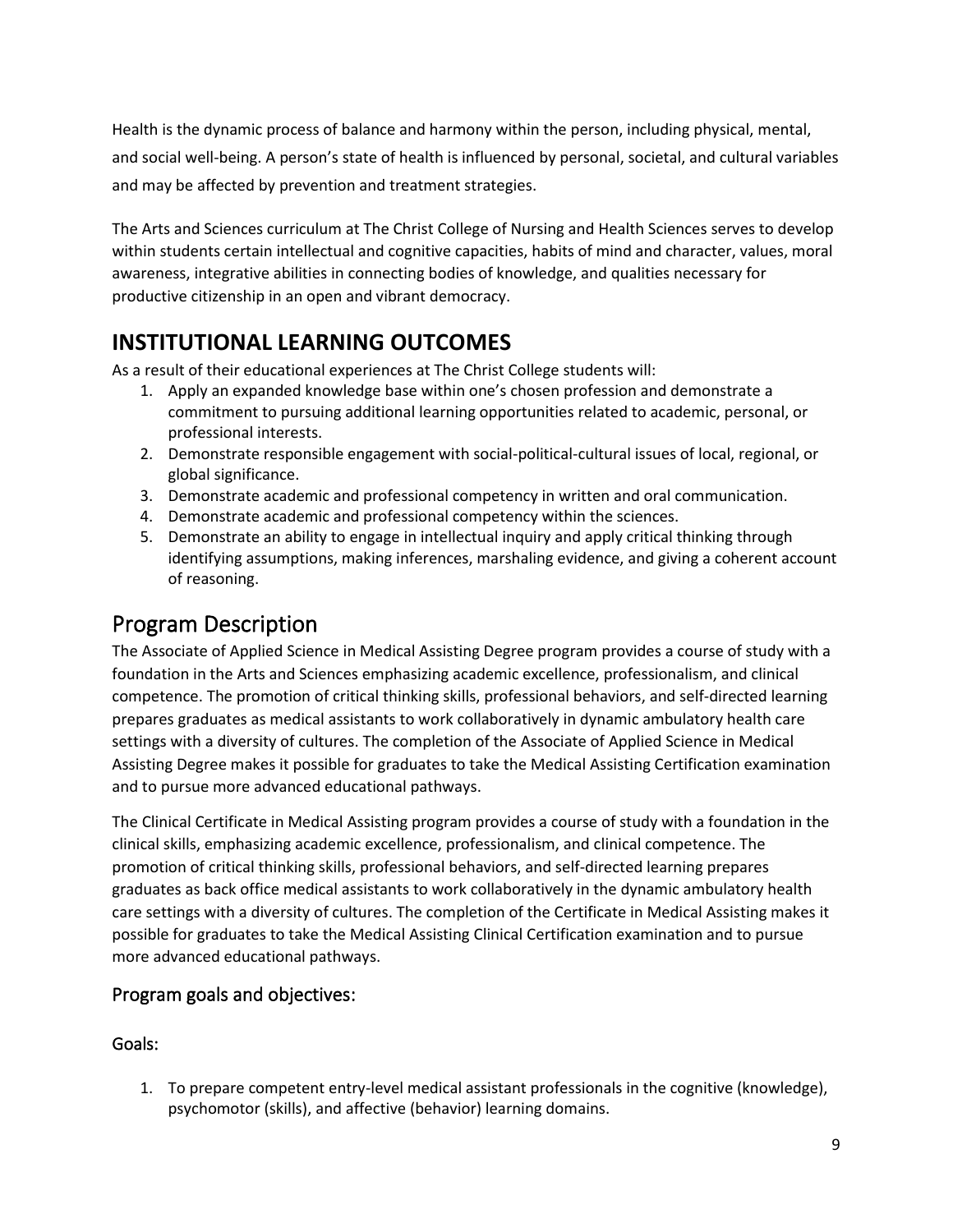- 2. To maintain a Medical Assisting program consistent with the guidelines and standards of the Commission for Accreditation of Allied Health Education Programs (CAAHEP), with Ohio statues and regulations for The Christ College of Nursing and Health Sciences.
- 3. To remain up-to-date and current with the changing healthcare industry.
- 4. To provide programs and resources for students, college, and community to provide a program that meets the needs of healthcare and the communities that we serve.

#### <span id="page-9-0"></span>Objectives:

- 1. Maintain awareness of changes in the healthcare field and instructional/educational arena by reviewing literature, publications, and attending seminars that are health related.
- 2. Review and revise the Medical Assisting curriculum on a regular basis at minimum annually.
- 3. Review and revise the Medical Assisting program course syllabi on a regular basis at minimum annually.
- 4. Facilitate scheduled meetings of the Medical Assisting Professional Advisory Committee to gain information on local health care updates and changes to incorporate this into the program's curriculum.
- 5. Visit and survey practicum sites to gain input into the strengths and/or weaknesses of the Medical Assisting program and incorporate as necessary this information into the Advisory Committee and into curriculum review.
- 6. Maintain an active professional development program to ensure staff are abreast and current in health care and in education and instruction.

#### <span id="page-9-1"></span>Program Outcomes:

A graduate of the Associate of Applied Science in Medical Assisting Degree program and the Clinical Certificate in Medical Assisting at The Christ College of Nursing and Health Sciences will be able to:

- 1. Perform at a competent entry-level medical assistant in the cognitive (knowledge), psychomotor (skills), and affective (behavior) learning domains.
- 2. Demonstrate professional communication while interacting with providers, staff, and patients.
- 3. Perform professional administrative and clinical skills in the delivery of quality patient care, AASMA only.
- 4. Maintain ethical and legal behavior within the scope of practice for Medical Assistant.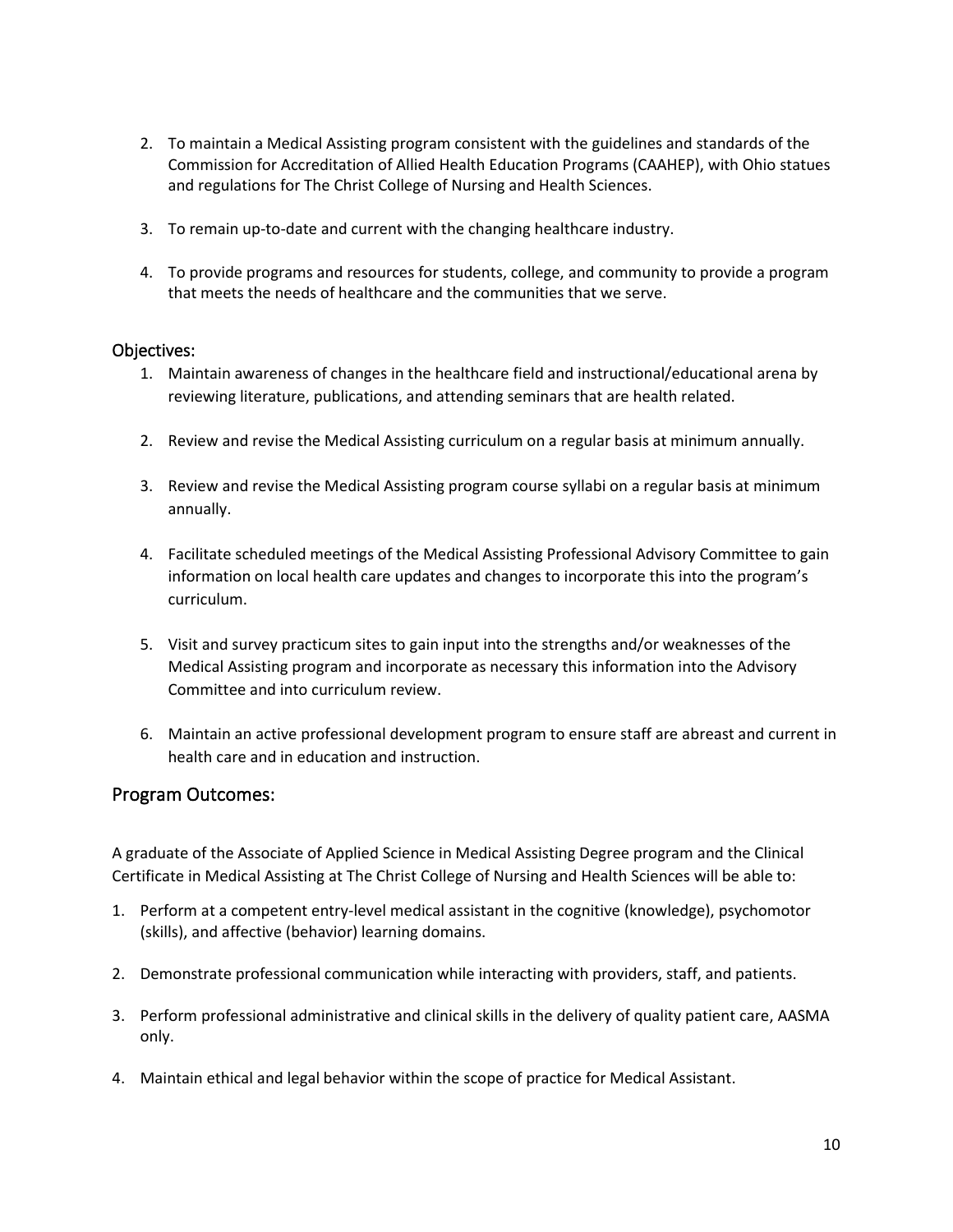5. Discuss the value of lifelong learning and continuing education.

The learning outcomes are successfully completed through cognitive, psychomotor, and affective competencies by demonstrating the following:

**1. Communication:** The Medical Assistant Professional graduate communicates effectively with patients, supervisors, support personnel, and other health care team members using suitable verbal, nonverbal, and written skills.

**2. Analytical Skills:** The Medical Assistant Professional graduate applies knowledge of basic sciences and medical theory to the application and appropriate modification of administrative and clinical medical assisting procedures. (Administrative skills apply in AASMA only)

**3. Citizenship:** The Medical Assistant Professional graduate possesses the necessary professional behaviors to practice as a medical assistant in a variety of practice settings.

**4. Critical and Creative Thinking:** The Medical Assistant Professional graduate applies critical/creative thinking and analytical skills to make sound administrative and clinical judgments to enhance patient care. (Administrative skills apply to AASMA only)

**5. Cultural Heritage and Literacy:** The Medical Assistant Professional graduate delivers patient care in a respectful manner that reflects sensitivity to individual differences.

**6. Concentration in Medical Assisting:** The Medical Assistant Professional graduate possesses the necessary entry level administrative and clinical skills to practice as a medical assistant in a variety of practice settings. (Administrative skills apply to AASMA only)

**7. Certification in Medical Assisting:** The Medical Assistant Professional graduate is successful in qualifying to sit for certification/registration with a national certifying organization.

# <span id="page-10-0"></span>Medical Assisting Professional Program Curriculum:

The Christ College of Nursing and Health Sciences AASMA program & MACC were developed utilizing recommendations from The Medical Assisting Education Review Board (MAERB). Educational Competencies for a Medical Assistant (ECMA), provide entry-level competencies found in the psychomotor and affective domains as identified in the Commission on Accreditation of Allied Health Education Programs (CAAHEP), and Standards and Guidelines for Medical Assisting Educational Programs 2008 Standards).

Educational Curriculum/Competencies see **Appendix A page 30** of this handbook for a document titled "Core Curriculum for Medical Assistants". This document is prepared by the Medical Assisting Education Review Board (MAERB), and the Medical Assisting programs incorporates the knowledge base, skills, and behavior competencies into the curriculum.

## <span id="page-10-1"></span>Program Sequence AASMA

<span id="page-10-2"></span>Core Curriculum and Curriculum Plan Revised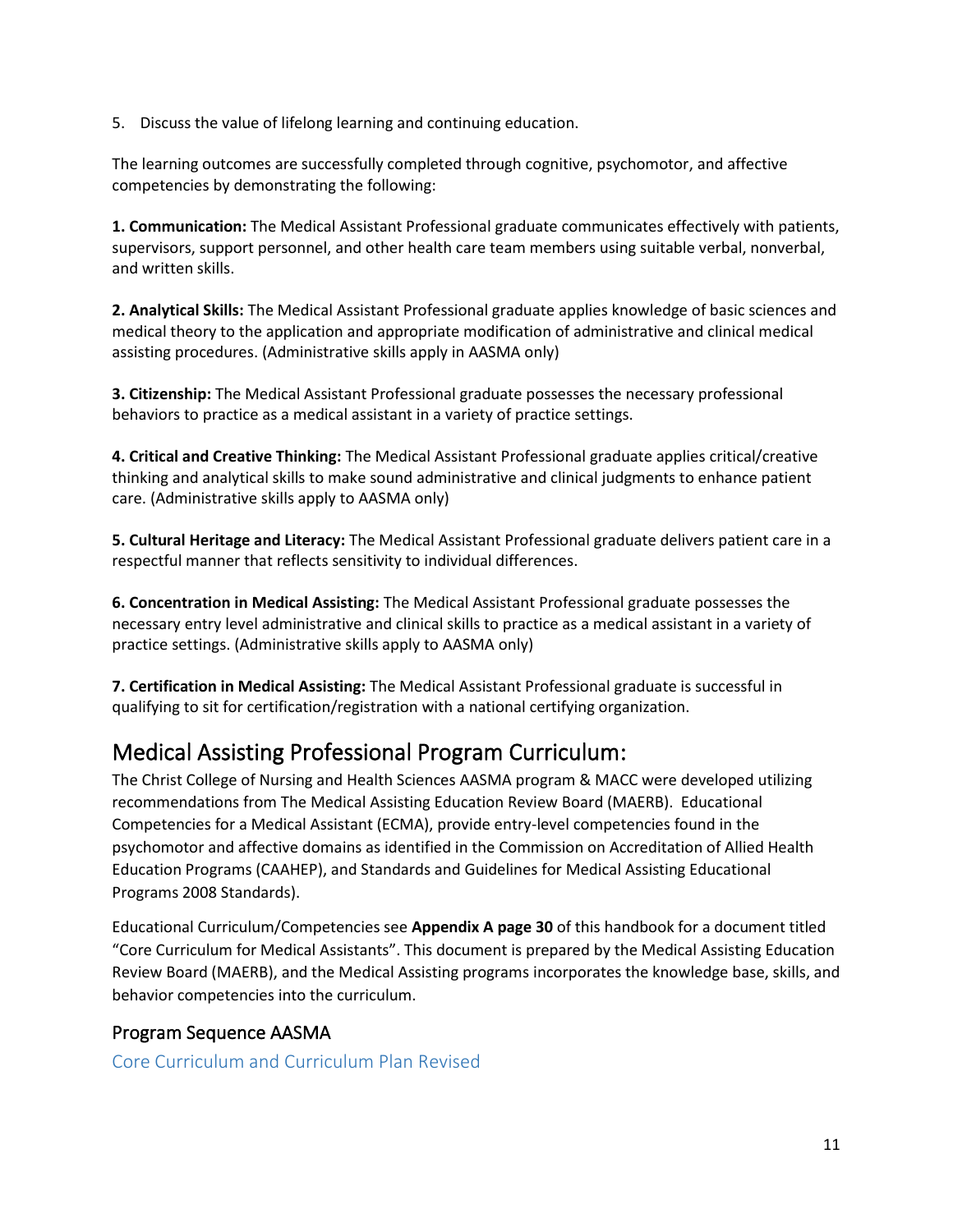| <b>Year and</b><br><b>Semester</b> | <b>Course Title</b>                                                                                                           | <b>Credit</b><br><b>Delivery</b> |                  |               |
|------------------------------------|-------------------------------------------------------------------------------------------------------------------------------|----------------------------------|------------------|---------------|
|                                    |                                                                                                                               | <b>Didactic</b>                  | Lab/<br>Clinical |               |
| Fr. $1(15)$                        | Fall (2 nights)                                                                                                               |                                  |                  |               |
| <b>ENG 101</b>                     | <b>English Composition</b>                                                                                                    | 3                                | $\mathbf 0$      | online        |
| <b>MAT 102</b>                     | <b>Quantitative Reasoning</b>                                                                                                 | 3                                | $\overline{0}$   | $F-2-F$       |
| <b>HCA 101</b>                     | <b>Medical Terminology</b>                                                                                                    | 3                                | 0                | online        |
| <b>BIO 102</b>                     | Structure & Function of the Body                                                                                              | 3                                | $\mathbf{1}$     | $F-2-F$       |
| <b>FYE 102</b>                     | <b>Learning Foundations</b>                                                                                                   | $\overline{2}$                   | 0                | $F-2-F$       |
| Fr. II $(15)$                      | Spring (4 nights)                                                                                                             |                                  |                  |               |
| <b>COM 112</b>                     | Professional Communication & Behavior for<br><b>Medical Assisting Professionals</b>                                           | 3                                | $\mathbf 0$      | hybrid        |
| <b>TECH 101</b>                    | <b>Basic Technology Skills and Applications</b><br>online                                                                     | 3                                | 0                | online        |
| <b>MA 100</b>                      | Pharmacology for the Medical Assistant<br>Professional                                                                        | $\overline{2}$                   | 1                | $F-2-F$       |
| MA 102                             | Legal and Ethical Issues for Medical<br><b>Assisting Professionals</b>                                                        | $\overline{2}$                   | $\mathbf 0$      | online        |
| MA 104                             | Foundations for Clinical for the Medical<br><b>Assistant Professional</b>                                                     | 3                                | 1                | $F-2-F$       |
|                                    |                                                                                                                               |                                  |                  |               |
|                                    |                                                                                                                               |                                  |                  |               |
| Soph. I<br>(16)                    | Summer (4 nights)                                                                                                             |                                  |                  |               |
| MA 200                             | <b>Diagnostic Procedures for Medical Assisting</b><br>Professionals                                                           | 3                                | $\mathbf{1}$     | $F-2-F$       |
| MA 201                             | Administrative Procedures for the Medical<br>Assistant (formerly 202 & 203)                                                   | 3                                |                  | <b>Hybrid</b> |
| MA 204                             | Medical Insurance/Coding & Financial<br><b>Business Practice for the Medical Assistant</b><br>(formerly 205)                  | 3                                |                  | Hybrid        |
| MA 206                             | <b>Clinical Reviews and Medical Emergency</b><br>Procedures for the Medical Assistant<br>(formerly 207) – Co-Requisite MA 104 | $\overline{2}$                   | 1                | $F-2-F$       |
| MA 208                             | Academic Appraisal for the Professional<br>Medical Assistant (new course)                                                     | 3                                |                  | online        |
| Soph. II<br>(14)                   | Fall (days)                                                                                                                   |                                  |                  |               |
| MA 209                             | Career Development Capstone for Medical<br><b>Assisting Professionals</b>                                                     | $.5\,$                           | 4.5              | $F-2-F$       |
| PSY/SOC                            | <b>Elective</b>                                                                                                               | 3                                |                  | online        |
| <b>HUM</b>                         | <b>Elective</b>                                                                                                               | $\mathfrak{S}$                   |                  | online        |
| Elective                           | <b>Elective</b>                                                                                                               | 3                                |                  | online        |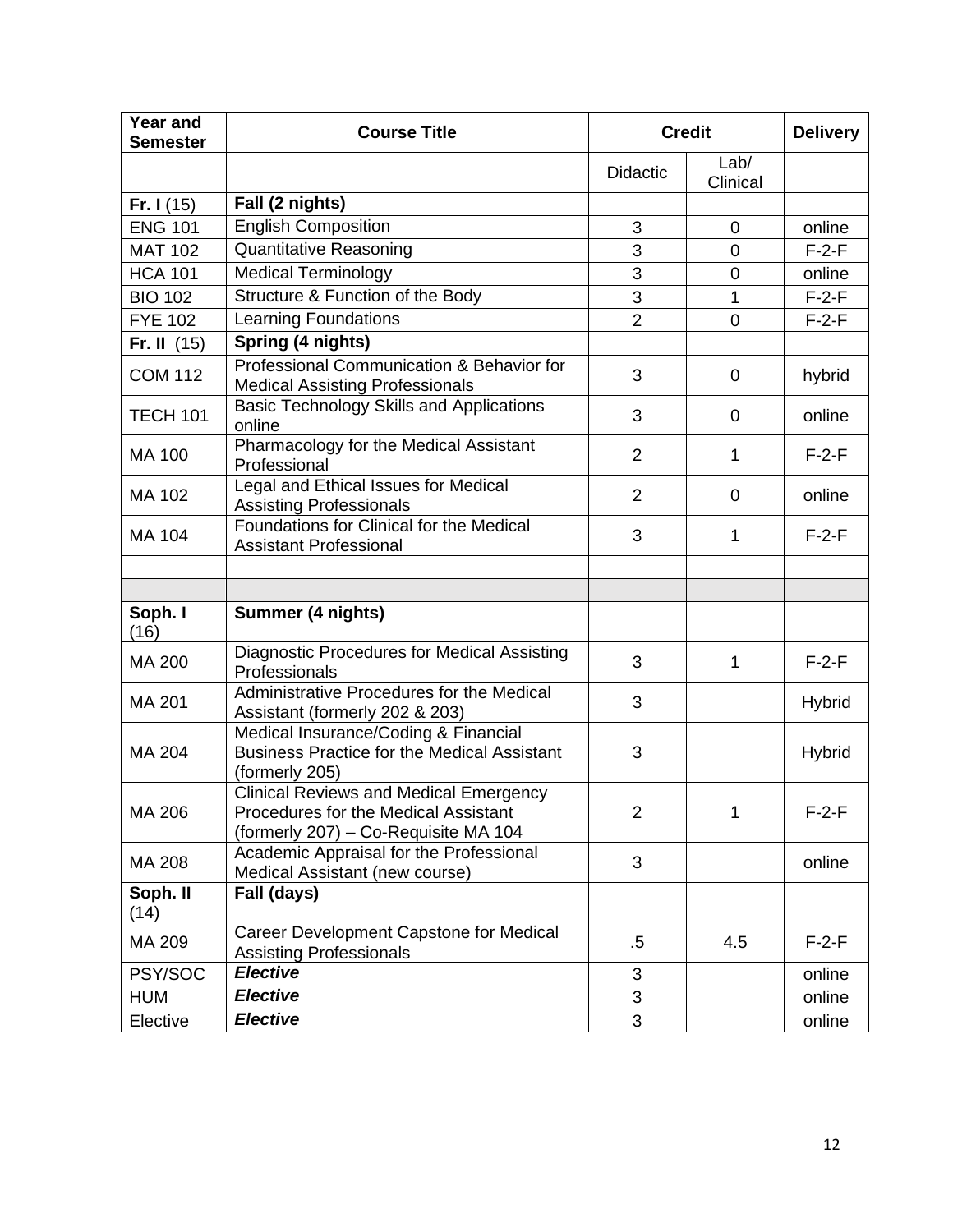Total Number of credits in the program \_\_\_\_\_\_\_60\_\_\_\_

## <span id="page-12-0"></span>Program Sequence MACC

| <b>Semester</b>        | <b>Course Title</b>                                                                                                                  | <b>Credit</b><br><b>Delivery</b> |                  |         |  |
|------------------------|--------------------------------------------------------------------------------------------------------------------------------------|----------------------------------|------------------|---------|--|
|                        |                                                                                                                                      | <b>Didactic</b>                  | Lab/<br>Clinical |         |  |
| <b>Credits</b><br>(16) | <b>Fall - Spring - Summer</b>                                                                                                        |                                  |                  |         |  |
| <b>BIO 102</b>         | Structure & Function of the Body                                                                                                     | 3                                |                  | $F-2-F$ |  |
| <b>BIO 160</b>         | Food and Fitness                                                                                                                     | ◢                                |                  | online  |  |
| MA 104                 | <b>Foundations for Clinical Medical Assistant</b><br>Professional                                                                    | 3                                |                  | $F-2-F$ |  |
| <b>MA 200</b>          | Diagnostic Procedures for Medical Assisting<br>Professionals                                                                         | 3                                |                  | $F-2-F$ |  |
| MA 206                 | <b>Clinical Reviews and Medical Emergency</b><br><b>Procedures for the Medical Assistant</b><br>(formerly 207) – Co-Requisite MA 104 | 2                                |                  | $F-2-F$ |  |
|                        |                                                                                                                                      | 12                               | 4                |         |  |
|                        |                                                                                                                                      |                                  |                  |         |  |

Total Number of credits in the program 16

# <span id="page-12-1"></span>Medical Assistant Program Course Descriptions:

<span id="page-12-2"></span>Course Descriptions:

### <span id="page-12-3"></span>BIO 102: Structure & Function of the Body

This course introduces the students to a basic understanding of anatomy and physiology of the human body. The course also describes the structural and functional relationships among the organ systems.

### <span id="page-12-4"></span>COM 112: Professional Communication & Behavior for Medical Assisting Professionals

This course focuses on communication skills and behavior expected of the professional medical assistant in all healthcare settings.

#### <span id="page-12-5"></span>ENG 101: English Composition

English Composition 101 fosters development of critical reading, writing and thinking skills that are important to academic and professional success and satisfaction. Through reading, discussing and writing about rich and complex texts (mainly nonfiction prose), students will learn how critical reading, open and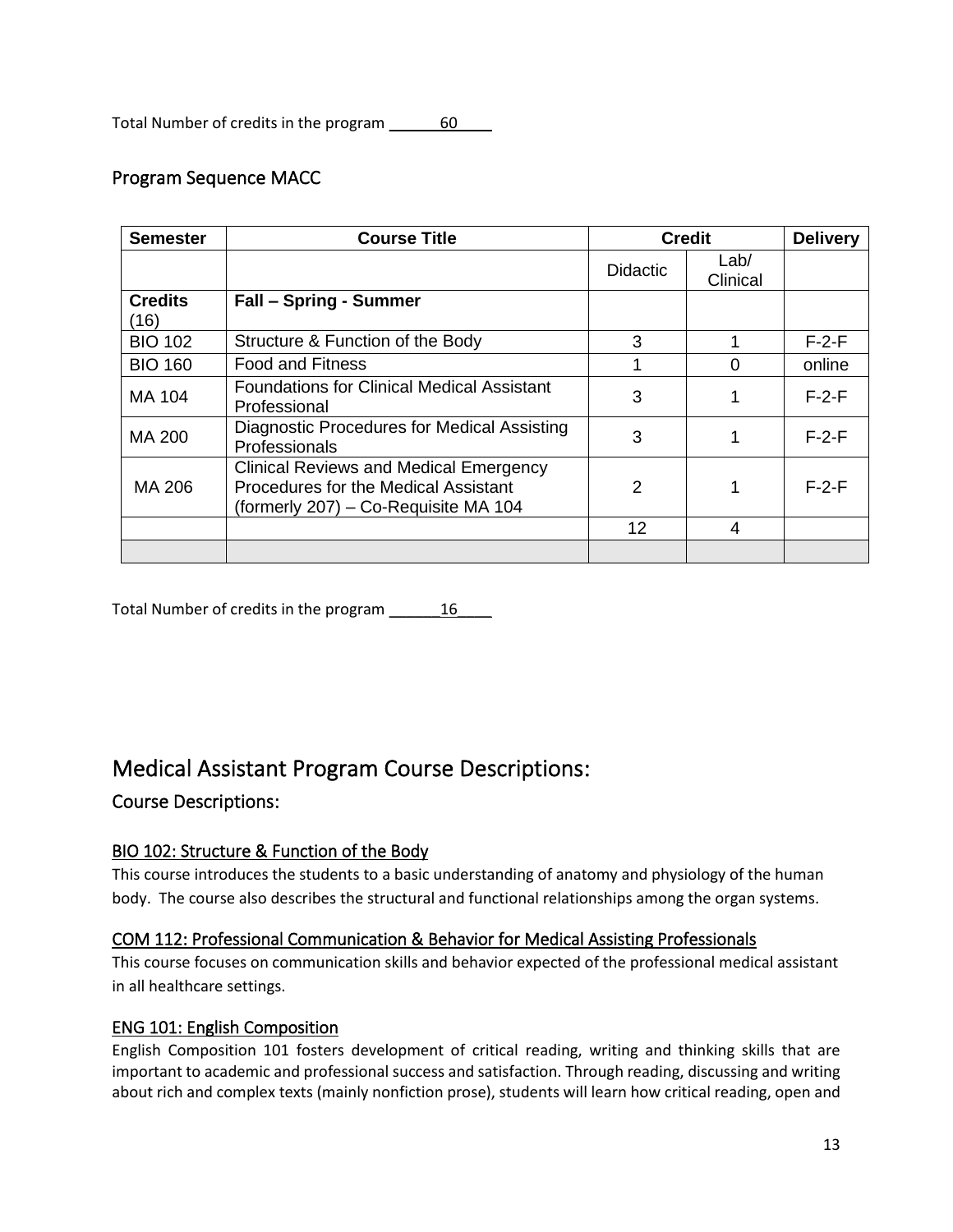unbiased discussion, and effective writing are closely interrelated skills, strengthening each and experiencing the value of each for the other. Students will become more perceptive readers and more articulate and aware thinkers and writers, able to apply these strengths in any academic or professional situation. Students will participate in conversations about texts, ideas and writing projects to foster critical thinking and effective expression. Students will learn and practice all the stages of an effective writing process and will become able to write high-quality papers that follow the conventions and meet the logical and stylistic expectations of formal academic and professional prose.

#### <span id="page-13-0"></span>FYE 102: Learning Foundations

Learning Foundations will provide an arena where students can establish effective partnerships with faculty, administrators, staff, and other students. The course provides co-curricular programs that engage the student to develop knowledge, skills, attitudes, and behaviors consistent with the College 's mission of lifelong learning and provides an exciting and challenging environment that promotes academic excellence and personal growth.

#### <span id="page-13-1"></span>HCA 101: Medical Terminology

This course provides a foundation for understanding the origin, form and meaning for the vocabulary of health care. This includes the prefixes, suffixes and word roots used in the field of medicine. Topics include medical vocabulary and terms related to anatomy, physiology, pathological conditions, and medical treatments.

#### <span id="page-13-2"></span>MA 100: Pharmacology for the Medical Assistant Professional

This course incorporates the concepts and application of principles for pharmacology necessary for safe practice for medical assistants. The focus of this course is on classifications of drugs, dosage calculations, and medication administration skills.

#### <span id="page-13-3"></span>MA 102: Legal and Ethical Issues for Medical Assisting Professionals

This course introduces the concepts of healthcare law and ethics for medical assisting professionals. This course covers legal and ethical relationships of physicians, patients, and medical assistants, along with contractual agreements, professional liability, malpractice acts, informed consent and bio-ethical issues in practice settings.

#### **MA 104: Foundations for Clinical for the Medical Assistant Professional**

This course provides the student with the fundamental competencies, skills, and techniques for professional medical assisting. Patient care, assessment, education, nutrition, health promotion as well as scientific rationale provide the basis for this course. A skills laboratory practicum reinforces the application of theory to practice settings.

### <span id="page-13-4"></span>MA 200: Diagnostic Procedures for Medical Assisting Professionals

This course introduces the concepts and techniques necessary for the professional medical assistant to participate in collecting, completing, and analyzing laboratory diagnostic procedures routinely performed in medical offices and clinics. Students will demonstrate course competencies in the laboratory component of this course.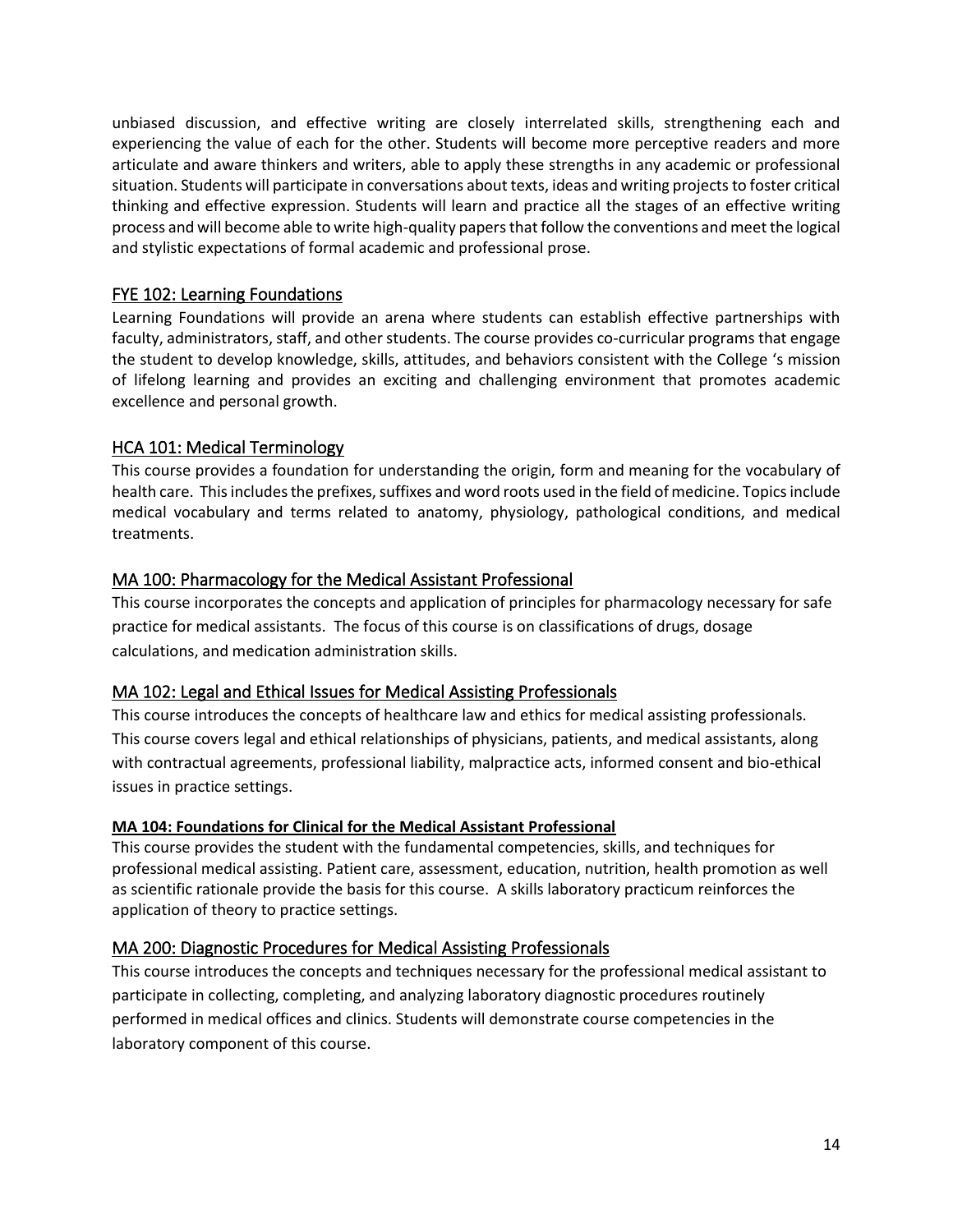## <span id="page-14-0"></span>MA 201: Administrative Procedures for Medical Assisting Professionals

This course the concepts and skills necessary for the professional medical assistant to effectively perform the clerical and administrative functions within the physician's office and ambulatory setting. The course is to include, but not limited to: technology using SimChart as a EMR software, written communication, telephone techniques, patient communication, scheduling appointments, managing a patient's records, patient processing and daily operations.

### <span id="page-14-1"></span>MA 204: medical Insurance/Coding and Financial Business Practices for the Medical Assistant

This course introduces the concepts and skills necessary for the professional medical assistant to effectively perform medical billing and coding, insurance filing, office finances and patient accounts within the physician's office or ambulatory setting. The course is to include, but not limited to: technology using SimChart as an EMR software, third party communication, patient communication, patient and office processing for daily operations. EPIC playground may also be used for teaching purposes.

## <span id="page-14-2"></span>MA 206: Clinical Review & Medical Emergency Procedures for the Medical Assisting Professional

This course introduces the concepts and skills necessary for the professional medical assistant to effectively perform basic emergency procedures within the physician's office and ambulatory care setting. The course also reviews all clinical skills prior to the student entering their practicum experience in order to become proficient in-patient care skills.

## <span id="page-14-3"></span>MA 207: Clinical Review & Medical Emergency Procedures for the Medical Assistant Professional

This course incorporates the concepts and application of principles for infection control, safety, and emergency procedures. This course includes simulations and laboratory sessions to identify and respond to various infection control, safety, and emergency situations. Students must certify in Basic Life Support Cardiopulmonary Resuscitation (CPR) for adults, children, and infants prior to the conclusion of the course.

### <span id="page-14-4"></span>MA 209: Career Development Capstone for Medical Assisting Professionals

This course is the final course in the medical assisting program. Students will complete clinical hours in a medical office or ambulatory setting. Students will experience hands-on application of administrative, clinical, and professional procedures to meet the competencies and outcomes of the medical assisting program. Students will also learn career development skills to promote success in the workplace.

### <span id="page-14-5"></span>MAT 102 – Quantitative Reasoning

Is described as developing the ability to interpret and reason with mathematical information, models, and methods. Quantitative literacy is essential to understanding issues in professional and personal lives. Topics may include logic and problem solving, quantitative information in everyday life, statistics, and modeling.

### <span id="page-14-6"></span>TECH 101: Basic Technology Skills and Applications

Being a contributing citizen in the  $21<sup>st</sup>$  Century requires the use of technology. This course will provide an introduction to basic computer/technology skills, word processing, cloud applications, and trending apps that will be helpful in any working field or arena.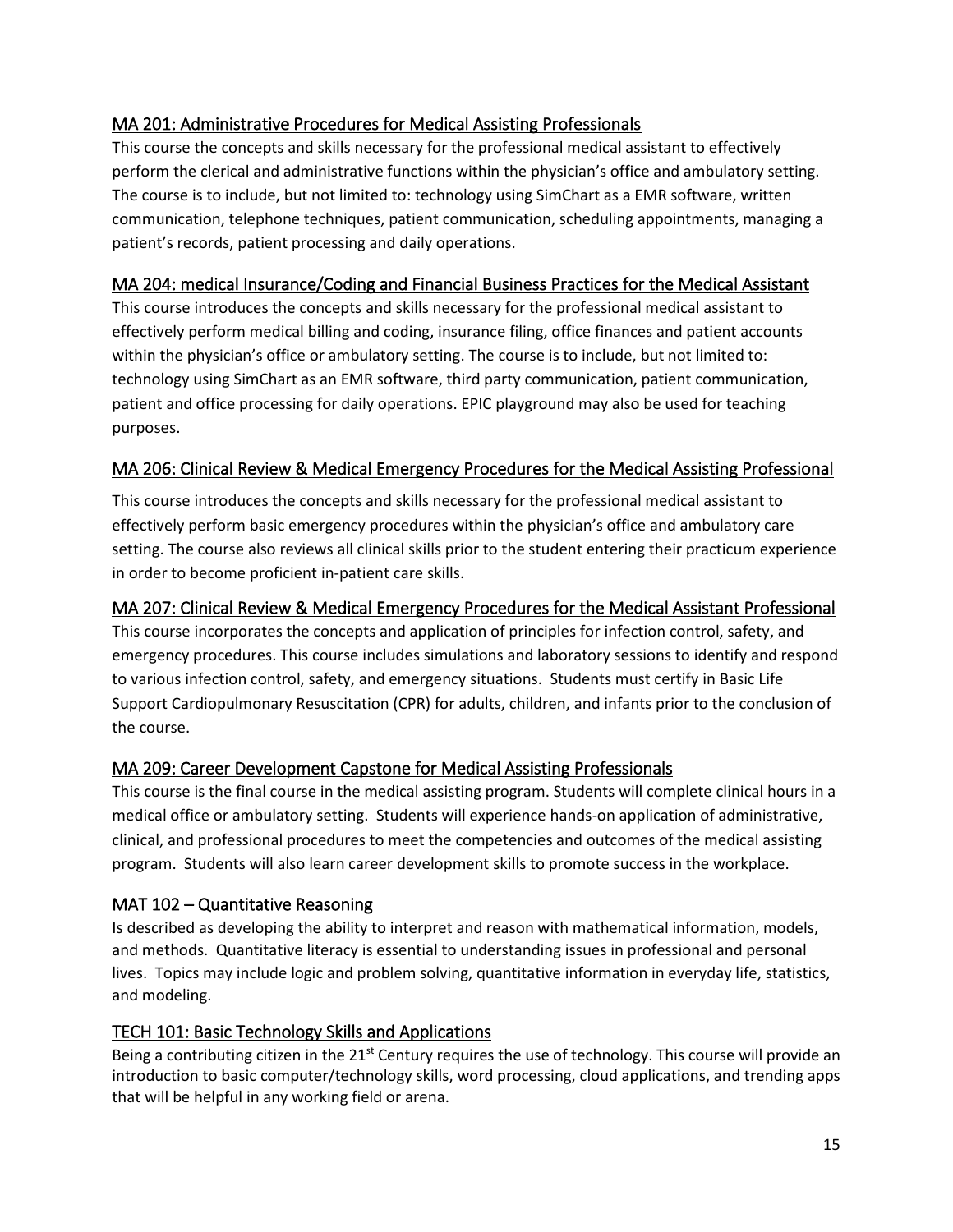# <span id="page-15-0"></span>Program Grading Scale:

Refer to grading policy for The Christ College of Nursing and Health Sciences.

<https://www.thechristcollege.edu/college-catalog/academic-information/#grading-policy>

# <span id="page-15-1"></span>Acceptance into the Medical Assisting Professional program:

General College Admission Requirements:

To be admitted into The Christ College of Nursing and Health Sciences, applicants must meet the following requirements. Each academic program may have additional requirements for admission.

**High School Requirements** (applicants who possess less than 12 semester/18 quarter hours of college coursework)

- 1. Submit high school transcript/GED
	- Transcripts must be official and submitted in a sealed envelope.
	- No copies or faxed transcripts will be accepted.
	- High school seniors must submit their current official transcript at the time of application and a final transcript after graduation.
- 2. Have a minimum cumulative grade point average (GPA) of 2.0 (on a 4.0 scale); OR a minimum GED composite score of at least 460 (46 if taken before 2002)
- 3. For students with college credit, please send or email official, sealed high school and college transcripts to our admissions office for review.

# <span id="page-15-2"></span>Academic Advising:

**ATTENTION:** All students must schedule a meeting/planning session with an Academic Advisor prior to registering for classes.

Academic advisors are available through The Christ College of Nursing and Health Sciences through the Department of Student Success and in the Medical Assisting Professional program preferably by appointment however, advisors are available on-site to assist when needed. Students are responsible for seeing an advisor to review program progress/completion and to discuss problems they might be facing.

Faculty of the program attempt to maintain an "open-door" policy for students however, students are advised that the recommended and best policy is to schedule an appointment with their advisor to ensure that adequate time is available to discuss their situation. **An Education Plan** provides vital information regarding each student's progression in their classes. Students are responsible for keeping track of completed classes and keeping the progress report up-to-date.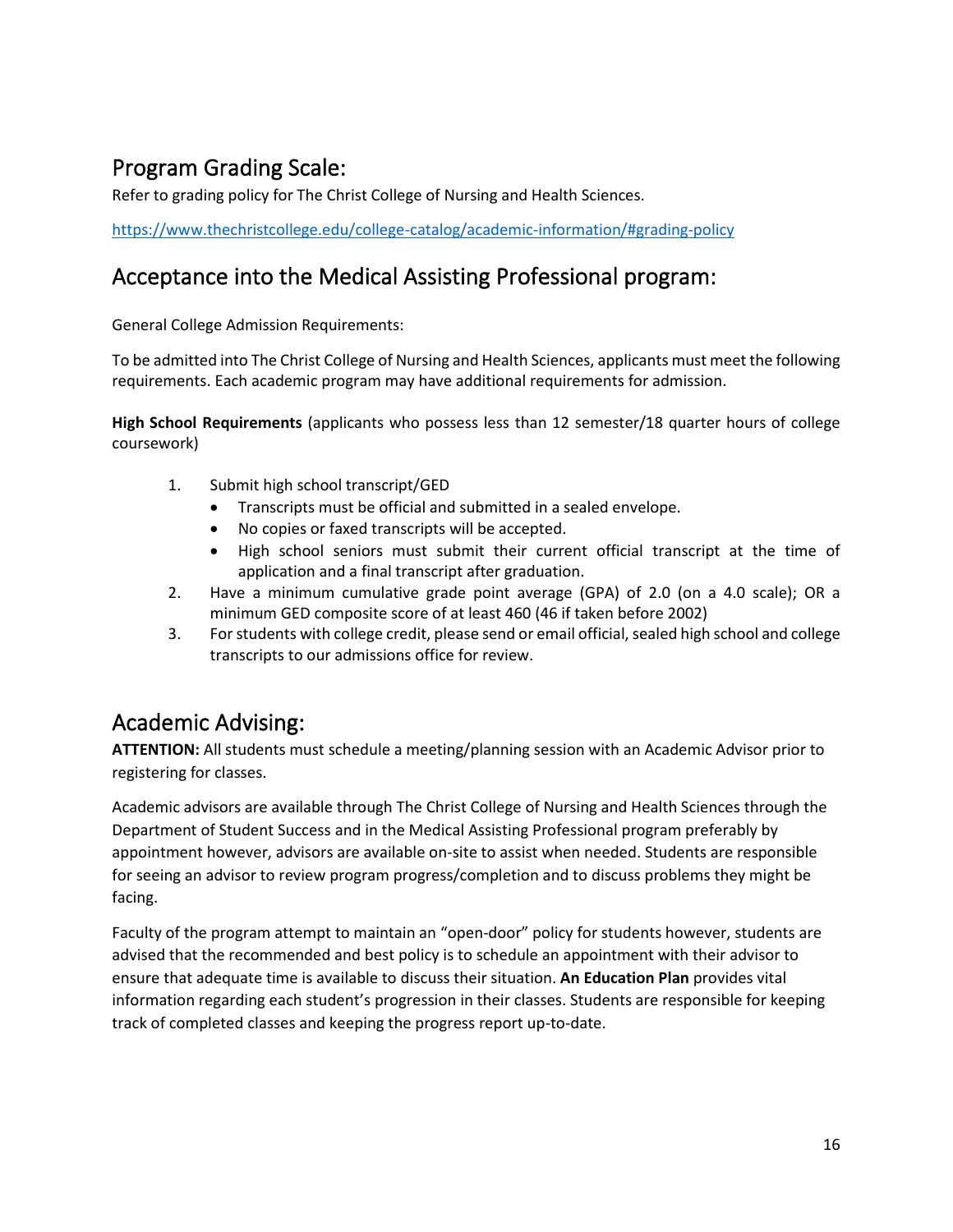# <span id="page-16-0"></span>Medical Assisting Professional Program Standards:

# <span id="page-16-1"></span>Behaviors of Accountability

As a student at The Christ College of Nursing and Health Sciences, you will be expected to demonstrate the following behaviors related to accountability:

- 1. Report to class and clinical on time.
- 2. Turn in work (assignments) on time.
- 3. Follow the College and program attendance policies.
- 4. Exhibit honesty.
- 5. Refrain from cheating or stealing.
- 6. Refrain from repeating unacceptable behavior(s).
- 7. Admit errors as soon as discovered.
- 8. Seek assistance as needed from appropriate person(s) and/or resources.
- 9. Demonstrate responsibility for previous and ongoing learning (i.e., reviewing materials/notes from previous classes, completing assigned readings before coming to class, etc.).
- 10. Refrain from engaging in destructive criticism/communication/discussions.
- 11. Follow the policies of institutions that you visit as a student of The Christ College of Nursing and Health Sciences.
- 12. Treat self and others with respect.
- 13. Report unethical behaviors in a timely manner and unsafe conditions immediately.
- 14. Adhere to the College Code of Conduct, outlined below.

## <span id="page-16-2"></span>Student Code of Conduct:

The Christ College of Nursing and Health Sciences expects students to conduct themselves in a manner that reflects respect for others as well as themselves. The administration of the College of Nursing may suspend or terminate a student in incidences in which documented proof indicates that the behavior is inconsistent with the responsibilities of citizenship or the healthcare profession.

## <span id="page-16-3"></span>Classroom Conduct (Face/Online):

Professionalism is expected in the classroom and online. During the Medical Assisting Professional's education, we will practice and utilize a code of conduct that represents respectful and responsible behavior. We will respect the differences of students recognizing that we support a diverse population and culture. We recognize that practicing respectful and professional behavior will transfer to future career opportunities within respective practices.

## <span id="page-16-4"></span>Four Professional Impressions Domains:

The Medical Assistant Professional must be cognizant that both verbal and non-verbal words and cues send messages to the patients and guests that we serve. The program will outline the important nature of the impressions that are made when interacting with patients, families, providers, and team members within the practice.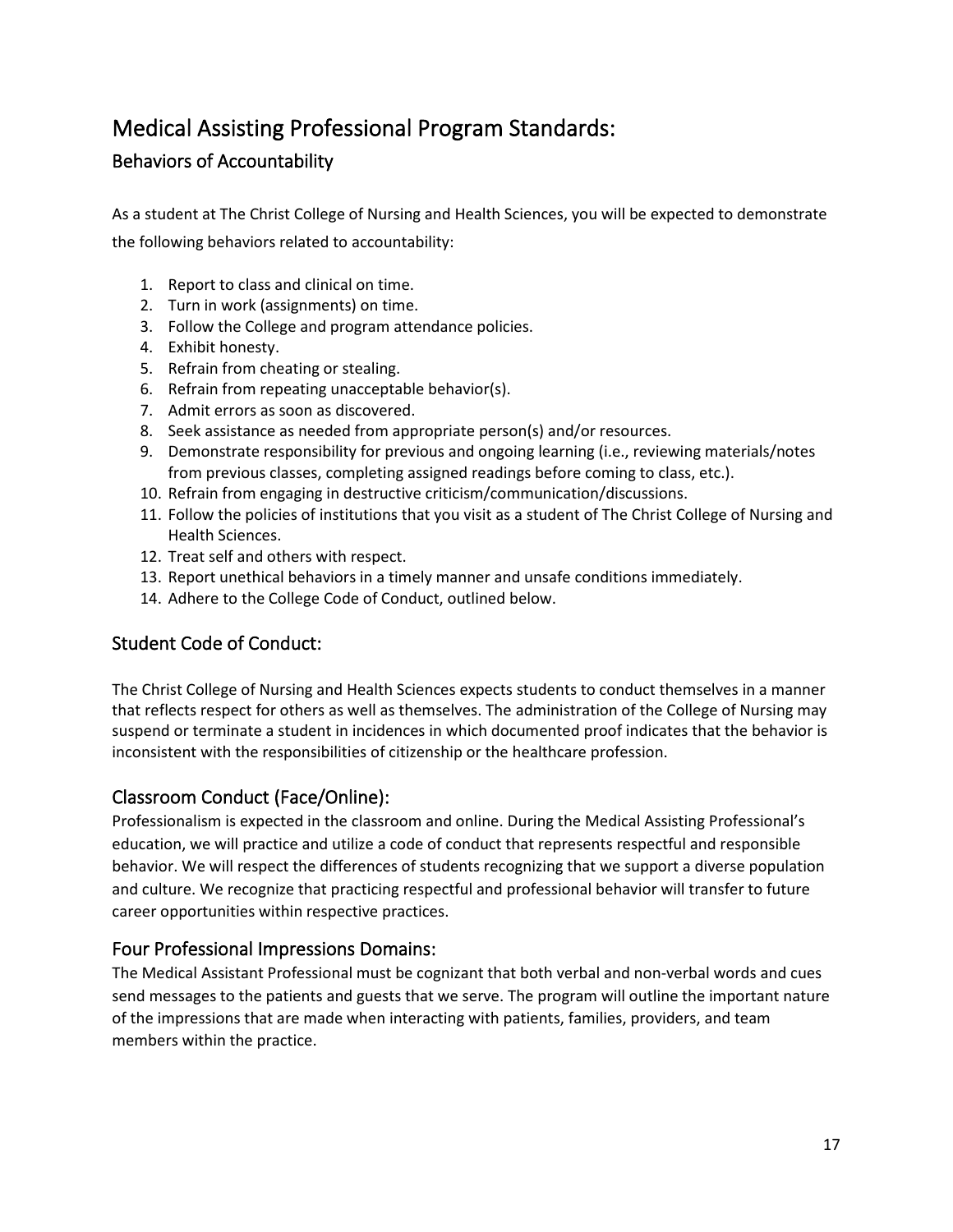#### <span id="page-17-0"></span>First Impression Domain:

The initial interaction with patients and family occurs when the patient enters the front lobby/waiting area of the practice. The Medical Assistant Professional greets the patient and family with a smile, welcoming them to the practice. The Medical Assistant Professional continues to use confidentiality and appropriate tone at check-in, ensuring privacy for the patient. Despite interruptions, all attention is given to the patient confirming that they are valued, important, and your attention is focused on their needs.

#### <span id="page-17-1"></span>Second Impression Domain:

The Medical Assistant Professional calls for the patient in the front lobby/waiting area escorting them back to the exam room. The patient is greeted with a smile and comforting voice. The Medical Assistant Professional does not rush the patient to the exam room, walks beside or slightly behind the patient ensuring patient safety by moving at the patient's comfortable pace.

#### <span id="page-17-2"></span>Third Impression Domain:

The Medical Assistant Professional and Provider (Physician or Advanced Practice Provider) interact collectively to ensure the clinical examination and experience is facilitated in a respectful, confidential, and caring manner.

#### <span id="page-17-3"></span>Fourth Impression Domain:

The Medical Assistant Professional interacts virtually via phone, MyChart, and electronic communication. Conversations over the phone should occur in a respectful manner despite the sensitivity of the conversation. It is vital that The Medical Assistant Professional recognize that their emotions can be transferred via tone, language, and expression despite not being face to face with a patient, pharmacy, or insurance company. All communication must be effective, clear, and in a respectful manner as impressions are being sent despite not being face-to-face.

#### <span id="page-17-4"></span>**Dress Code:**

The Medical Assisting Professional program appearance guidelines closely align with practicum appearance requirements and expectations. These standards are in place to ensure the highest standards of dress and appearance that represents The Christ College of Nursing and Health Sciences and the Medical Assisting Professional program in the classroom, externship experience, and in the communities that we serve. These guidelines and standards are in place to ensure a positive presentation to the medical professionals, leadership team, and patients. Professionalism affects how others perceive you in the field, will impact the confidence others instill in you in your role as Medical Assistant Professional and influences your chances for promotion.

Civility in the classroom and during practicum experiences is always demanded/expected. Disruptive, rude, sarcastic, obscene, or disrespectful speech or behavior has a negative impact on everyone and will not be tolerated. Demonstration of disrespectful conduct or speech will result in removal from the classroom setting or practicum and will receive a zero for any work completed. Faculty reserves the right to permanently remove a student from the class and or program for inappropriate conduct after consultation with the Program Director and Academic Dean.

Uniform: To be worn to practicum experiences, simulation lab, practice lab as instructed by faculty/professor.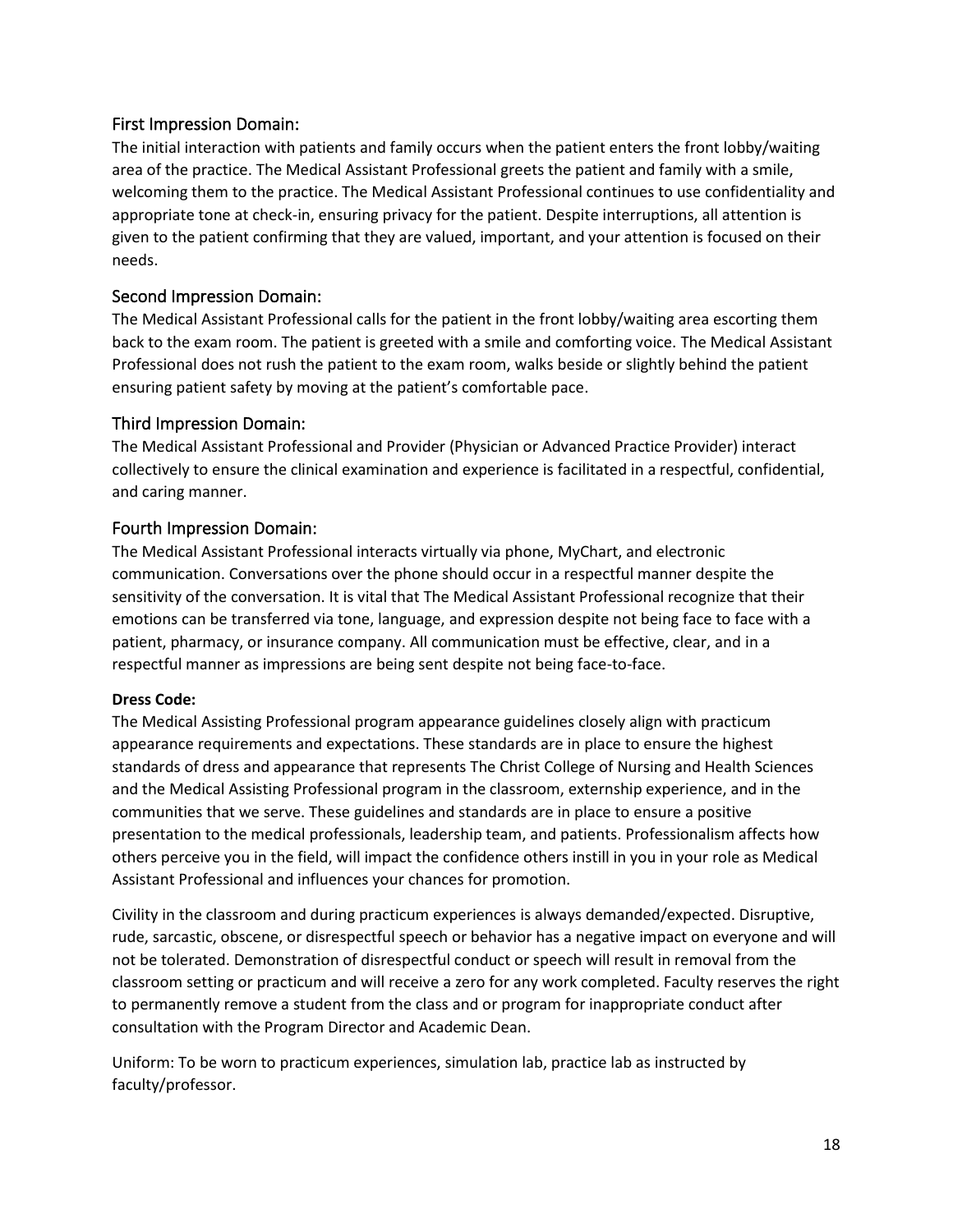Classroom Dress Code: Dress casual to business casual (business casual attire is more formal than weekend wear.

- Clothes and shoes must be clean and neat.
- Black slacks or khakis, dress jeans are permitted (no tears, frays, and or holes). Check hem length which should not be sagging or dragging on the ground.
- Dresses and or skirts must cover the abdomen and be of modest length (tip of the longest finger – roughly mid-thigh or longer).
- Dress shirts/blouses are to be buttoned appropriately and of modest cut (complimentary Tshirt/camisole must be worn for modesty; watch hemlines and cleavage).
- Clothing should fit comfortably and be pressed, presentable and wrinkle free.

The following are not permitted at any time:

- Pajamas, loungewear, etc.
- Bare feet
- Shorts, leggings, tights (may be acceptable if long shirt/top is worn and covering the waist, hips, and thighs)
- Halters
- Sleeveless shirts or camisoles worn alone (cover with a complimentary blouse, sweater, etc.)
- Faded T-shirts, shorts, torn clothing, and risqué attire are not appropriate
- Hat, hoodie, or sunglasses
- Flip-flops/slippers sandals with heel strap may be acceptable in classroom settings.
- Excessively high-heeled shoes no more than 2-inch heel (make sure can professionally, safely, and comfortably walk in heels)

#### Accessories:

- Moderate jewelry one wedding ring and one pair of small earrings in the ear lobe. No large or dangling earrings should be worn in classroom/lab settings, or practicum settings.
- Necklaces should not be visible.
- No other visible body jewelry, piercing, tongue/nose rings are permitted.
- No tattoos should be visible.
- Avoid heavy scented products: perfumes, after shave/cologne, deodorants, soaps, hair products, laundry products, tobacco, wood smoke, etc.

#### Hair and Nails:

- Hair is to be clean and neatly groomed.
- Hair should be pulled back if length is at shoulder length.
- Nails should be clean and neatly trimmed; clear nail polish is permitted. Artificial nails are not permitted in the lab/practicum setting (asepsis and client/peer related to safety issues).
- Male students should be clean shaven or have neatly trimmed beards or moustache.

#### Other:

• Simple, clean make-up.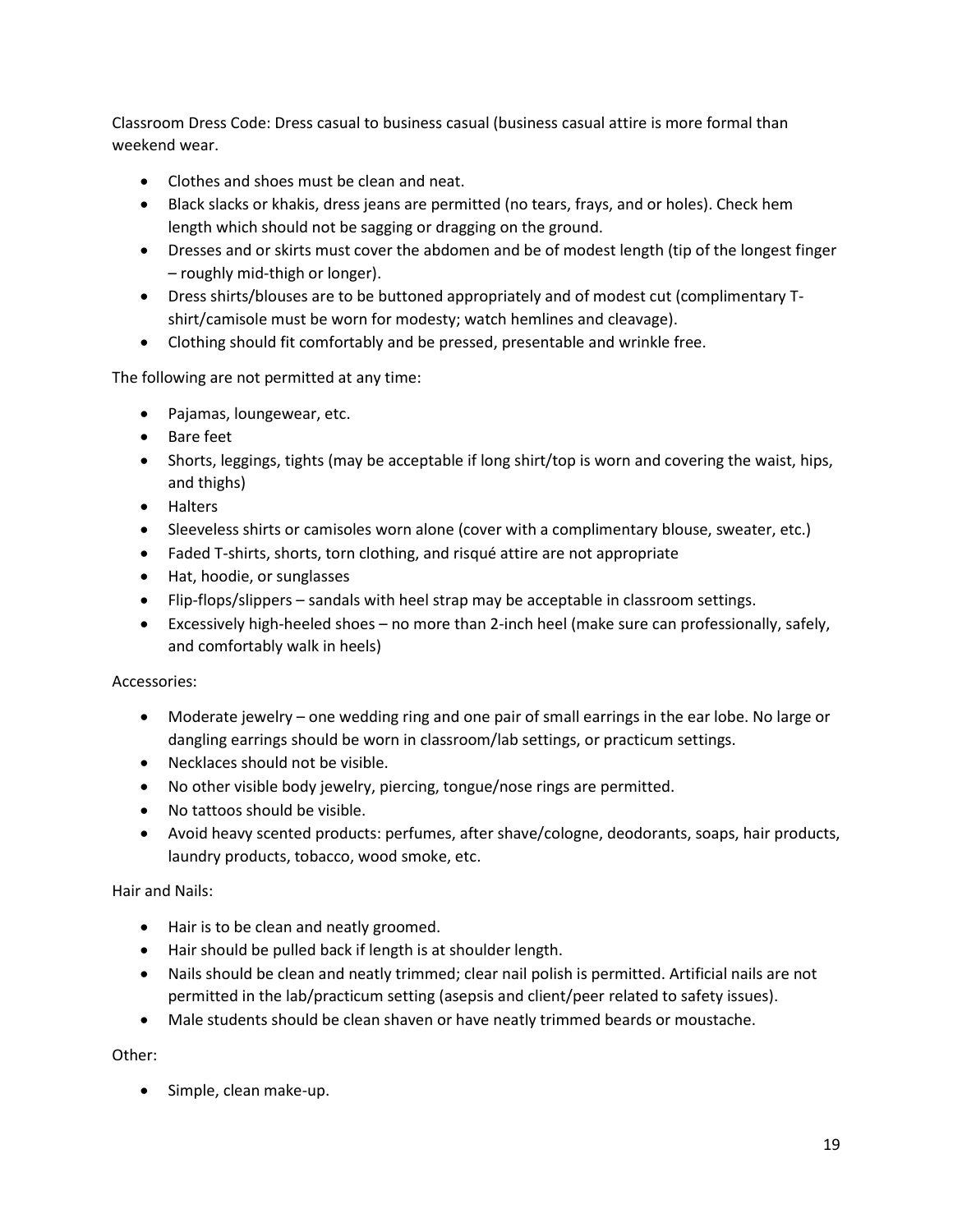- Gum chewing is not permitted. It detracts from your professional demeanor (mints may be used as needed to ensure breath is always fresh).
- Cleanliness is a vital part of demonstrating professionalism to clients and the medical team. Attention to personal hygiene is essential. Clothes should be clean, unwrinkled, and neat. It is the right of patients and families to be cared for by staff/students who maintain high standards of personal hygiene.
- Cell phones should be turned off and out of sight. Consistent use of cell phone without permission during classroom/lab and practicum will be addressed by faculty/Program Director.

# <span id="page-19-0"></span>Practicum: (AASMA only)

All policies, rules, and regulations of the practicum facility in addition to The Christ College of Nursing and Health Sciences Medical Assisting Professional program rules and regulations (Practicum guidelines, expectations and rules will be reviewed by faculty during orientation). Examples of professional/behavioral guidelines include but are not limited to the following:

- Respect the confidential nature of all sensitive information pertaining to the patient, provider, and facility/office.
- Use of cell phone in clinical areas will result in failure to pass practicum if multiple reminders are required by the staff.
- Use professional voice, tone, and language.
- Be responsible for your own conduct and actions during the practicum experience
- Maintain a professional attitude/behavior and demeanor at the practicum site.
- No fraudulent acts, such as falsification of time sheets or falsification of records, will be tolerated.
- Do not misrepresent yourself and your professional status.
- Do not provide advice to patients beyond your scope of practice.
- Take confidentiality seriously, do not practice breaches of patient confidentiality.
- Do not demonstrate flirtatious behaviors with members of the care team. Do not engage in inappropriate relationships during practicum experience.

## <span id="page-19-1"></span>Community Service:

Members of the health care team are called to help and/or serve the needs of the communities that we serve. Students will complete community service as necessary (serve opportunities will be discussed in orientation) and outlined based on community need. As responsible citizens, health care professional is charged with civic responsibilities and are expected to be active and participatory in community, government.

## <span id="page-19-2"></span>Academic Integrity and Honesty:

The Medical Assistant Professional is always expected to demonstrate honesty and integrity. (Refer to The Christ College of Nursing and Health Sciences college catalogue).

[https://www.thechristcollege.edu/college-catalog/academic-information/#academic-integrity-and](https://www.thechristcollege.edu/college-catalog/academic-information/#academic-integrity-and-honesty)[honesty](https://www.thechristcollege.edu/college-catalog/academic-information/#academic-integrity-and-honesty)

## **Confidentiality:**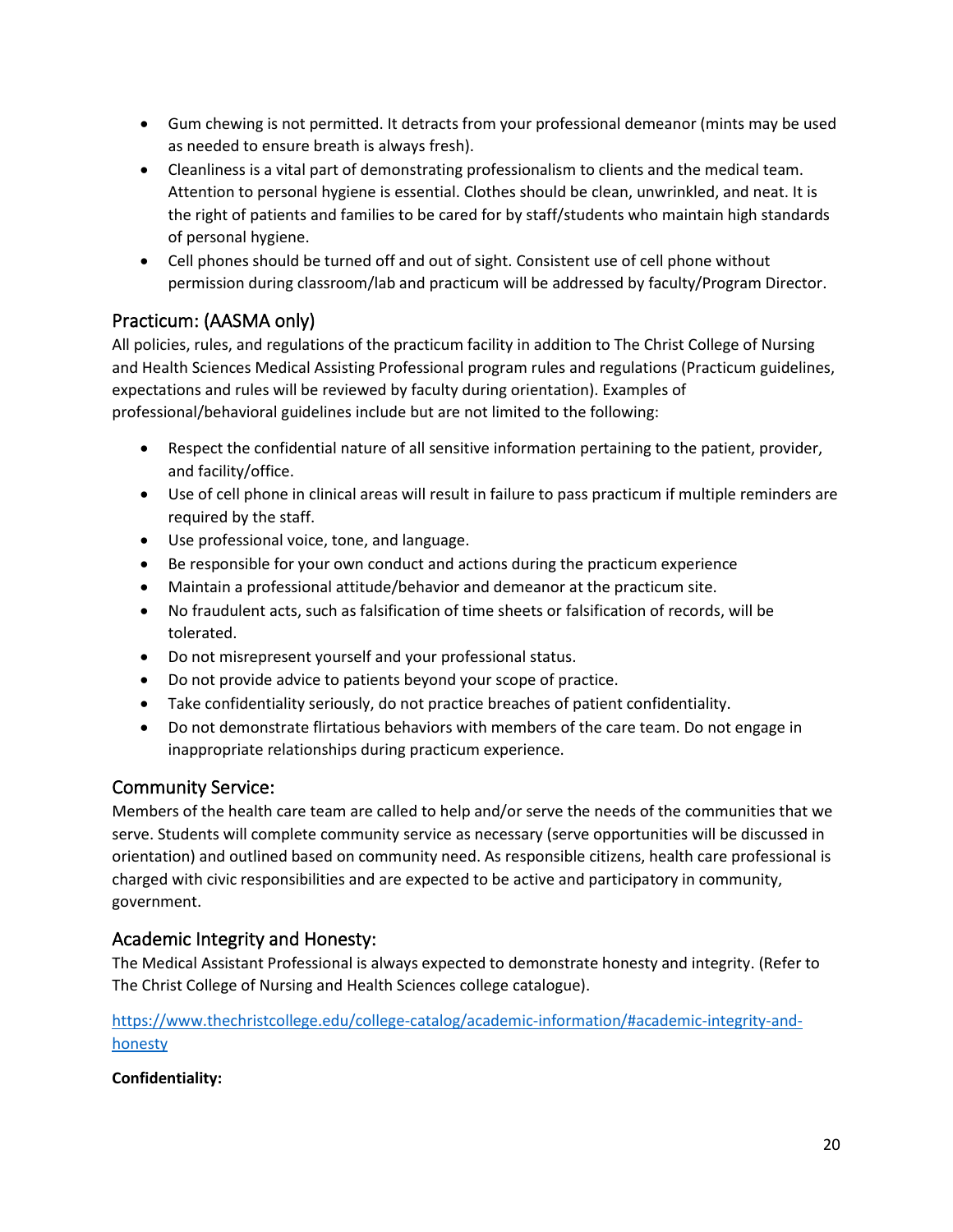Medical Assistant Professionals will respect the privacy of all individuals encountered on campus, at the hospital, and at practicums during the educational and professional experience. The students must hold all information concerning employees, students, and patients as strictly confidential. They may discuss this information only with medical personnel involved with the professional care of the patients and only in private patient care areas and conference areas. No patient identifiable records may be removed from any facility.

#### **Social Media:**

Online communication through social media and networking is a recognized form of daily communication. (Refer to The Christ College of Nursing and Health Science policy on social media).

#### **<https://www.thechristcollege.edu/college-catalog/support-services/#social-media-policy>**

### <span id="page-20-0"></span>Equipment and Lab Maintenance:

- After use of equipment and supplies all items should be returned to appropriate place.
- No equipment may be removed from the lab at any time.
- At the end of a lab session, students are expected to leave the laboratory in the order which includes:
	- o Ensuring that all surfaces are clean
	- o Making and straightening beds/exam tables
	- o Returning models and equipment to appropriate location/spaces
	- o Table and chairs are neat and in proper order and location
	- o All trash and papers should be disposed of in proper manner
	- o All equipment (IT/laboratory) should be returned to proper location
	- o Mannequins must be secured on exam tables, chairs, or on carts
	- o To conserve energy, lights are to be turned off when exiting classrooms

# <span id="page-20-1"></span>Program Attendance:

## <span id="page-20-2"></span>Classroom Scheduling:

In order to meet the goals and objectives of each course in The Medical Assisting Professional program, students are expected to attend and participate in all scheduled classes, labs, orientations, and **unpaid**  practicums/clinical.

During orientation and initial program meetings a "Class Schedule" will be handed out and reviewed by faculty. If a student must miss a class, as a professional courtesy, the student is expected to call and inform the instructor by either talking with the instructor or leaving a detailed message explaining the reason for missing a class or practicum experience. Absence notifications should be given in as much advance notice as is possible. Absenteeism messages delivered by another student will not be accepted.

There are no "excused absences". Any exam/work completed during a student absence will receive a zero. Students are permitted up to three (3) class absences to cover emergency or unforeseen circumstances before the final course grade is impacted. More than three (3) class absences will result in a drop of one full letter grade from the final grade. At the fourth (4) absence may result in reduction of a final grade of A to a B; a D would drop to an F.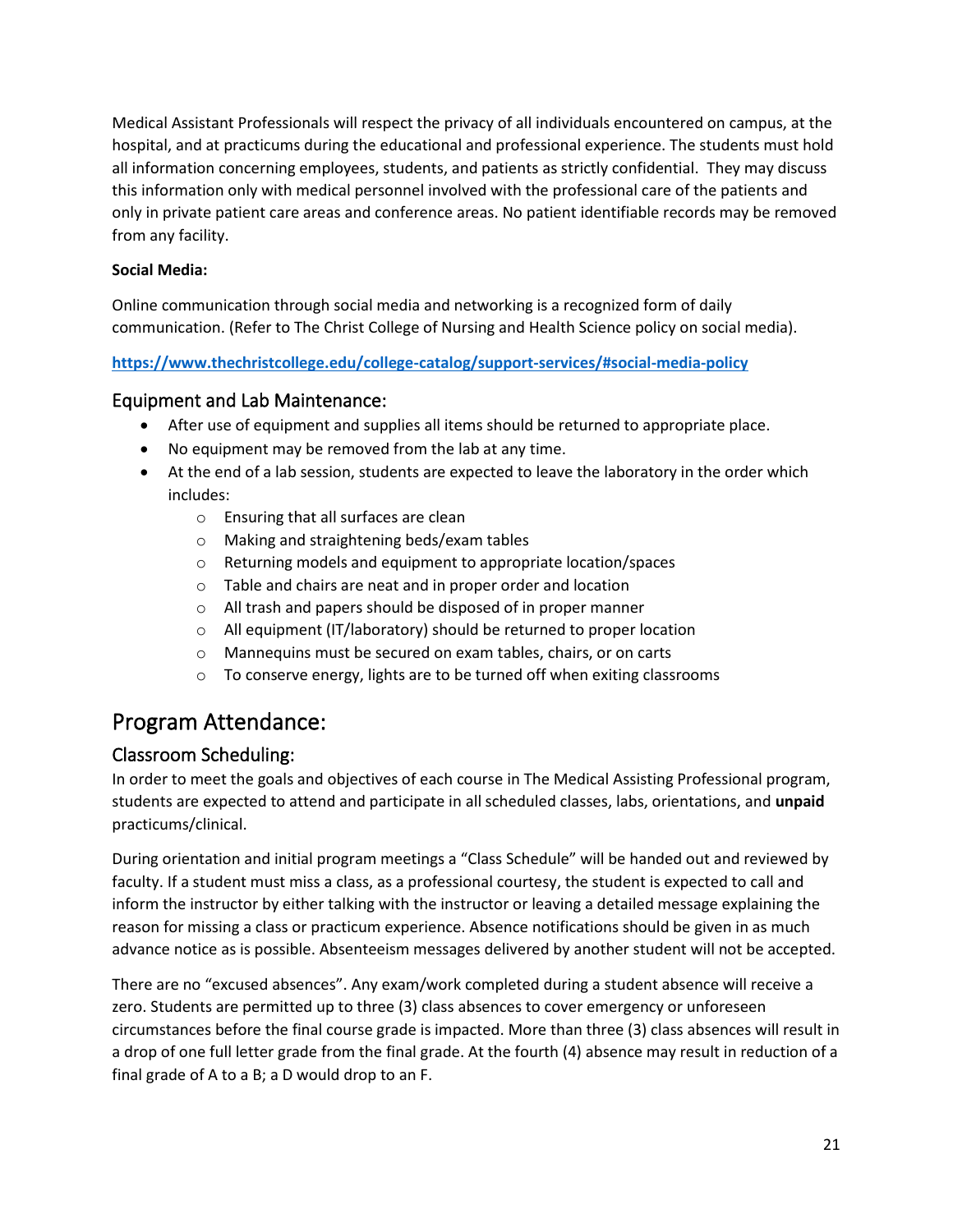## <span id="page-21-0"></span>Inclement Weather/Cancellations:

In the case of inclement weather or cancellation, refer to The Christ College of Nursing and Health Sciences policy.

<https://www.thechristcollege.edu/college-catalog/operations/#weather-emergency-procedure>

## <span id="page-21-1"></span>Scheduled Exams:

All students are expected to be in class for scheduled exams. If a student misses a scheduled exam, the make-up will only be available when the instructor/faculty is contacted in writing (timed email). No more than one (1) missed exam or quiz is permitted per term. Students absent during exams or quizzes (more than one (1)) will receive a zero (0) score on all further missed exams or quizzes.

### <span id="page-21-2"></span>Pop Quizzes:

Make-up quizzes will be given at the discretion of the faculty.

### <span id="page-21-3"></span>Lab/Competency:

All students are expected to be in class for lab or competency training. Any student missing a scheduled competency, either demonstration or check-off, must make an appointment with instructor within one week of return to school to make up this portion of the class. Failure to comply will result in a "Fail" for the competency. It is the responsibility of the student to follow up appropriately and make the appropriate arrangements to make up the lab/competency.

### <span id="page-21-4"></span>Practicum/Clinical Policy:

The Medical Assisting Professional practicum will require a 160 hour **(UNPAID)** on-site, hands-on-clinical learning experience. Students must be 18 years of age to participate in the practicum experience.

Uniforms:

Uniforms are required for all clinical/administrative practicums, including clinical classroom and lab simulation classes. Related expenses are the responsibility of the student.

Uniforms include:

- Scrub top and scrub pants. (Scrub color will generally be black or blue, we will discuss in orientation).
- Long-sleeve, hip-length lab coat (will discuss during orientation to practicum experience).
- Shoes must be white with closed toe and heels covered. Entire foot must always be covered.

#### <span id="page-21-5"></span>**Health Requirements:**

#### <span id="page-21-6"></span>**Physical Examination**

Students are required to obtain a physical exam through Employee Health of The Christ Hospital Health Network, documenting evidence of good physical and mental health, date of the exam, and physician's signature prior to the beginning of the MA program.

#### <span id="page-21-7"></span>**Drug Screening**

A negative urine drug screen is required and must be completed at Employee Health.

Additional testing may be required per agency policy and/or suspicion of drug or alcohol use at student's expense.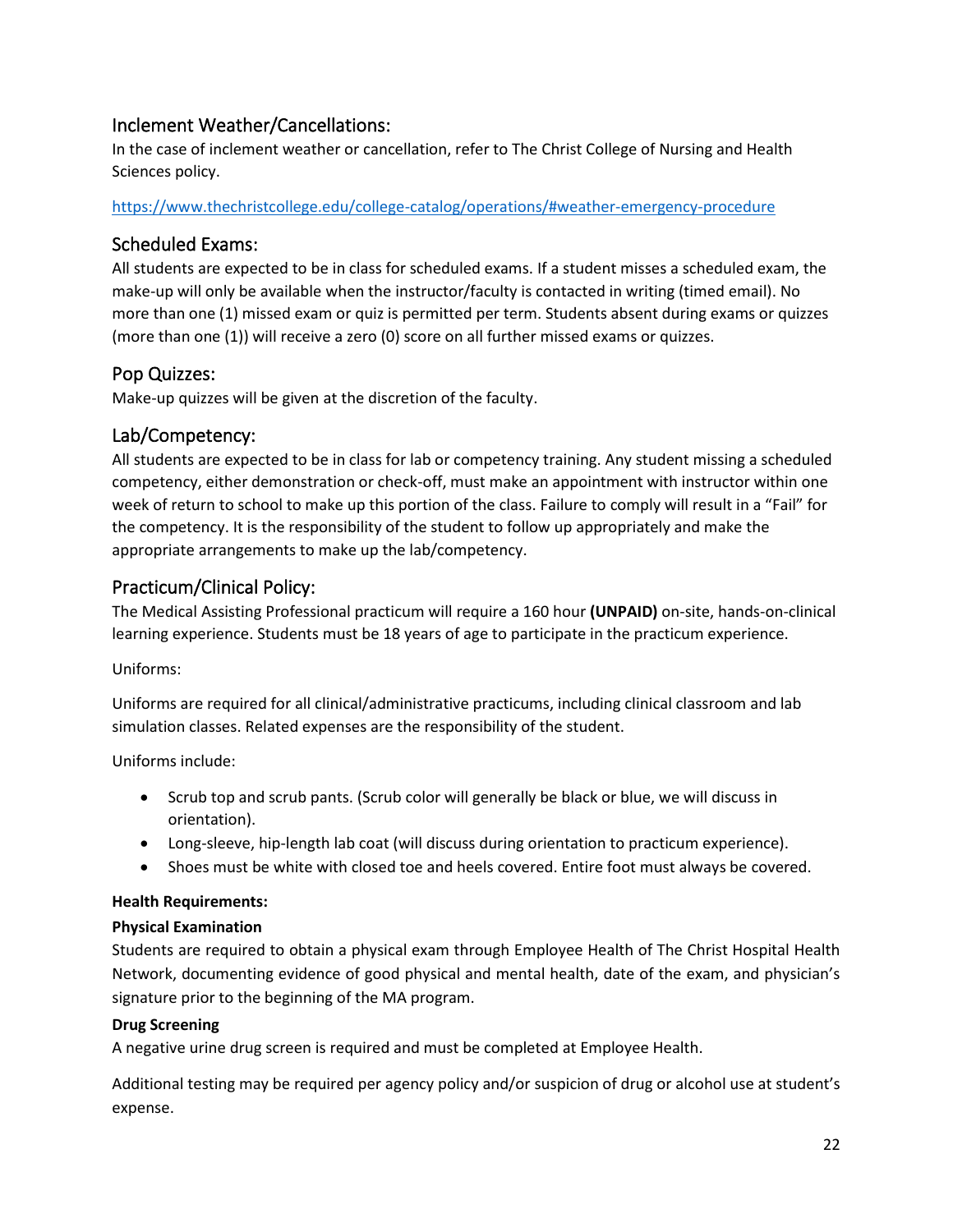#### <span id="page-22-0"></span>**Health Screening and Immunization Requirements**

- A. Requirements prior to ENTRY into the MA program includes:
	- 1. COVID-19 vaccination. "All students entering the clinical setting will be required to submit proof of full vaccination for the Covid-19 virus prior to the start of the clinical experience."
	- 2. Tuberculin (TB) Test
		- a. If a student has a positive TB test, documentation must be provided of the amount of induration at the skin test site and a chest X-ray showing no evidence of disease must be on file. The chest X-ray is valid for a period as designated per clinical agency.
	- 3. Documentation with dates of the following vaccines/immunizations:
		- a. One Tetanus-Diphtheria-Pertussis (Tdap) booster after the age of 12 years must include Pertussis and be within last ten (10) years. Documentation of Booster must be provided it over ten (10) years.
		- b. Two doses of the measles, mumps, and rubella (MMR) vaccine
		- c. Varicella (Chicken Pox) vaccine proof of immunity through one of the following:
			- i. Physician statement of having history of Chicken Pox disease
			- ii. Two doses of the Varicella vaccine
			- iii. A copy of actual lab results indicting a positive Varicella titer (value over 1.10)
		- d. At least two (2) doses of the three-dose Hepatitis B vaccine series are required prior to the start of the first clinical day. Series must be completed.
	- 4. If documentation of the above vaccines cannot be obtained, titers will be drawn.
- B. Requirements after admission to the MA program
	- 1. An annual TB test is required during the annual TB screening period for The Christ Hospital Network.
	- 2. An annual flu vaccine is required by the date specified by the clinical agency.
		- a. If the student is not able to receive the vaccine, a physician's letter must be provided including the reason (i.e. allergy).
		- b. The student must follow the protective stipulations of The Christ Hospital Health Network and the clinical agency.
- C. Clinical agencies may also require additional immunizations and it is the student's responsibility to schedule the immunization(s), pay for the immunization(s), and provide official proof of having met the immunization requirement
- D. If one or more of the above health requirements are not complete by the due date, the student will be suspended from class and clinical.

### [https://www.thechristcollege.edu/img/content/ma-health-requirements\\_03.19.19.pdf](https://www.thechristcollege.edu/img/content/ma-health-requirements_03.19.19.pdf)

### <span id="page-22-1"></span>Protection from Blood Borne Pathogen Infections:

Medical Assistant Professionals are required to provide care to patients in clinical settings during practicum courses and experiences. This clinical practice assignment may include the care of patients with infectious diseases (HIV/AIDS) or other patients with infections transmitted by blood or body fluids, if the instructor see the assignment as supportive to student learning. All students are required to follow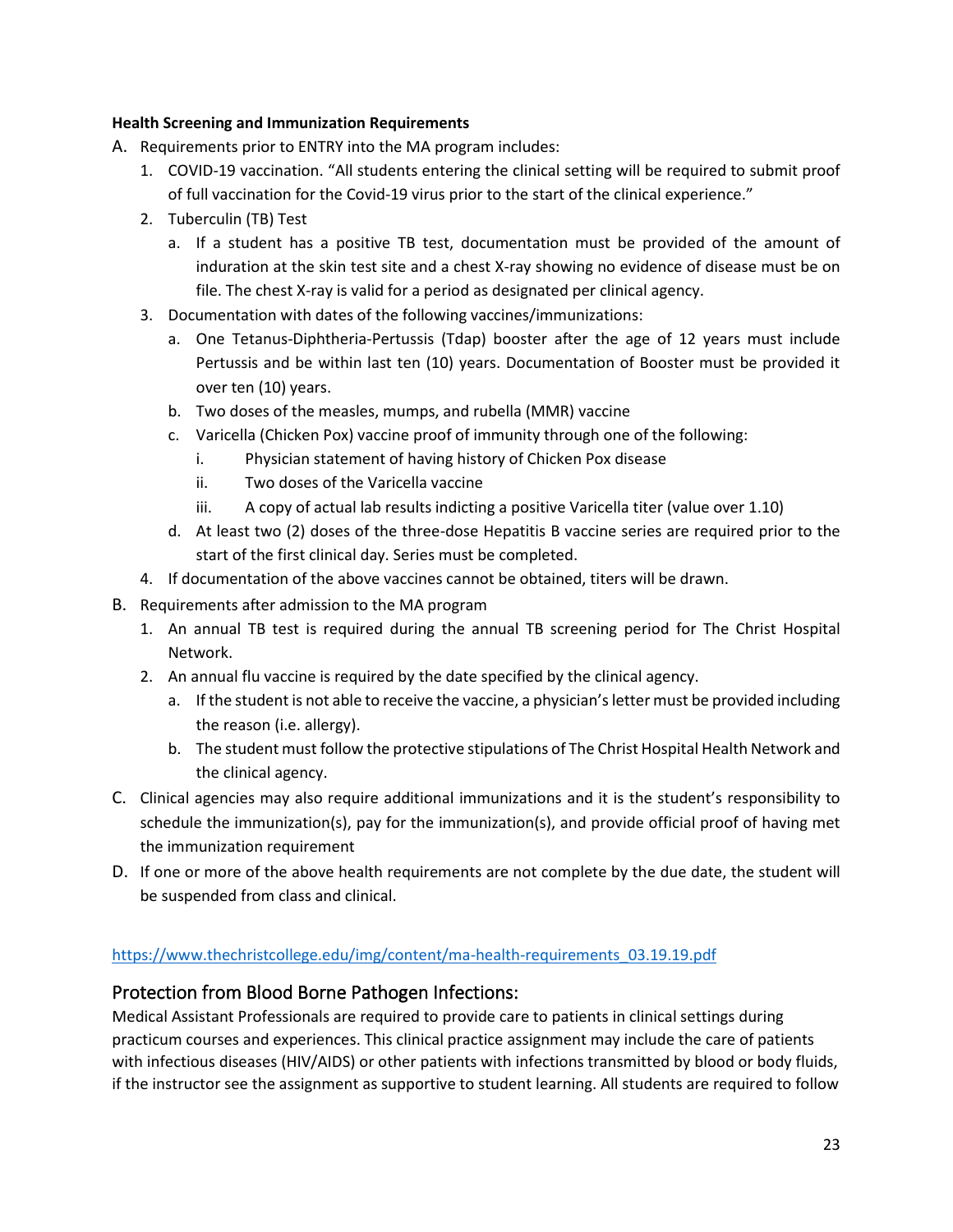guidelines established by the Center for Disease Control (CDC) and are required to follow Occupational Safety and Health Administration (OSHA) Guidelines. (See reference from OSHA website)

To ensure safety and protection of all students from accidental transmission of the HIV or other infections transmitted by blood and bodily fluids, universal precautions as prescribed by the CDC (see reference from CDC website) will be taught within the program theory and lab instruction.

<https://www.cdc.gov/niosh/topics/bbp/universal.html>

<https://www.osha.gov/laws-regs/regulations/standardnumber/1910/1910.1030>

The precautions are as follows:

- Use blood and body fluid precautions for all patients, since medical history and examination does not always provide reliable evidence of all patients' exposure to infection, HIV, and other fluid or blood-borne pathogens.
- Use of special precautions during pre-hospital and emergency care. The risk of blood exposure to health care employees may be increased and the infection status of the patient is generally unknown.
- Appropriate protective devices should be used to create a barrier between the student/employee to prevent exposure to skin and mucous membrane when in contact with blood and body fluids.
- Gloves should always be worn when in contact with blood, body fluids and mucous membranes. Handling items or surfaces soiled with blood or body fluids should always be handled with gloves on. Venipunctures and or other vascular access procedures always require the use of gloves.
- Masks and protective eyewear of face shields should always be worn during procedures likely to generate air-borne droplets nose and eyes.
- During procedures, gowns or aprons should be worn. (Procedures may generate splashes of blood or other bodily fluids).
- Always use caution to prevent injuries caused by needles, scalpels, and other sharp instruments. Always dispose of sharps in an appropriate manner in puncture resistant containers for appropriate disposal. To prevent needle sticks, needles should never be recapped, purposely bent or broken by hand.
- When doing CPR, minimize the need for emergency mouth-to-mouth resuscitation by making resuscitation bags, mouth pieces and ventilation devices available in areas in which the need for resuscitation is predictable.
- Health care workers/students with open lesions or weeping dermatitis should refrain from all direct patient care and from handling equipment until condition resolves.
- Change gloves after caring for each patient, after procedures, as glove integrity cannot be assured with washing and repeated use.
- Proper handwashing prior to and immediately after patient contact is mandatory. Handwashing can help prevent illness. It involves five simple and effective steps (Wet, Lather, Scrub, Rinse, Dry).<https://www.cdc.gov/handwashing/> [https://www.cdc.gov/handwashing/show-me-the](https://www.cdc.gov/handwashing/show-me-the-science-handwashing.html)[science-handwashing.html](https://www.cdc.gov/handwashing/show-me-the-science-handwashing.html)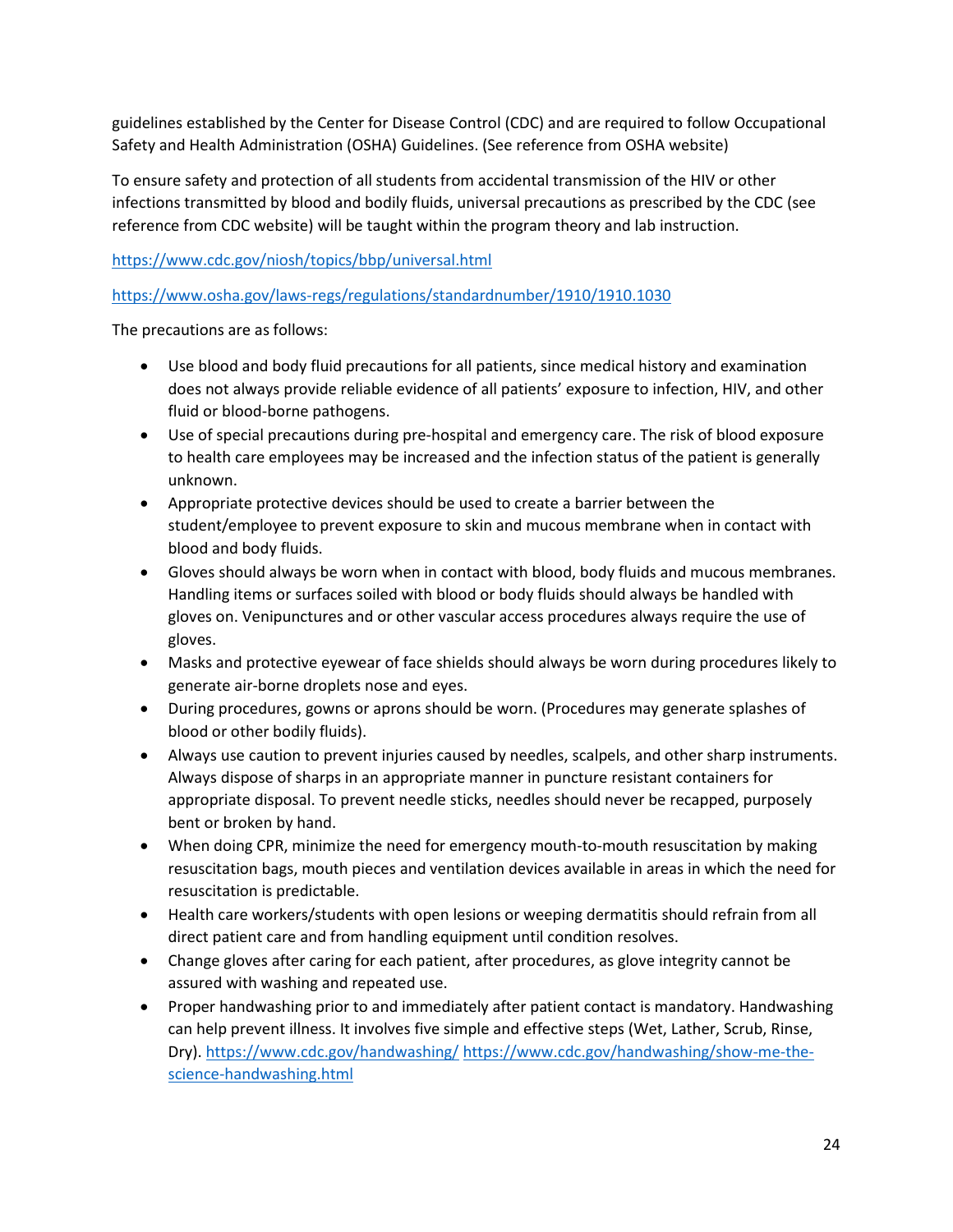• If soap and water are unavailable, use an alcohol-based hand sanitizer that contains at least 60% alcohol to clean hands.

#### <span id="page-24-0"></span>**Medical Situations**

Any condition that impairs functioning and/or for which the student is currently being treated is to be individually evaluated by the faculty member, MA Program Director, and the Associate Dean, Health Sciences or designee in regard to the student's ability to give patient care.

Infectious Conditions: If a student has symptoms of an acute communicable disease, arrangements are to be made for the student to be taken home or, if necessary, admitted to the hospital.

Surgery: If elective surgery is performed, upon return the student must be able to assume his or her full responsibility the first day of the return to class or clinical. A medical release submitted to the MA Program Director or designee, permitting a return to the College is required.

Hospitalization: Students who have been assigned to clinical areas and who have been hospitalized must provide a medical release to the MA Program Director or designee, upon return to class or clinical.

Illness and Convalescence: Any student under the care of a physician for an illness or condition that prevents attendance and/or full participation in the clinical experience is required to have a medical release signed by a physician stating that the student is capable of performing clinical activities with or without limitations. The medical release provides data for a final decision on a student's return to clinical by the faculty and MA Program Director or designee.

#### <span id="page-24-1"></span>**Medical Releases**

Medical Release **Without** Limitations: A release stating that the student may return to clinical duty without limitations implies that, in the physician's opinion, the student's performance and function will not be a safety risk to patients, healthcare members or other students.

The release, signed by the student's physician should state: "(Student name) may return to clinical without limitations on (date)."

A medical release without limitations is required for a student to return to full participation in clinical activities.

Medical Release **with** Limitations: A medical release that includes limitations should have a detailed listing of the limitations and the timeframe for the limitations.

The student's return to full participation in clinical activities may be denied.

It will be up to the discretion of the clinical faculty and the MA Program Director or designee, to decide if the restrictions will interfere with patient safety and student safety and performance.

#### <span id="page-24-2"></span>**Student Injury**

In the event a student sustains an injury during the clinical experience.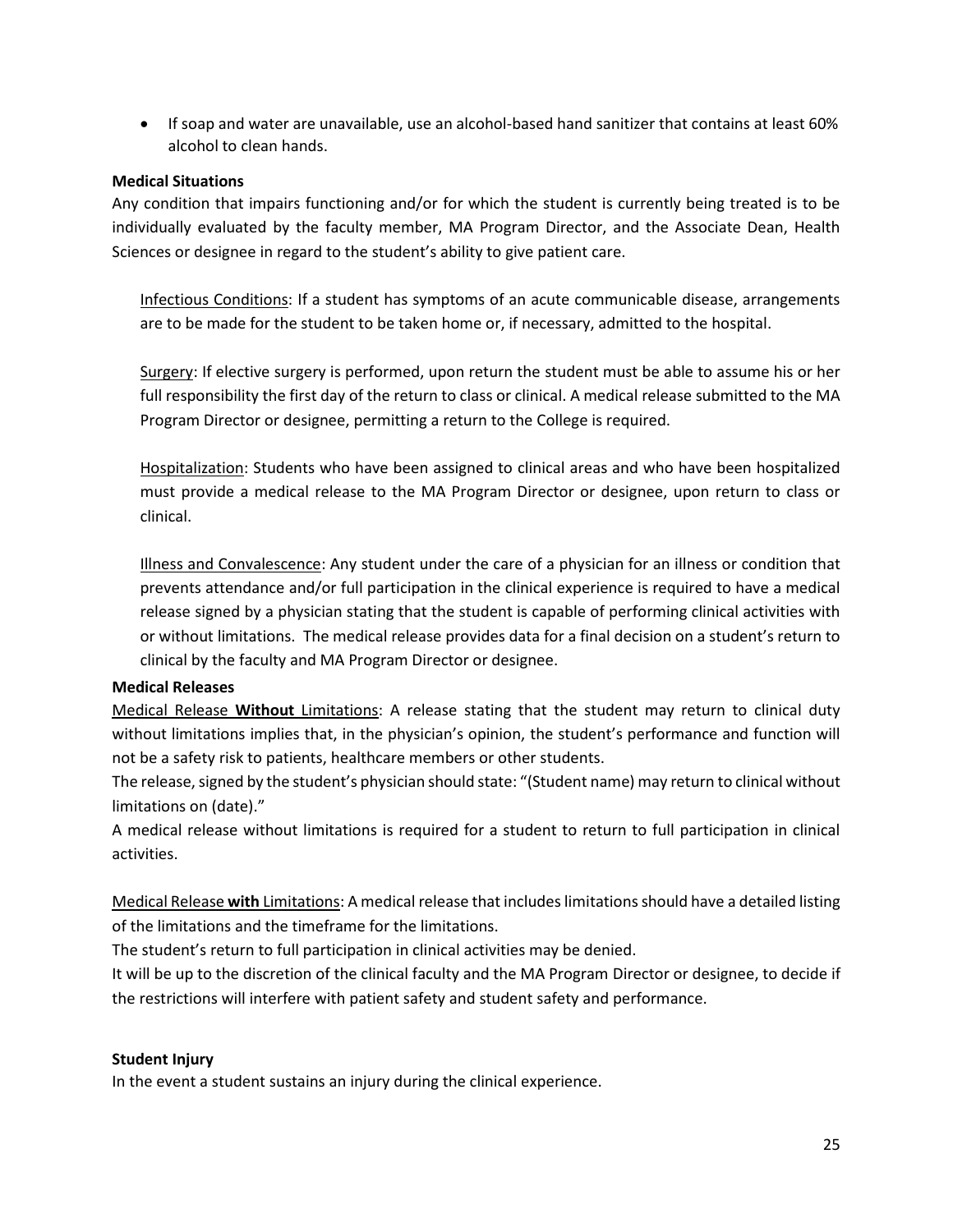- 1. The student should report injury to clinical faculty.
- 2. The policy at the clinical agency for reporting such injuries should be followed.

#### **Financial Responsibility**

The college does not assume financial responsibility for illnesses and injuries experienced by students in conjunction with lab or clinical/practicum experiences.

- A. Visits to the emergency room for illness or injury occurring while in the role of student will not be covered by the hospital or the College. The student will be billed for services and Workers' Compensation will not be applied.
- B. Assessment and treatment for needle stick occurrences, phlebotomy lab draws during student training sessions (obtaining skill by drawing blood from students or self) during lab sessions at the college, or at an offsite clinical facility will be provided according to the protocols of the specific facility.
- C. Costs for expensive or prolonged treatment or laboratory diagnostic work will not be assumed by the College.
- D. The student shall assume the cost of routine laboratory work taken for any condition existing prior to or at the time of entrance to the College.
- E. Any dental work incurred is at the student's expense.

If an injury occurs at The Christ Hospital the student must immediately report the injury to the practice/clinical manager. The practice/clinical manager will facilitate appropriate documentation (incident reporting via Midas internal reporting system) and will implement policies and procedures as outlined by the hospital. Practice/clinical manager will report the injury to the medical assisting program director/practicum coordinator.

- 1. If a visitor is injured on the premises of the hospital or the Medical Office Building in Mount Auburn, contact the practice/clinical manager and Safety and Security at 5-2222. The responding officer will investigate the event, complete a report, and communicate this information to the risk management department. The visitor should be encouraged to receive an initial evaluation in the TCH Emergency Department to determine the extent of injury and whether treatment will be necessary.
- 2. The visitor should be advised that the hospital Emergency Department will obtain all usual health insurance information at the time of registration and that the visitor's applicable insurer will be billed for this evaluation by the hospital and by physicians, such as the emergency room doctor and radiologist, for any necessary diagnostic testing and treatment.
- 3. Patient and visitor incidents at all other TCH Network locations should be reported using the organization's electronic incident reporting system. If a patient/visitor's injury is serious enough to require diagnostic testing or treatment not available at the location, call 911 for transportation to the nearest emergency department.
- 4. Risk Management will evaluate the circumstances of visitor incidents and may extend payment to health care providers for medical care or treatment not covered by health insurance which is reasonably related to an injury and to visitors for documented out-of-pocket expenses directly related to the injury.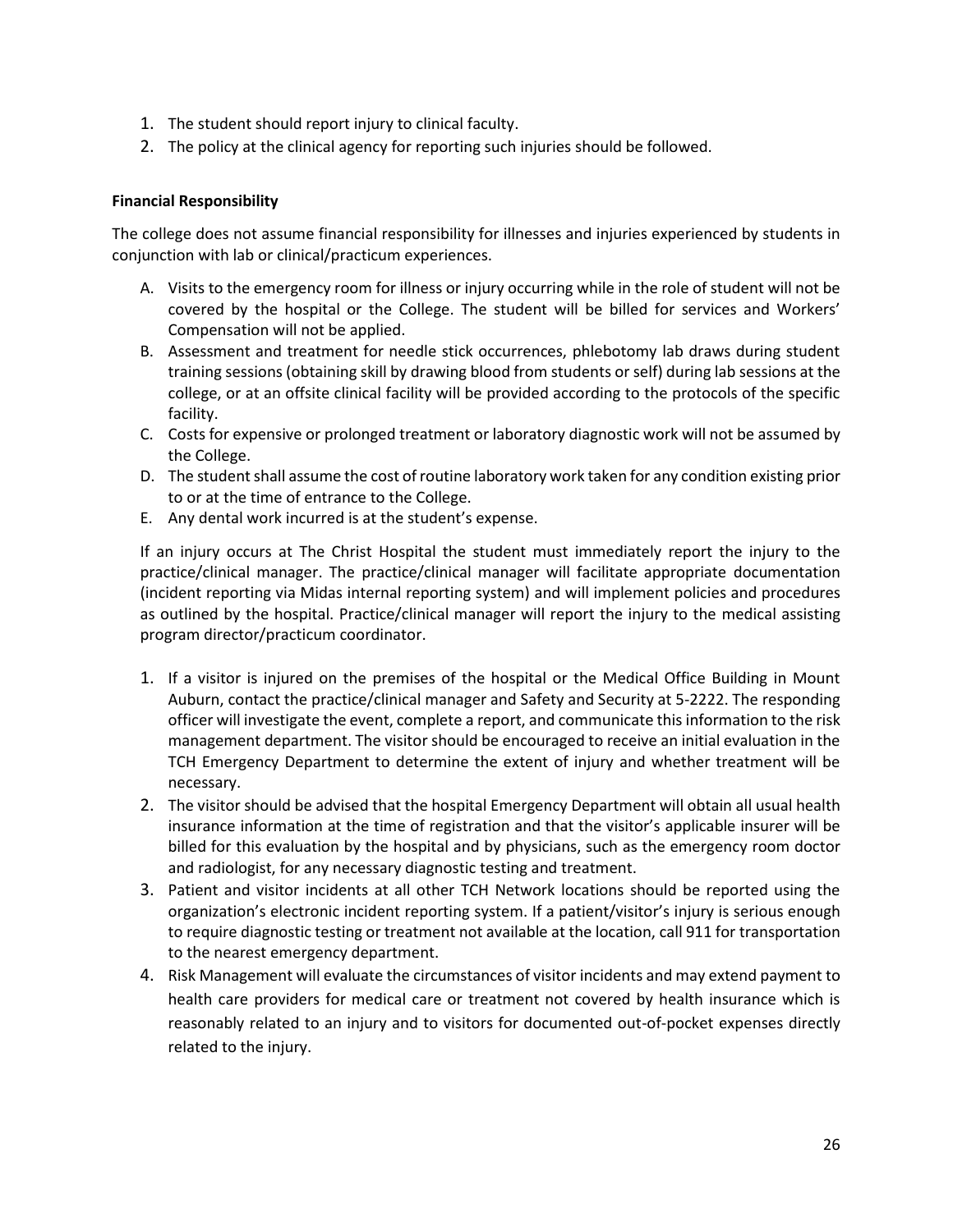**Medical Assisting students may not attend clinical/administrative practicum until proof of all mandatory requirements are met. All health requirements must be met and on file within the department. All background check results must be received, on file and approved.** 

**(Documentation must be on site at the college or in HR at TCHHN if current employee). Proof of drug screen and insurances are shown, and all current waivers are signed and on file at the college.**

### <span id="page-26-0"></span>Health Services/Emergency Procedures:

The Christ College of Nursing and Health Sciences has no health services onsite, at the campus. Students should seek health care with their own physicians. In the event of an emergency while on campus, emergency procedures will be followed.

#### <span id="page-26-1"></span>**<https://www.thechristcollege.edu/college-catalog/operations/#college-emergency-procedures>**

## <span id="page-26-2"></span>Disciplinary Standards and Procedures:

Students who violate any of the required standards and procedures during the Medical Assisting Professional program will face disciplinary action as outlined within The Christ College of Nursing and Health Sciences catalogue.

<https://www.thechristcollege.edu/college-catalog/support-services/#disciplinary-procedures>

### <span id="page-26-3"></span>Grievances and Appeals:

All Medical Assistant Professional students have the right to fair hearing when they perceive the policies of the program have been violated. The procedure for grievances and appeals will be followed as outlined in The Christ College of Nursing and Health Sciences catalogue.

[https://www.thechristcollege.edu/college-catalog/support-services/#grievance-and-fair-treatment](https://www.thechristcollege.edu/college-catalog/support-services/#grievance-and-fair-treatment-procedures)[procedures](https://www.thechristcollege.edu/college-catalog/support-services/#grievance-and-fair-treatment-procedures)

## <span id="page-26-4"></span>Disability Compliance:

<https://www.thechristcollege.edu/college-catalog/about-the-college/#disability-compliance>

# <span id="page-26-5"></span>Program Completion:

Students must successfully pass all psychomotor and affective competencies to pass each course and/or to progress in the program. Students must complete required 60 hours of course work (AASMA) and 16 credit hours (MACC) and required practicum (AASMA only), receiving a passing grade in all course work, and demonstrating clinical and administrative (AASMA only) competency during practicums. All required documentation must be completed, signed, and returned to the required faculty/department in a time manner as outlined. Graduates are encouraged to attend and participate in the college graduation ceremony.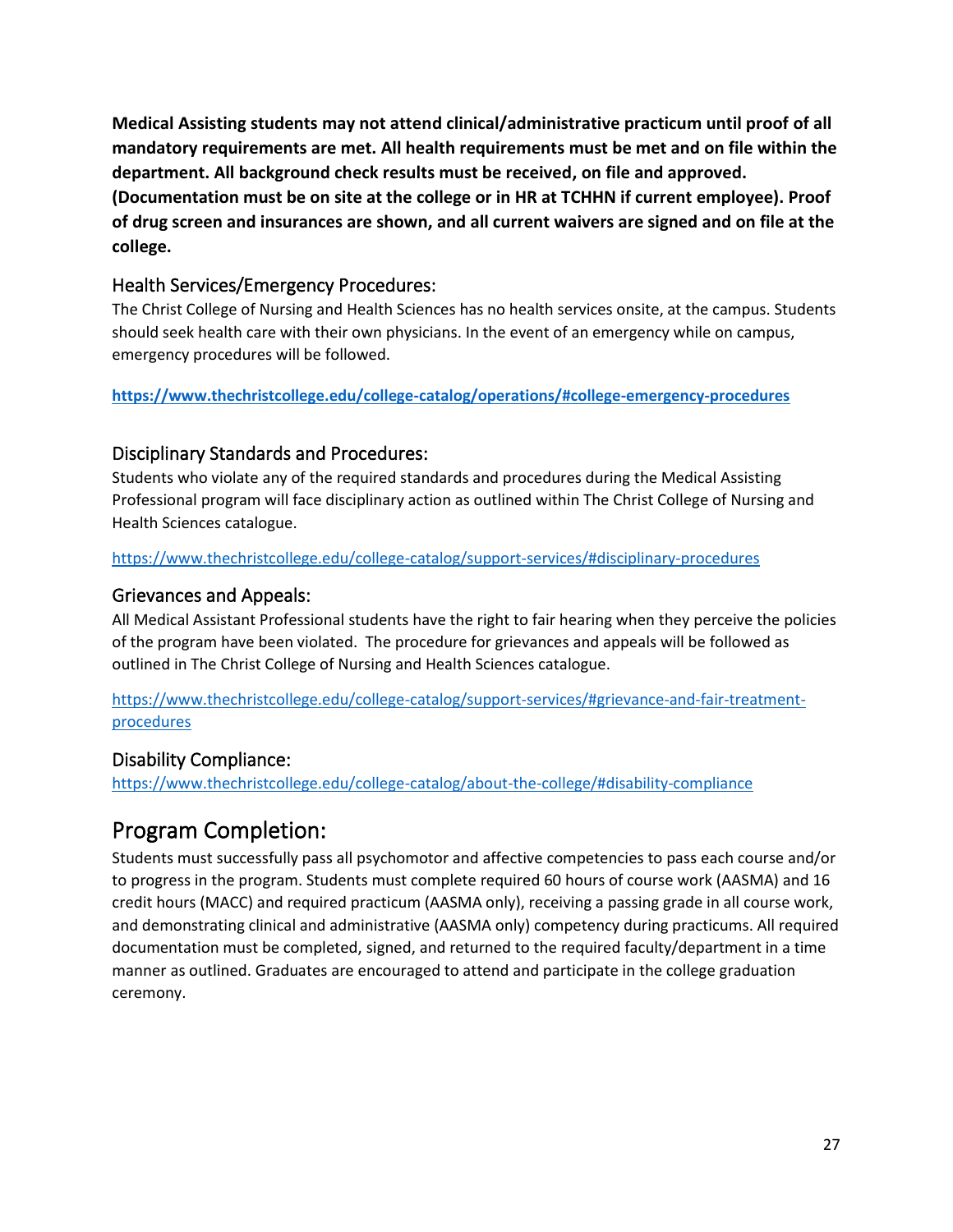# <span id="page-27-0"></span>American Association of Medical Assistants/Certification (AAMA):

## <span id="page-27-1"></span>CMA Code of Conduct/Certification: February 2018

<https://www.aama-ntl.org/docs/default-source/cma-exam/code-of-conduct.pdf?sfvrsn=12>

## <span id="page-27-2"></span>CMA Standards:

**<https://www.aama-ntl.org/docs/default-source/cma-exam/disciplinary-standards.pdf?sfvrsn=10>**

## <span id="page-27-3"></span>I. Grounds for denial of eligibility for the CMA (AAMA) credential, or for discipline of the CMA (AAMA)

A. Obtaining or attempting to obtain certification, or recertification of the CMA (AAMA) credential, by fraud or deception.

B. Knowingly assisting another to obtain or attempt to obtain certification or recertification by fraud or deception.

C. Misstatement of material fact or failure to make a statement of material fact in application for certification or recertification.

D. Falsifying information required for admission to the CMA (AAMA) Certification/Recertification Examination, impersonating another examinee, or falsifying education or credentials.

E. Copying answers, permitting another to copy answers, or providing or receiving unauthorized advice about examination content during the CMA (AAMA) Exam.

F. Unauthorized possession or distribution of examination materials, including copying and reproducing examination questions and problems.

G. Found guilty of a felony or pleaded guilty to a felony. However, the Certifying Board may grant a waiver based upon mitigating circumstances, which may include, but need not be limited to the following:

- 1. The age at which the crime was committed
- 2. The circumstances surrounding the crime
- 3. The nature of the crime committed
- 4. The length of time since the conviction
- 5. The individual's criminal history since the conviction
- 6. The individual's current employment references
- 7. The individual's character references
- 8. Other evidence demonstrating the ability of the individual to perform the professional responsibilities competently, and evidence that the individual does not pose a threat to the health or safety of patients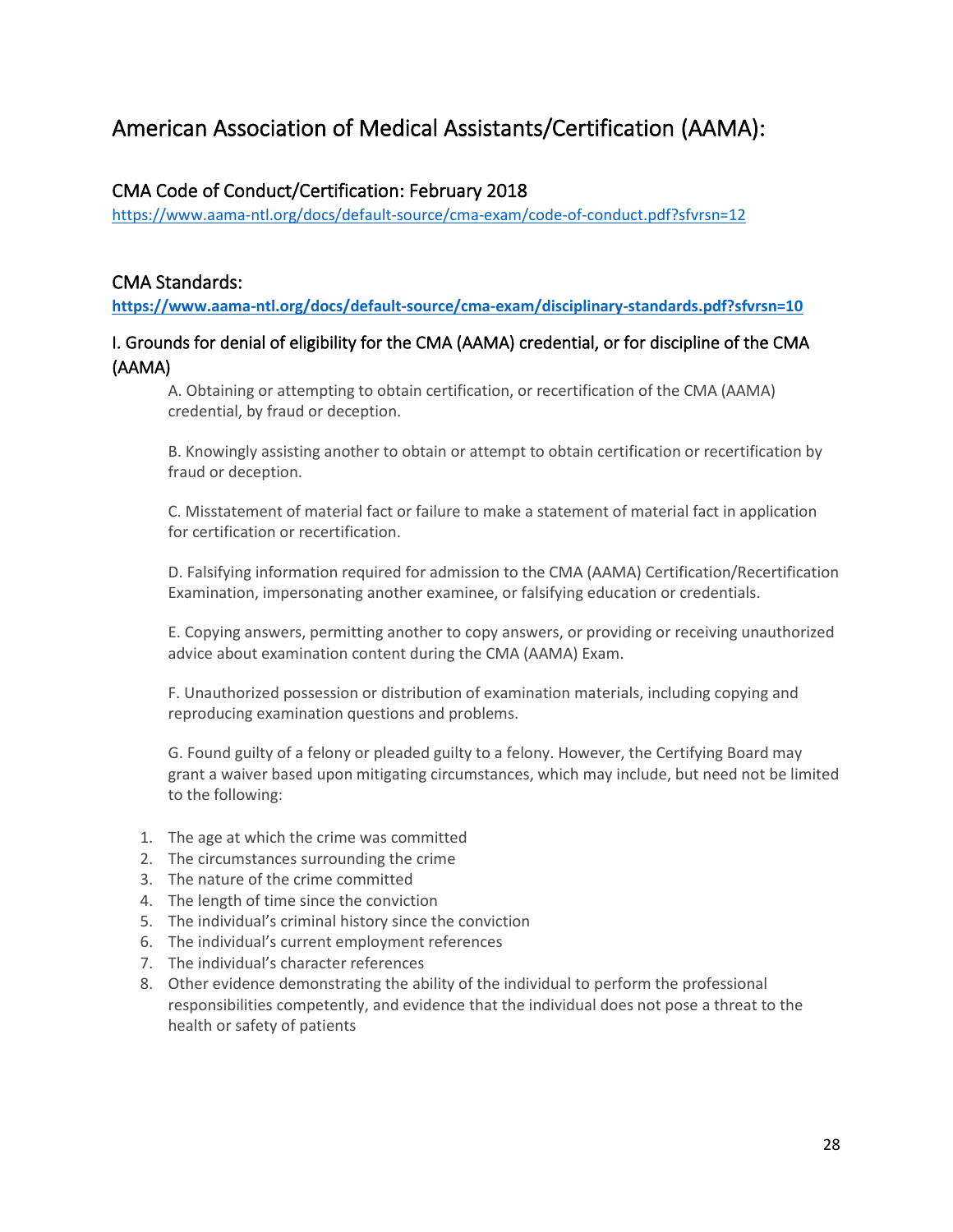H. Violation of any laws relating to medical assisting practice, including the common law duty of providing a standard of care that meets or exceeds that of the reasonably competent and knowledgeable CMA (AAMA).

I. The possession, use, or distribution of controlled substances or drugs in any way other than for legitimate or therapeutic purposes, or the addiction to or diversion of controlled substances or drugs (including alcohol), the violation of any drug law, or prescribing controlled substances for oneself.

J. Violation of any policies, procedures, and regulations of the American Association of Medical Assistants Certifying Board, including regulations governing the use of the CMA (AAMA) credential.

K. Violation of the American Association of Medical Assistants (AAMA) Code of Ethics.

L. Failure to cooperate reasonably with the investigation of a disciplinary matter.

#### <span id="page-28-0"></span>**II. Expired credentials**

A. It is unethical and a misrepresentation to publicly display the CMA (AAMA) certification title or to use the CMA (AAMA) initials after your name if your credential has expired.

#### <span id="page-28-1"></span>**III. Procedures for adjudicating alleged violations of** *Disciplinary Standards*

A. The CMA (AAMA) or applicant for the CMA (AAMA) credential shall be informed in writing of the basis for denial of eligibility for the CMA (AAMA) credential, or for discipline of the CMA (AAMA).

B. The CMA (AAMA) or applicant shall be given the opportunity to submit written evidence regarding the alleged violations.

C. The CMA (AAMA) or applicant shall be given the opportunity to appeal the decision of the Certifying Board to an appeals panel established by the Certifying Board.

#### <span id="page-28-2"></span>**IV. Possible sanctions**

- A. Denial of eligibility for the CMA (AAMA) Exam
- B. Scores invalidated, scores withheld, or scores recalled
- C. Probation
- D. Reprimand
- E. Temporary revocation of the CMA (AAMA) credential
- F. Permanent revocation of the CMA (AAMA) credential
- G. Requirement to return certificate and wallet card if credential is temporarily or permanently revoked

# <span id="page-28-3"></span>Miscellaneous Information/Policies and Procedures:

Academic Policies and Procedures (see The Christ Hospital of Nursing and Health Sciences catalogue).

<https://www.thechristcollege.edu/college-catalog/academic-information/#508637503>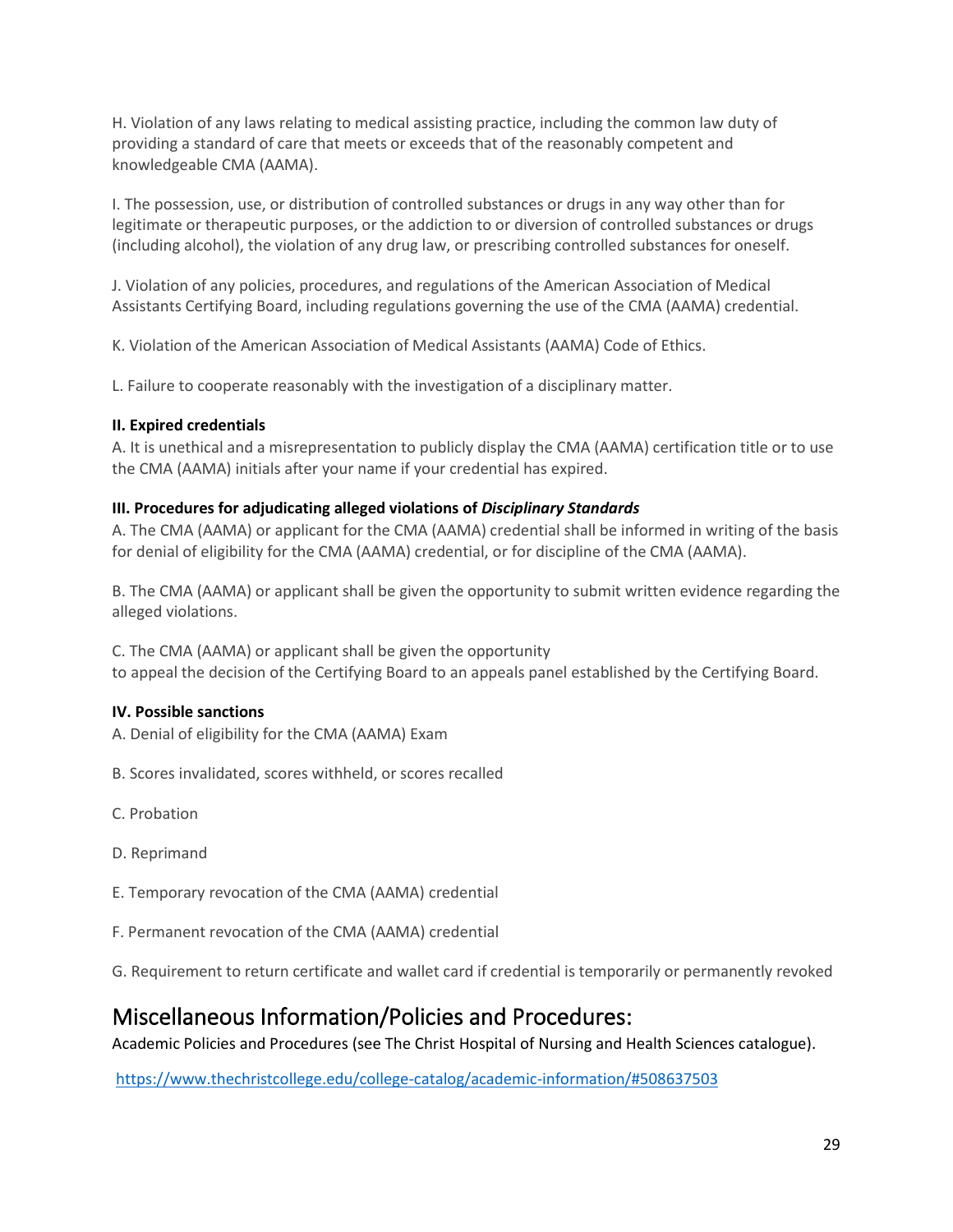#### **APPENDIX A – MAERB Core Curriculum for Medical Assistants**

<span id="page-29-0"></span>*The following document was prepared by the Medical Assisting Education Review Board (MAERB) and has been copied from the MAERB's website.*

#### **Core Curriculum for Medical Assistants**

#### Medical Assisting Education Review Board (MAERB)

#### **2015 Curriculum Plan**

Medical assistants graduating from programs accredited by the Commission on Accreditation of Allied Health Education Programs (CAAHEP) will demonstrate critical thinking based on knowledge of academic subject matter required for competence in the profession. They will incorporate the cognitive knowledge in performance of the psychomotor and affective domains in their practice as medical assistants in providing patient care.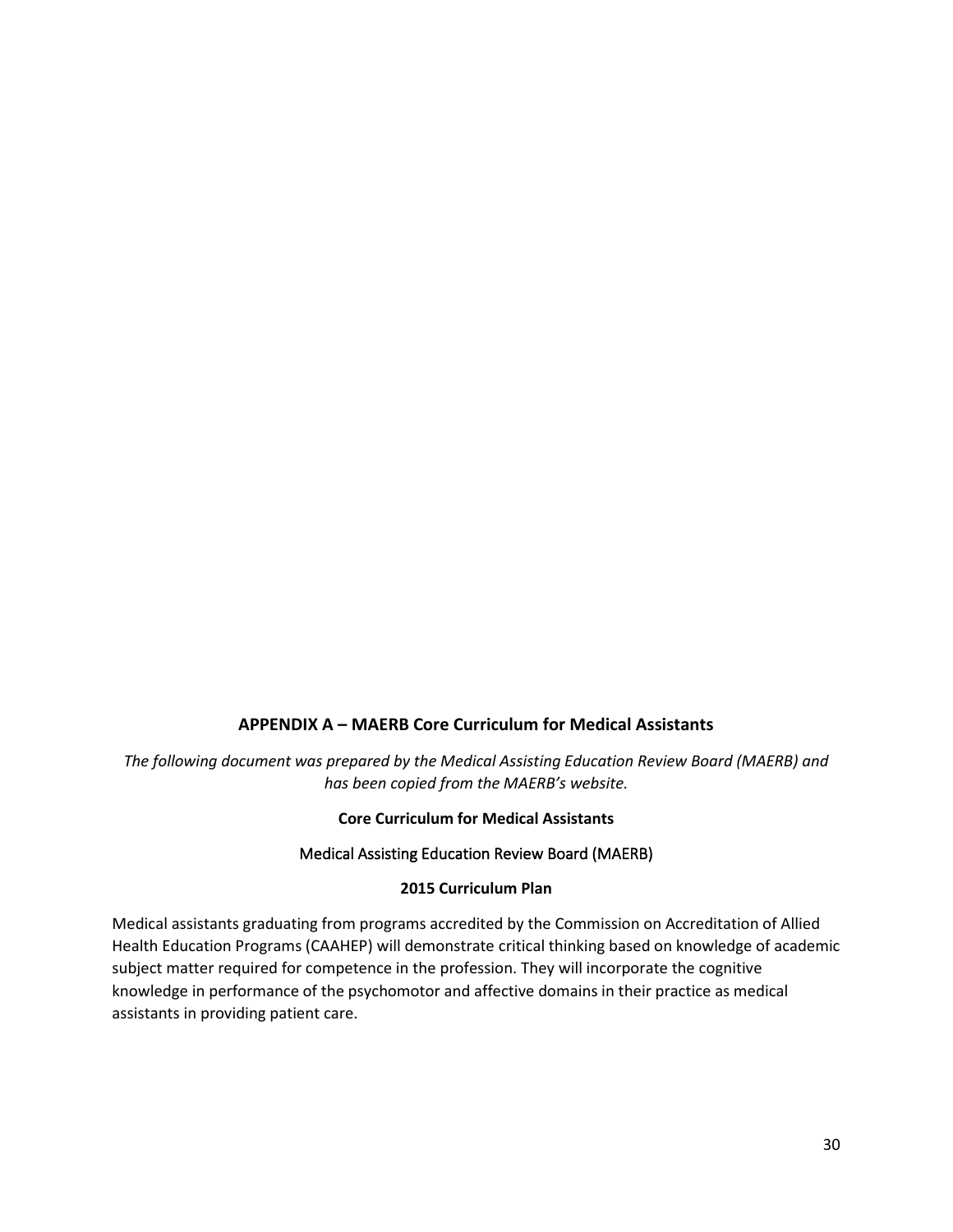#### **FOUNDATIONS FOR CLINICAL PRACTICE CONTENT AREAS I-IV**

|    |                                | <b>CONTENT AREA I: Anatomy &amp; Physiology</b> |                             |
|----|--------------------------------|-------------------------------------------------|-----------------------------|
|    | <b>Cognitive (Knowledge)</b>   | <b>Psychomotor (Skills)</b>                     | <b>Affective (Behavior)</b> |
|    | I.C. Anatomy & Physiology      | I.P. Anatomy & Physiology                       | I.A. Anatomy & Physiology   |
| 1. | Describe structural            | Measure and record:<br>1.                       |                             |
|    | organization of the human      | a. blood pressure                               |                             |
|    | body                           | b. temperature                                  |                             |
| 2. | Identify body systems          | c. pulse                                        |                             |
| 3. | Describe:                      | d. respirations                                 |                             |
|    | body planes<br>а.              | e. height                                       |                             |
|    | directional terms<br>b.        | f. weight                                       |                             |
|    | quadrants<br>c.                | g. length (infant)                              |                             |
|    | body cavities<br>d.            | h. head circumference                           |                             |
| 4. | List major organs in each body | (infant)                                        |                             |
|    | system                         | pulse oximetry                                  |                             |
|    |                                | Perform:<br>2.                                  |                             |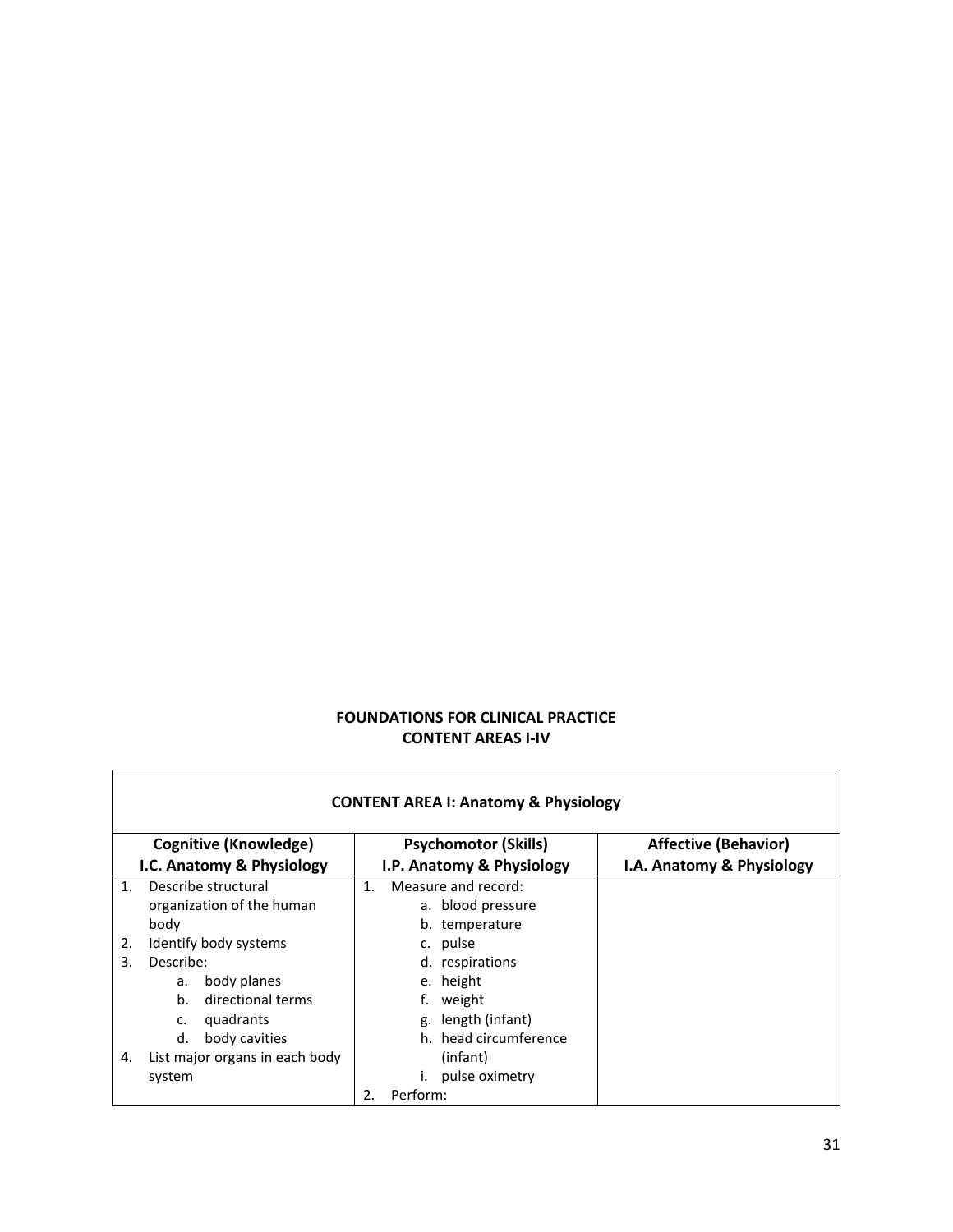| 5. | Identify the anatomical             |    | a. electrocardiography           |
|----|-------------------------------------|----|----------------------------------|
|    | location of major organs in         |    | b. venipuncture                  |
|    | each body system                    |    | c. capillary puncture            |
| 6. | Compare structure and               |    | d. pulmonary function            |
|    | function of the human body          |    | testing                          |
|    | across the life span                | 3. | Perform patient screening        |
| 7. | Describe the normal function        |    | using established protocols      |
|    | of each body system                 | 4. | Verify the rules of medication   |
| 8. | Identify common pathology           |    | administration:                  |
|    | related to each body system         |    | a. right patient                 |
|    | including:                          |    | b. right medication              |
|    | signs<br>a.                         |    | c. right dose                    |
|    | b.<br>symptoms                      |    | d. right route                   |
|    | etiology<br>c.                      |    | e. right time                    |
| 9. | Analyze pathology for each          |    | f. right documentation           |
|    | body system including:              | 5. | Select proper sites for          |
|    | diagnostic measures<br>a.           |    | administering parenteral         |
|    | treatment modalities<br>b.          |    | medication                       |
|    | 10. Identify CLIA waived tests      | 6. | Administer oral medications      |
|    | associated with common              | 7. | Administer parenteral            |
|    | diseases                            |    | (excluding iv) medications       |
|    | 11. Identify the classifications of | 8. | Instruct and prepare a patient   |
|    | medications including:              |    | for a procedure or a treatment   |
|    | indications for use<br>a.           | 9. | Assist provider with a patient   |
|    | desired effects<br>b.               |    | exam                             |
|    | side effects<br>c.                  |    | 10. Perform a quality control    |
|    | d.<br>adverse reactions             |    | measure                          |
|    | 12. Identify quality assurance      |    | 11. Obtain specimens and         |
|    | practices in healthcare             |    | perform:                         |
|    | 13. List principles and steps of    |    | a. CLIA waived                   |
|    | professional/provider CPR           |    | hematology test                  |
|    | 14. Describe basic principles of    |    | b. CLIA waived chemistry         |
|    | first aid as they pertain to the    |    | test                             |
|    | ambulatory healthcare setting       |    | c. CLIA waived urinalysis        |
|    |                                     |    | d. CLIA waived                   |
|    |                                     |    | immunology test                  |
|    |                                     |    | e. CLIA waived                   |
|    |                                     |    | microbiology test                |
|    |                                     |    | 12. Produce up-to-date           |
|    |                                     |    | documentation of                 |
|    |                                     |    | provider/professional level      |
|    |                                     |    | <b>CPR</b>                       |
|    |                                     |    | 13. Perform first aid procedures |
|    |                                     |    | for:                             |
|    |                                     |    | a. bleeding                      |
|    |                                     |    | b. diabetic coma or              |
|    |                                     |    | insulin shock                    |
|    |                                     |    | c. fractures                     |
|    |                                     |    |                                  |
|    |                                     |    | d. seizures                      |

- e. shock
- f. syncope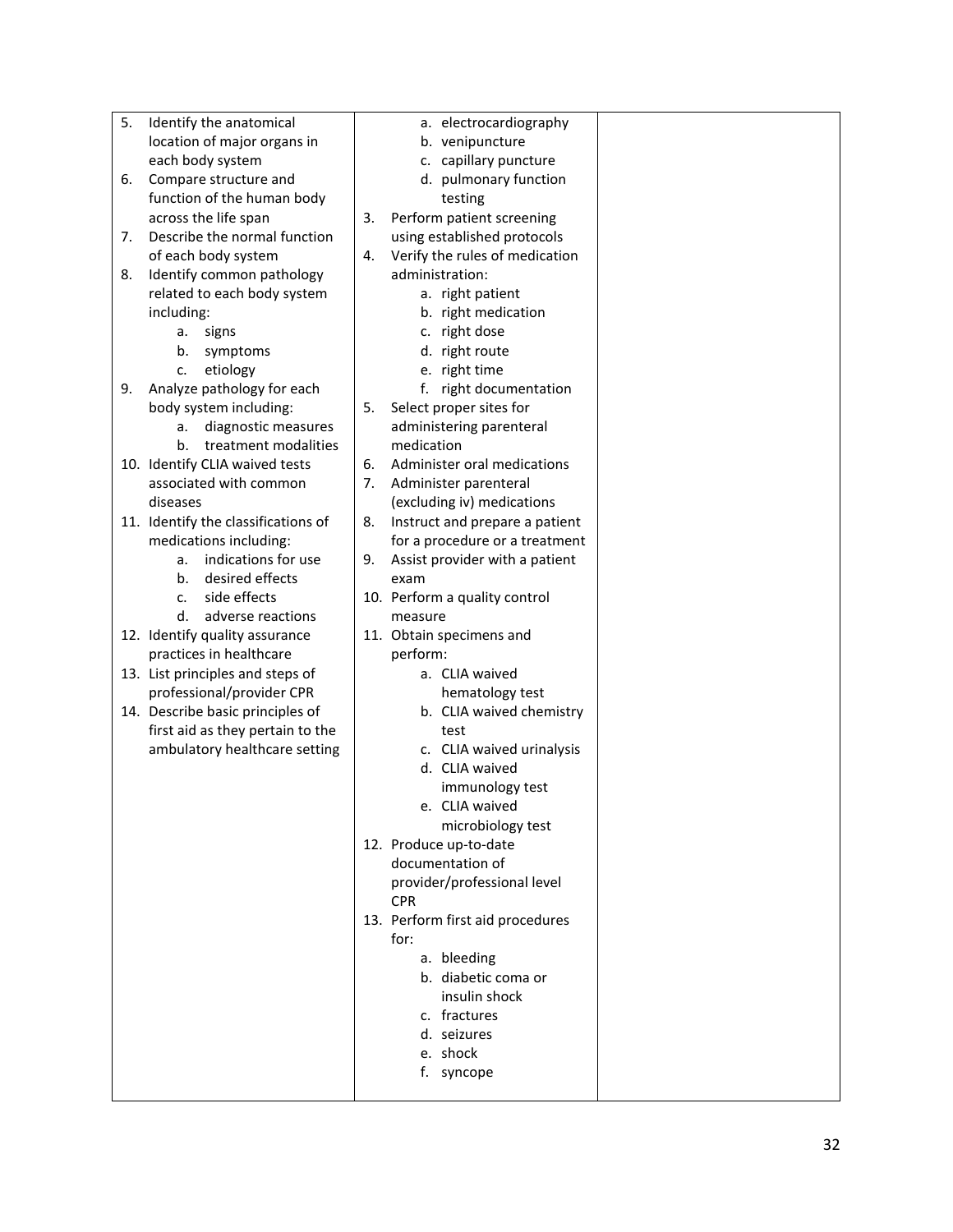|                                  | <b>CONTENT AREA II: Applied Mathematics</b>                                                                                                                                                                                                                                                                                                                                                                                                                    |                                                                                                                                                                                                                                                                                                                              |                                                                                                                                             |  |  |  |  |
|----------------------------------|----------------------------------------------------------------------------------------------------------------------------------------------------------------------------------------------------------------------------------------------------------------------------------------------------------------------------------------------------------------------------------------------------------------------------------------------------------------|------------------------------------------------------------------------------------------------------------------------------------------------------------------------------------------------------------------------------------------------------------------------------------------------------------------------------|---------------------------------------------------------------------------------------------------------------------------------------------|--|--|--|--|
|                                  | <b>Cognitive (Knowledge)</b>                                                                                                                                                                                                                                                                                                                                                                                                                                   | <b>Psychomotor (Skills)</b>                                                                                                                                                                                                                                                                                                  | <b>Affective (Behavior)</b>                                                                                                                 |  |  |  |  |
| 1.<br>2.<br>3.<br>4.<br>5.<br>6. | <b>II.C. Applied Mathematics</b><br>Demonstrate knowledge of<br>basic math computations<br>Apply mathematical<br>computations to solve<br>equations<br>Define basic units of<br>measurement in:<br>a. the metric system<br>the household system<br>b.<br>Convert among measurement<br>systems<br>Identify abbreviations and<br>symbols used in calculating<br>medication dosages<br>Analyze healthcare results as<br>reported in:<br>graphs<br>а.<br>b. tables | <b>II.P. Applied Mathematics</b><br>Calculate proper dosages of<br>1.<br>medication for administration<br>Differentiate between normal<br>2.<br>and abnormal test results<br>3.<br>Maintain lab test results using<br>flow sheets<br>Document on a growth chart<br>4.                                                        | <b>II.A. Applied Mathematics</b><br>Reassure a patient of the<br>1.<br>accuracy of the test results                                         |  |  |  |  |
|                                  |                                                                                                                                                                                                                                                                                                                                                                                                                                                                | <b>CONTENT AREA III: Infection Control</b>                                                                                                                                                                                                                                                                                   |                                                                                                                                             |  |  |  |  |
|                                  | <b>Cognitive (Knowledge)</b>                                                                                                                                                                                                                                                                                                                                                                                                                                   | <b>Psychomotor (Skills)</b>                                                                                                                                                                                                                                                                                                  | <b>Affective (Behavior)</b>                                                                                                                 |  |  |  |  |
|                                  | <b>III.C. Infection Control</b>                                                                                                                                                                                                                                                                                                                                                                                                                                | <b>III.P. Infection Control</b>                                                                                                                                                                                                                                                                                              | <b>III.A. Infection Control</b>                                                                                                             |  |  |  |  |
| 1.<br>2.<br>3.                   | List major types of infectious<br>agents<br>Describe the infection cycle<br>including:<br>the infectious agent<br>a.<br>b.<br>reservoir<br>susceptible host<br>c.<br>means of transmission<br>d.<br>portals of entry<br>e.<br>f.<br>portals of exit<br>Define the following as                                                                                                                                                                                 | 1.<br>Participate in bloodborne<br>pathogen training<br>2.<br>Select appropriate<br>barrier/personal protective<br>equipment (PPE)<br>Perform handwashing<br>3.<br>Prepare items for autoclaving<br>4.<br>Perform sterilization<br>5.<br>procedures<br>Prepare a sterile field<br>6.<br>Perform within a sterile field<br>7. | Recognize the implications for<br>1.<br>failure to comply with Center<br>for Disease Control (CDC)<br>regulations in healthcare<br>settings |  |  |  |  |
|                                  | practiced within an<br>ambulatory care setting:<br>medical asepsis<br>а.<br>surgical asepsis<br>b.                                                                                                                                                                                                                                                                                                                                                             | Perform wound care<br>8.<br>Perform dressing change<br>9.<br>10. Demonstrate proper disposal<br>of biohazardous material                                                                                                                                                                                                     |                                                                                                                                             |  |  |  |  |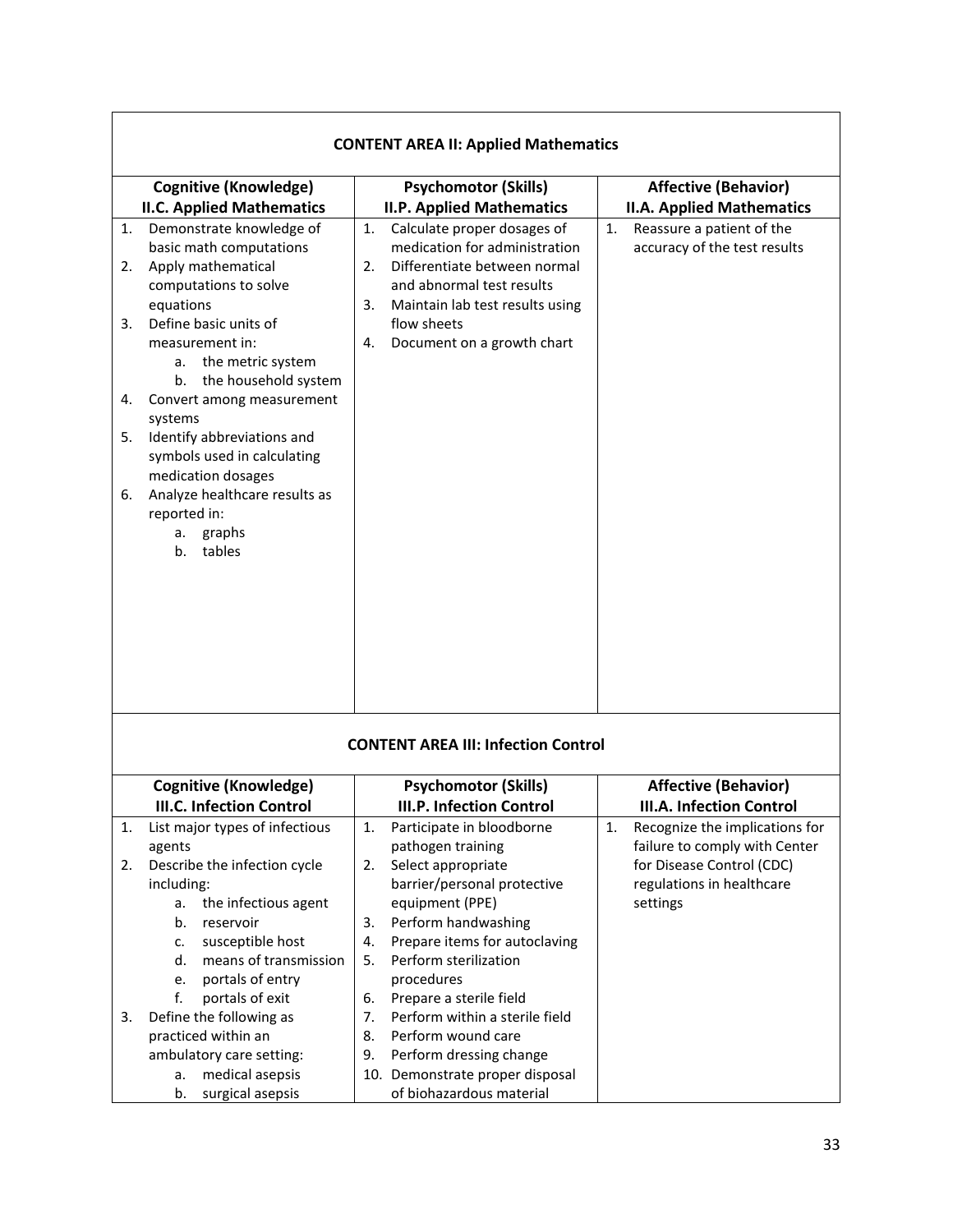| 4. | Identify methods of controlling    | sharps<br>a.                          |                                   |
|----|------------------------------------|---------------------------------------|-----------------------------------|
|    | growth of microorganisms           | regulated wastes<br>b.                |                                   |
| 5. | Define the principles of           |                                       |                                   |
|    | standard precautions               |                                       |                                   |
|    | Define personal protective         |                                       |                                   |
| 6. |                                    |                                       |                                   |
|    | equipment (PPE) for:               |                                       |                                   |
|    | a. all body fluids,                |                                       |                                   |
|    | secretions and                     |                                       |                                   |
|    | excretions                         |                                       |                                   |
|    | blood<br>b.                        |                                       |                                   |
|    | non-intact skin<br>c.              |                                       |                                   |
|    | d.<br>mucous membranes             |                                       |                                   |
| 7. | Identify Center for Disease        |                                       |                                   |
|    | Control (CDC) regulations that     |                                       |                                   |
|    | impact healthcare practices        |                                       |                                   |
|    |                                    |                                       |                                   |
|    |                                    |                                       |                                   |
|    |                                    |                                       |                                   |
|    |                                    |                                       |                                   |
|    |                                    |                                       |                                   |
|    |                                    |                                       |                                   |
|    |                                    |                                       |                                   |
|    |                                    |                                       |                                   |
|    |                                    |                                       |                                   |
|    |                                    |                                       |                                   |
|    |                                    |                                       |                                   |
|    |                                    |                                       |                                   |
|    |                                    |                                       |                                   |
|    |                                    |                                       |                                   |
|    |                                    |                                       |                                   |
|    |                                    |                                       |                                   |
|    |                                    |                                       |                                   |
|    |                                    |                                       |                                   |
|    |                                    |                                       |                                   |
|    |                                    | <b>CONTENT AREA IV: Nutrition</b>     |                                   |
|    |                                    |                                       |                                   |
|    | <b>Cognitive (Knowledge)</b>       | <b>Psychomotor (Skills)</b>           | <b>Affective (Behavior)</b>       |
|    | <b>IV.C. Nutrition</b>             | <b>IV.P. Nutrition</b>                | <b>IV.A. Nutrition</b>            |
| 1. | Describe dietary nutrients         | 1.<br>Instruct a patient according to | Show awareness of patient's<br>1. |
|    | including:                         | patient's special dietary needs       | concerns regarding a dietary      |
|    | carbohydrates<br>a.                |                                       | change                            |
|    | b.<br>fat                          |                                       |                                   |
|    | protein<br>c.                      |                                       |                                   |
|    | minerals<br>d.                     |                                       |                                   |
|    | electrolytes<br>e.                 |                                       |                                   |
|    | f.<br>vitamins                     |                                       |                                   |
|    | fiber<br>g.                        |                                       |                                   |
|    | water<br>h.                        |                                       |                                   |
| 2. | Define the function of dietary     |                                       |                                   |
|    | supplements                        |                                       |                                   |
| 3. | Identify the special dietary       |                                       |                                   |
|    |                                    |                                       |                                   |
|    |                                    |                                       |                                   |
|    | needs for:<br>weight control<br>a. |                                       |                                   |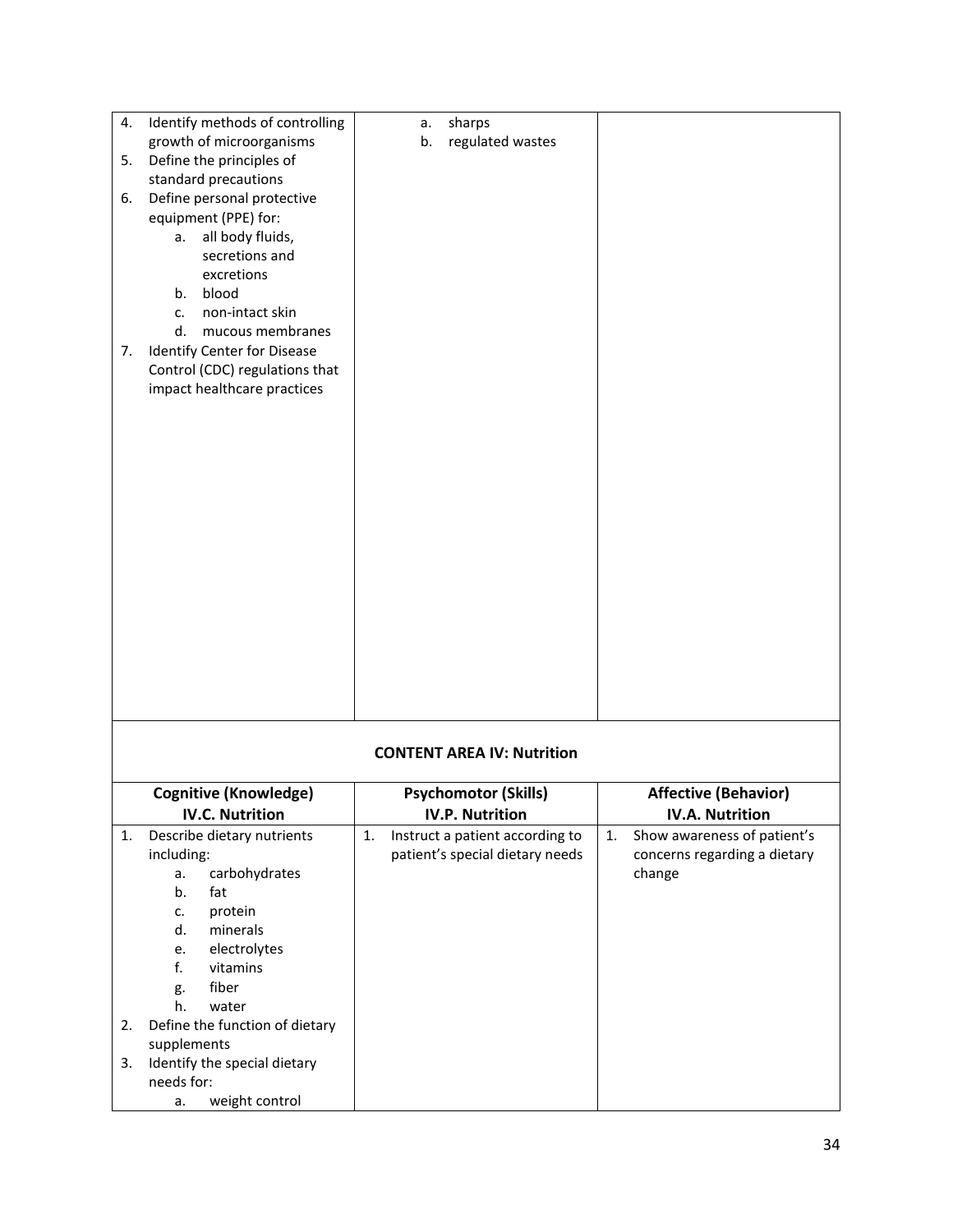| b. | diabetes            |  |
|----|---------------------|--|
| c. | cardiovascular      |  |
|    | disease             |  |
| d. | hypertension        |  |
| e. | cancer              |  |
| t. | lactose sensitivity |  |
| g. | gluten-free         |  |
| h. | food allergies      |  |
|    |                     |  |

#### **APPLIED COMMUNICATIONS CONTENT AREA V**

|                                   | <b>CONTENT AREA V: Concepts of Effective Communication</b> |    |                                   |                                   |                                 |  |  |  |
|-----------------------------------|------------------------------------------------------------|----|-----------------------------------|-----------------------------------|---------------------------------|--|--|--|
|                                   | <b>Cognitive (Knowledge)</b>                               |    | <b>Psychomotor (Skills)</b>       |                                   | <b>Affective (Behavior)</b>     |  |  |  |
| <b>V.C. Concepts of Effective</b> |                                                            |    | <b>V.P. Concepts of Effective</b> | <b>V.A. Concepts of Effective</b> |                                 |  |  |  |
|                                   | Communication                                              |    | Communication                     |                                   | Communication                   |  |  |  |
| 1.                                | Identify styles and types of                               | 1. | Use feedback techniques to        | $\mathbf{1}$ .                    | Demonstrate:                    |  |  |  |
|                                   | verbal communication                                       |    | obtain patient information        |                                   | empathy<br>a.                   |  |  |  |
| 2.                                | Identify types of nonverbal                                |    | including:                        |                                   | active listening<br>b.          |  |  |  |
|                                   | communications                                             |    | reflection<br>a <sub>z</sub>      |                                   | nonverbal<br>$C_{\cdot}$        |  |  |  |
| 3.                                | Recognize barriers to                                      |    | b.<br>restatement                 |                                   | communication                   |  |  |  |
|                                   | communication                                              |    | clarification<br>$C_{\cdot}$      | 2.                                | Demonstrate the principles of   |  |  |  |
| 4.                                | Identify techniques for                                    | 2. | Respond to nonverbal              |                                   | self-boundaries                 |  |  |  |
|                                   | overcoming communication                                   |    | communication                     | 3.                                | Demonstrate respect for         |  |  |  |
|                                   | barriers                                                   | 3. | Use medical terminology           |                                   | individual diversity including: |  |  |  |
|                                   |                                                            |    | correctly and pronounced          |                                   | a. gender                       |  |  |  |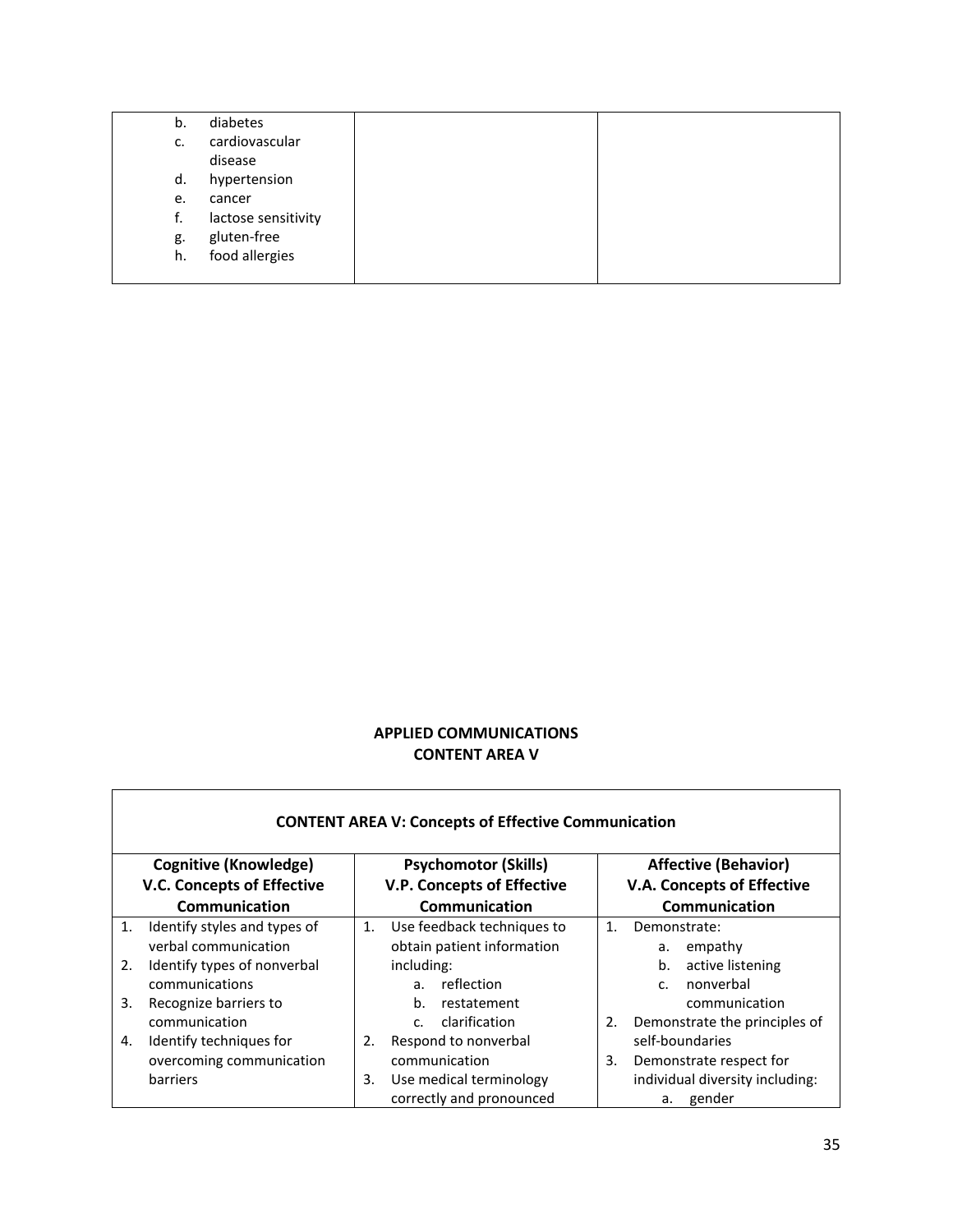| 5. | Recognize the elements of oral     |    | accurately to communicate                                    |    | b.<br>race                     |
|----|------------------------------------|----|--------------------------------------------------------------|----|--------------------------------|
|    | communication using a              |    | information to providers and                                 |    | religion<br>c.                 |
|    | sender-receiver process            |    | patients                                                     |    | d.<br>age                      |
| 6. | Define coaching a patient as it    | 4. | Coach patients regarding:                                    |    | economic status<br>e.          |
|    | relates to:                        |    | office policies<br>a.                                        |    | f.<br>appearance               |
|    | health maintenance<br>a.           |    | b.<br>health maintenance                                     | 4. | Explain to a patient the       |
|    | disease prevention<br>b.           |    | disease prevention<br>c.                                     |    | rationale for performance of a |
|    | compliance with<br>c.              |    | d.<br>treatment plan                                         |    | procedure                      |
|    | treatment plan                     | 5. | Coach patients appropriately                                 |    |                                |
|    | community resources<br>d.          |    | considering:                                                 |    |                                |
|    | adaptations relevant to<br>e.      |    | cultural diversity<br>a.                                     |    |                                |
|    | individual patient                 |    | developmental life<br>b.                                     |    |                                |
|    | needs                              |    |                                                              |    |                                |
| 7. | Recognize elements of              |    | stage<br>communication<br>c.                                 |    |                                |
|    | fundamental writing skills         |    | barriers                                                     |    |                                |
| 8. | Discuss applications of            | 6. | Demonstrate professional                                     |    |                                |
|    | electronic technology in           |    | telephone techniques                                         |    |                                |
|    | professional communication         |    |                                                              |    |                                |
|    | Identify medical terms labeling    | 7. | Document telephone<br>messages accurately                    |    |                                |
| 9. | the word parts                     |    |                                                              |    |                                |
|    | 10. Define medical terms and       | 8. | Compose professional<br>correspondence utilizing             |    |                                |
|    | abbreviations related to all       |    | electronic technology                                        |    |                                |
|    |                                    | 9. | Develop a current list of                                    |    |                                |
|    | body systems                       |    |                                                              |    |                                |
|    | 11. Define the principles of self- |    | community resources related                                  |    |                                |
|    | boundaries                         |    | to patients' healthcare needs<br>10. Facilitate referrals to |    |                                |
|    | 12. Define patient navigator       |    |                                                              |    |                                |
|    | 13. Describe the role of the       |    | community resources in the                                   |    |                                |
|    | medical assistant as a patient     |    | role of a patient navigator                                  |    |                                |
|    | navigator                          |    | 11. Report relevant information                              |    |                                |
|    |                                    |    | concisely and accurately                                     |    |                                |
|    | 14. Relate the following behaviors |    |                                                              |    |                                |
|    | to professional                    |    |                                                              |    |                                |
|    | communication:                     |    |                                                              |    |                                |
|    | a. assertive                       |    |                                                              |    |                                |
|    | b. aggressive                      |    |                                                              |    |                                |
|    | c. passive                         |    |                                                              |    |                                |
|    | 15. Differentiate between          |    |                                                              |    |                                |
|    | adaptive and non-adaptive          |    |                                                              |    |                                |
|    | coping mechanisms                  |    |                                                              |    |                                |
|    | 16. Differentiate between          |    |                                                              |    |                                |
|    | subjective and objective           |    |                                                              |    |                                |
|    | information                        |    |                                                              |    |                                |
|    | 17. Discuss the theories of:       |    |                                                              |    |                                |
|    | a. Maslow                          |    |                                                              |    |                                |
|    | b. Erikson                         |    |                                                              |    |                                |
|    | c. Kubler-Ross                     |    |                                                              |    |                                |
|    | 18. Discuss examples of diversity: |    |                                                              |    |                                |
|    | a. cultural                        |    |                                                              |    |                                |
|    | b. social                          |    |                                                              |    |                                |
|    | c. ethnic                          |    |                                                              |    |                                |
|    |                                    |    |                                                              |    |                                |
|    |                                    |    |                                                              |    |                                |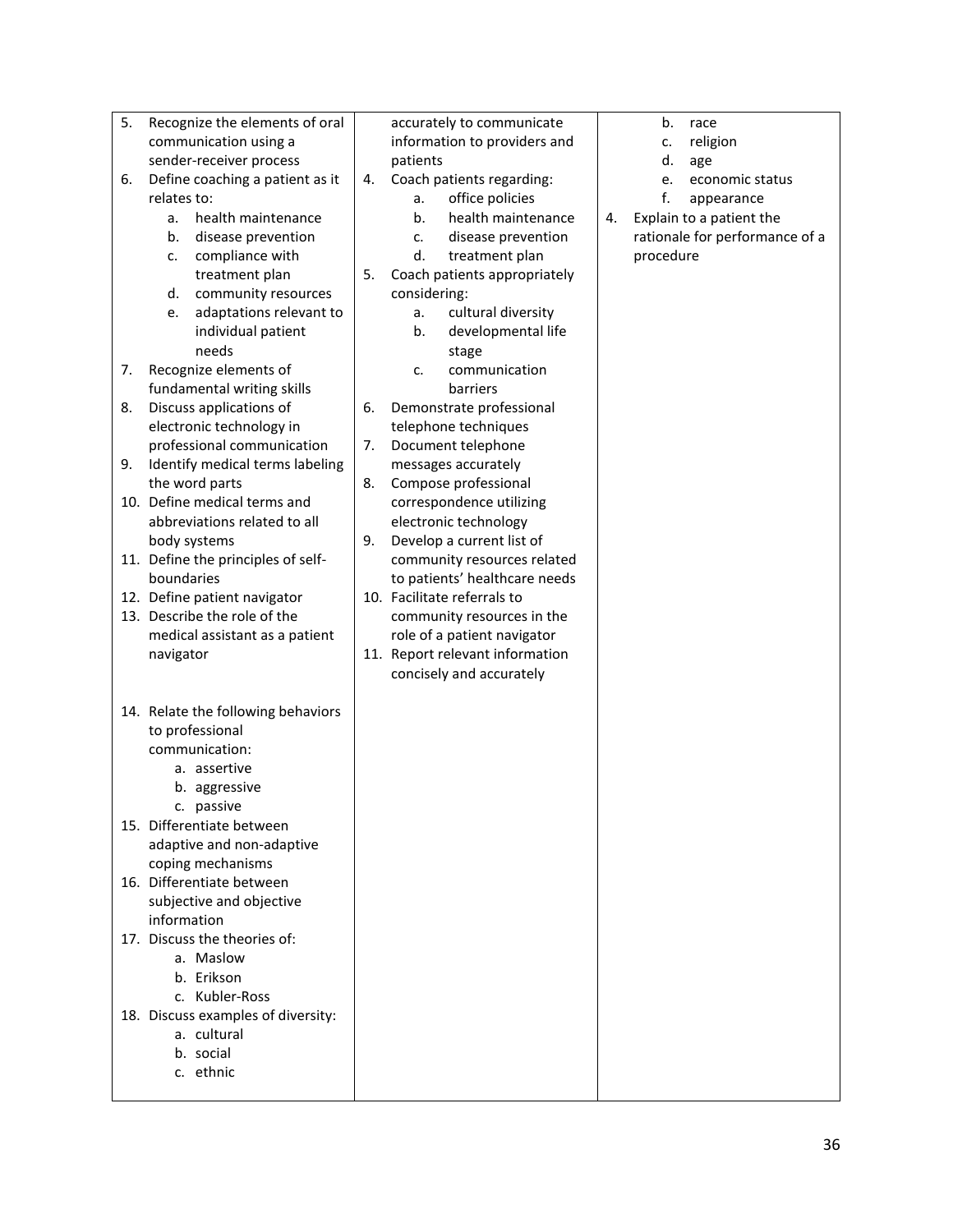#### **MEDICAL BUSINESS PRACTICES CONTENT AREAS VI-IX**

| <b>CONTENT AREA VI: Administrative Functions</b>                                                                                               |                                                                                                         |                                                         |  |  |
|------------------------------------------------------------------------------------------------------------------------------------------------|---------------------------------------------------------------------------------------------------------|---------------------------------------------------------|--|--|
| <b>Cognitive (Knowledge)</b>                                                                                                                   | <b>Psychomotor (Skills)</b>                                                                             | <b>Affective (Behavior)</b>                             |  |  |
| <b>VI.C. Administrative Functions</b>                                                                                                          | <b>VI.P. Administrative Functions</b>                                                                   | <b>VI.A. Administrative Functions</b>                   |  |  |
| Identify different types of<br>1.<br>appointment scheduling<br>methods                                                                         | 1.<br>Manage appointment schedule<br>using established priorities<br>2.<br>Schedule a patient procedure | Display sensitivity when<br>1.<br>managing appointments |  |  |
| Identify advantages and<br>2.<br>disadvantages of the following<br>appointment systems                                                         | 3.<br>Create a patient's medical<br>record<br>Organize a patient's medical<br>4.                        |                                                         |  |  |
| manual<br>а.<br>electronic<br>b.                                                                                                               | record<br>5.<br>File patient medical records                                                            |                                                         |  |  |
| Identify critical information<br>3.<br>required for scheduling patient<br>procedures                                                           | Utilize an EMR<br>6.<br>7.<br>Input patient data utilizing a<br>practice management system              |                                                         |  |  |
| Define types of information<br>4.<br>contained in the patient's<br>medical record                                                              | Perform routine maintenance<br>8.<br>of administrative or clinical<br>equipment                         |                                                         |  |  |
| Identify methods of organizing<br>5.<br>the patient's medical record<br>based on:<br>problem-oriented                                          | Perform an inventory with<br>9.<br>documentation                                                        |                                                         |  |  |
| а.<br>medical record<br>(POMR)                                                                                                                 |                                                                                                         |                                                         |  |  |
| $b_{1}$<br>source-oriented<br>medical record<br>(SOMR)                                                                                         |                                                                                                         |                                                         |  |  |
| Identify equipment and<br>6.<br>supplies needed for medical<br>records in order to:                                                            |                                                                                                         |                                                         |  |  |
| Create<br>а.<br>b.<br>Maintain<br>Store<br>c.                                                                                                  |                                                                                                         |                                                         |  |  |
| Describe filing indexing rules<br>7.<br>8.<br>Differentiate between<br>electronic medical records<br>(EMR) and a practice<br>management system |                                                                                                         |                                                         |  |  |
| Explain the purpose of routine<br>9.<br>maintenance of administrative<br>and clinical equipment                                                |                                                                                                         |                                                         |  |  |
| 10. List steps involved in<br>completing an inventory                                                                                          |                                                                                                         |                                                         |  |  |
| 11. Explain the importance of data<br>back-up                                                                                                  |                                                                                                         |                                                         |  |  |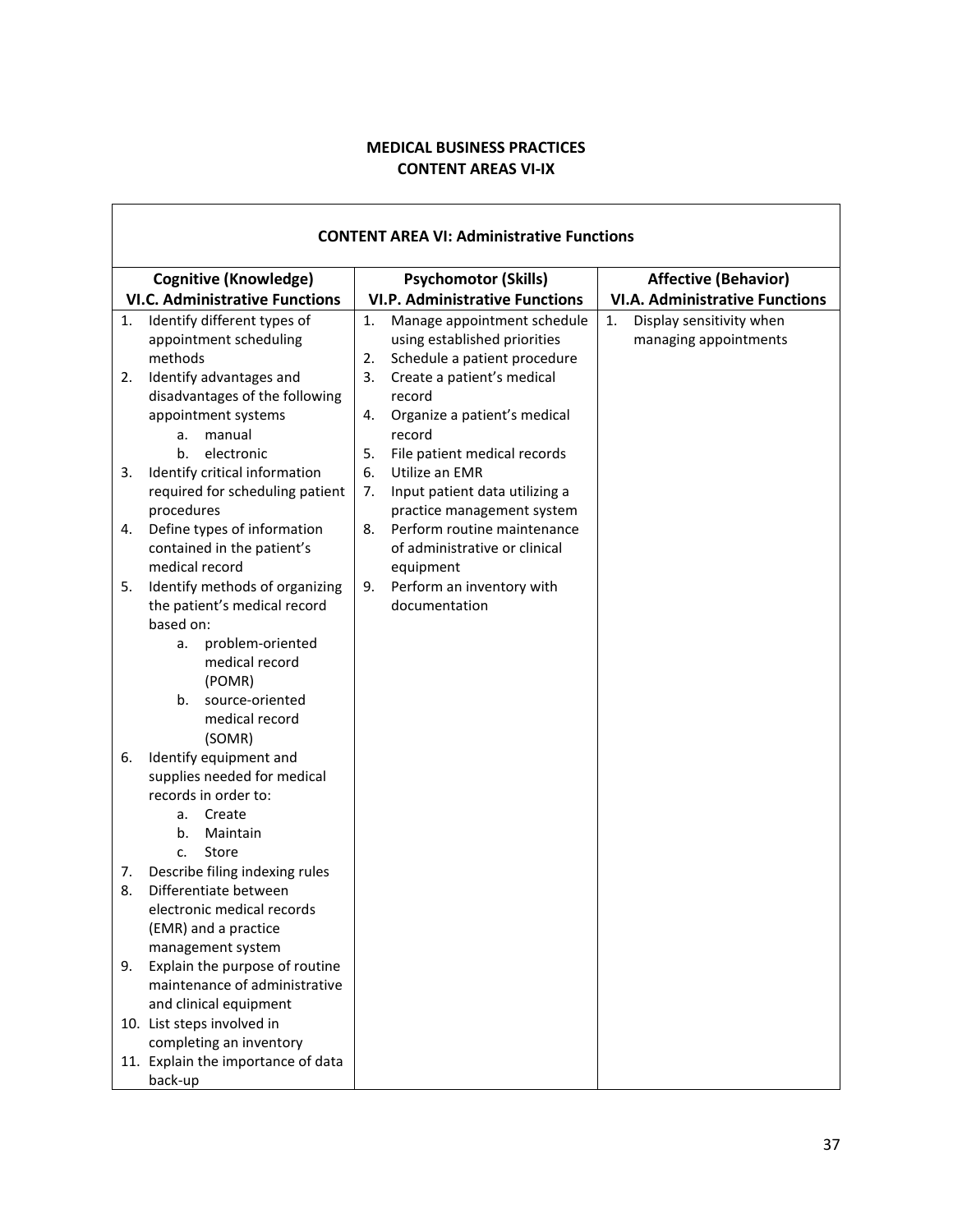| 12. Explain meaningful use as it<br>applies to EMR                                                                                                                                                                                                                                                                                                                                  |                                                                                                                                                                                                                                                                                                                          |                                                                                                                                                                   |  |  |
|-------------------------------------------------------------------------------------------------------------------------------------------------------------------------------------------------------------------------------------------------------------------------------------------------------------------------------------------------------------------------------------|--------------------------------------------------------------------------------------------------------------------------------------------------------------------------------------------------------------------------------------------------------------------------------------------------------------------------|-------------------------------------------------------------------------------------------------------------------------------------------------------------------|--|--|
| <b>CONTENT AREA VII: Basic Practice Finances</b>                                                                                                                                                                                                                                                                                                                                    |                                                                                                                                                                                                                                                                                                                          |                                                                                                                                                                   |  |  |
| <b>Cognitive (Knowledge)</b><br><b>VII.C. Basic Practice</b><br><b>Finances</b>                                                                                                                                                                                                                                                                                                     | <b>Psychomotor (Skills)</b><br><b>VII.P. Basic Practice Finances</b>                                                                                                                                                                                                                                                     | <b>Affective (Behavior)</b><br><b>VII.A. Basic Practice Finances</b>                                                                                              |  |  |
| Define the following<br>1.<br>bookkeeping terms:<br>a. charges<br>b. payments<br>c. accounts receivable<br>d. accounts payable<br>e. adjustments<br>Describe banking procedures<br>2.<br>as related to the ambulatory<br>care setting<br>Identify precautions for<br>3.<br>accepting the following types<br>of payments:<br>a. cash<br>b. check<br>c. credit card<br>d. debit card  | Perform accounts receivable<br>1.<br>procedures to patient<br>accounts including posting:<br>charges<br>а.<br>payments<br>b.<br>adjustments<br>c.<br>Prepare a bank deposit<br>2.<br>3.<br>Obtain accurate patient billing<br>information<br>Inform a patient of financial<br>4.<br>obligations for services<br>rendered | Demonstrate professionalism<br>1.<br>when discussing patient's<br>billing record<br>Display sensitivity when<br>2.<br>requesting payment for<br>services rendered |  |  |
| Describe types of adjustments<br>4.<br>made to patient accounts<br>including:<br>non-sufficient funds<br>a.<br>(NSF) check<br>collection agency<br>b.<br>transaction<br>credit balance<br>c.<br>third party<br>d.<br>Identify types of information<br>5.<br>contained in the patient's<br>billing record<br>Explain patient financial<br>6.<br>obligations for services<br>rendered |                                                                                                                                                                                                                                                                                                                          |                                                                                                                                                                   |  |  |
|                                                                                                                                                                                                                                                                                                                                                                                     | <b>CONTENT AREA VIII: Third Party Reimbursement</b>                                                                                                                                                                                                                                                                      |                                                                                                                                                                   |  |  |
| <b>Cognitive (Knowledge)</b><br><b>VIII.C. Third Party</b><br>Reimbursement                                                                                                                                                                                                                                                                                                         | <b>Psychomotor (Skills)</b><br><b>VIII.P. Third Party</b><br>Reimbursement                                                                                                                                                                                                                                               | <b>Affective (Behavior)</b><br><b>VIII.A. Third Party</b><br>Reimbursement                                                                                        |  |  |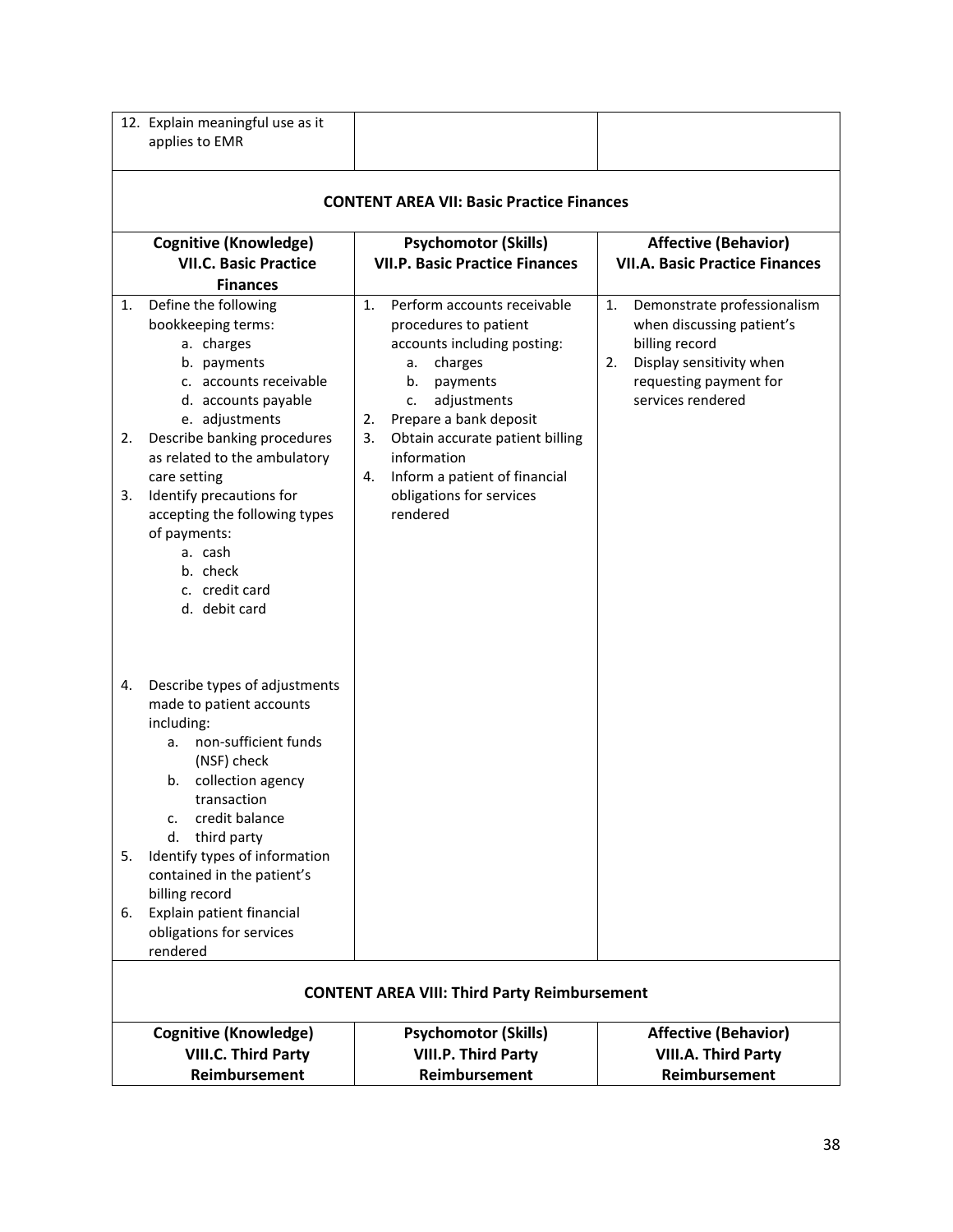| 1.<br>2.<br>3.<br>4.<br>5. | Identify:<br>types of third party<br>а.<br>plans<br>information required to<br>b.<br>file a third party claim<br>the steps for filing a<br>c.<br>third party claim<br>Outline managed care<br>requirements for patient<br>referral<br>Describe processes for:<br>verification of eligibility<br>a.<br>for services<br>precertification<br>b.<br>preauthorization<br>c.<br>Define a patient-centered<br>medical home (PCMH)<br>Differentiate between fraud<br>and abuse | 1.<br>2.<br>3.<br>4. | Interpret information on an<br>insurance card<br>Verify eligibility for services<br>including documentation<br>Obtain precertification or<br>preauthorization including<br>documentation<br>Complete an insurance claim<br>form | 1.<br>2.<br>3. | Interact professionally with<br>third party representatives<br>Display tactful behavior when<br>communicating with medical<br>providers regarding third party<br>requirements<br>Show sensitivity when<br>communicating with patients<br>regarding third party<br>requirements |
|----------------------------|------------------------------------------------------------------------------------------------------------------------------------------------------------------------------------------------------------------------------------------------------------------------------------------------------------------------------------------------------------------------------------------------------------------------------------------------------------------------|----------------------|---------------------------------------------------------------------------------------------------------------------------------------------------------------------------------------------------------------------------------|----------------|--------------------------------------------------------------------------------------------------------------------------------------------------------------------------------------------------------------------------------------------------------------------------------|
|                            |                                                                                                                                                                                                                                                                                                                                                                                                                                                                        |                      | <b>CONTENT AREA IX: Procedural and Diagnostic Coding</b>                                                                                                                                                                        |                |                                                                                                                                                                                                                                                                                |
|                            |                                                                                                                                                                                                                                                                                                                                                                                                                                                                        |                      |                                                                                                                                                                                                                                 |                |                                                                                                                                                                                                                                                                                |
|                            | <b>Cognitive (Knowledge)</b>                                                                                                                                                                                                                                                                                                                                                                                                                                           |                      | <b>Psychomotor (Skills)</b>                                                                                                                                                                                                     |                | <b>Affective (Behavior)</b>                                                                                                                                                                                                                                                    |
|                            | IX.C. Procedural and                                                                                                                                                                                                                                                                                                                                                                                                                                                   |                      | IX.P. Procedural and Diagnostic                                                                                                                                                                                                 |                | IX.A. Procedural and Diagnostic                                                                                                                                                                                                                                                |
|                            | <b>Diagnostic Coding</b>                                                                                                                                                                                                                                                                                                                                                                                                                                               |                      | Coding                                                                                                                                                                                                                          |                | Coding                                                                                                                                                                                                                                                                         |
| 1.                         | Describe how to use the most<br>current procedural coding<br>system                                                                                                                                                                                                                                                                                                                                                                                                    | 1.<br>2.<br>3.       | Perform procedural coding<br>Perform diagnostic coding<br>Utilize medical necessity                                                                                                                                             | 1.             | Utilize tactful communication<br>skills with medical providers to<br>ensure accurate code selection                                                                                                                                                                            |
| 2.                         | Describe how to use the most<br>current diagnostic coding<br>classification system                                                                                                                                                                                                                                                                                                                                                                                     |                      | guidelines                                                                                                                                                                                                                      |                |                                                                                                                                                                                                                                                                                |
| 3.                         | Describe how to use the most<br>current HCPCS level II coding<br>system                                                                                                                                                                                                                                                                                                                                                                                                |                      |                                                                                                                                                                                                                                 |                |                                                                                                                                                                                                                                                                                |
| 4.                         | Discuss the effects of:<br>a. upcoding<br>b. down coding                                                                                                                                                                                                                                                                                                                                                                                                               |                      |                                                                                                                                                                                                                                 |                |                                                                                                                                                                                                                                                                                |
| 5.                         | Define medical necessity as it<br>applies to procedural and<br>diagnostic coding                                                                                                                                                                                                                                                                                                                                                                                       |                      |                                                                                                                                                                                                                                 |                |                                                                                                                                                                                                                                                                                |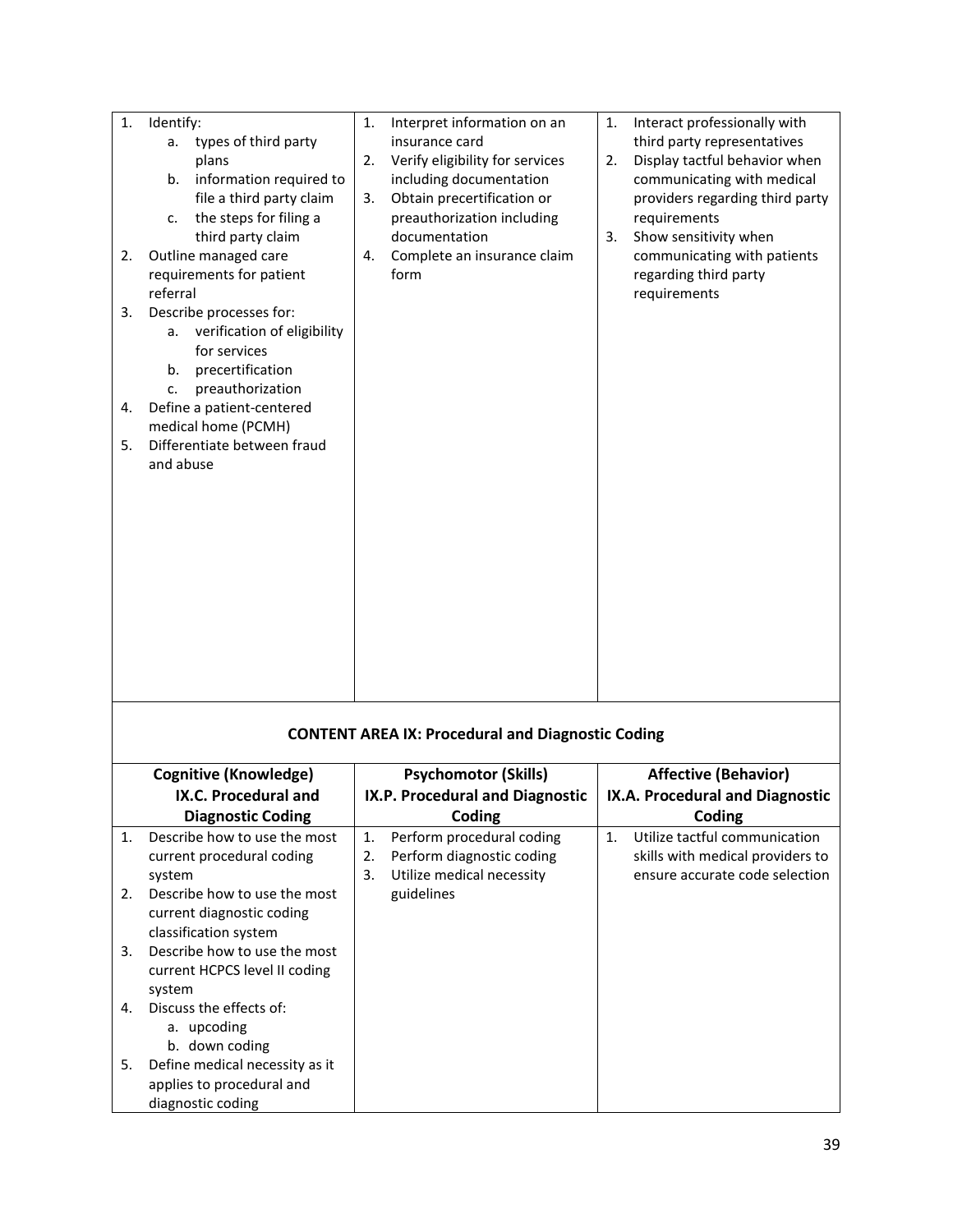## **MEDICAL LAW AND ETHICS CONTENT AREAS X-XI**

r

|    | <b>CONTENT AREA X: Legal Implications</b>                   |                                                                           |  |  |  |
|----|-------------------------------------------------------------|---------------------------------------------------------------------------|--|--|--|
|    | <b>Cognitive (Knowledge)</b>                                | <b>Affective (Behavior)</b><br><b>Psychomotor (Skills)</b>                |  |  |  |
|    | X.C. Legal Implications                                     | X.A. Legal Implications<br>X.P. Legal Implications                        |  |  |  |
| 1. | Differentiate between scope of                              | Locate a state's legal scope of<br>Demonstrate sensitivity to<br>1.<br>1. |  |  |  |
|    | practice and standards of care                              | practice for medical assistants<br>patient rights                         |  |  |  |
|    | for medical assistants                                      | Apply HIPAA rules regarding:<br>Protect the integrity of the<br>2.<br>2.  |  |  |  |
| 2. | Compare and contrast                                        | medical record<br>privacy<br>a.                                           |  |  |  |
|    | provider and medical assistant                              | b.<br>release of information                                              |  |  |  |
|    | roles in terms of standard of                               | 3.<br>Document patient care                                               |  |  |  |
|    | care                                                        | accurately in the medical                                                 |  |  |  |
| 3. | Describe components of the                                  | record                                                                    |  |  |  |
|    | Health Insurance Portability &                              | Apply the Patient's Bill of<br>4.                                         |  |  |  |
| 4. | Accountability Act (HIPAA)<br>Summarize the Patient Bill of | Rights as it relates to:<br>choice of treatment<br>a.                     |  |  |  |
|    | Rights                                                      | consent for treatment<br>b.                                               |  |  |  |
| 5. | Discuss licensure and                                       | refusal of treatment<br>$C_{\cdot}$                                       |  |  |  |
|    | certification as they apply to                              | Perform compliance reporting<br>5.                                        |  |  |  |
|    | healthcare providers                                        | based on public health                                                    |  |  |  |
| 6. | Compare criminal and civil law                              | statutes                                                                  |  |  |  |
|    | as they apply to practicing                                 | Report an illegal activity in the<br>6.                                   |  |  |  |
|    | medical assistant                                           | healthcare setting following                                              |  |  |  |
| 7. | Define:                                                     | proper protocol                                                           |  |  |  |
|    | a. negligence                                               | Complete an incident report<br>7.                                         |  |  |  |
|    | b. malpractice                                              | related to an error in patient                                            |  |  |  |
|    | statute of limitations<br>c.                                | care                                                                      |  |  |  |
|    | Good Samaritan Act(s)<br>d.                                 |                                                                           |  |  |  |
|    | <b>Uniform Anatomical</b><br>e.                             |                                                                           |  |  |  |
|    | Gift Act                                                    |                                                                           |  |  |  |
|    | f.<br>living will/advanced                                  |                                                                           |  |  |  |
|    | directives                                                  |                                                                           |  |  |  |
|    | medical durable power<br>g.                                 |                                                                           |  |  |  |
|    | of attorney<br><b>Patient Self</b><br>h.                    |                                                                           |  |  |  |
|    | <b>Determination Act</b>                                    |                                                                           |  |  |  |
|    | (PSDA)                                                      |                                                                           |  |  |  |
|    | risk management<br>i.                                       |                                                                           |  |  |  |
| 8. | Describe the following types of                             |                                                                           |  |  |  |
|    | insurance:                                                  |                                                                           |  |  |  |
|    | liability<br>a.                                             |                                                                           |  |  |  |
|    | professional<br>b.                                          |                                                                           |  |  |  |
|    | (malpractice)                                               |                                                                           |  |  |  |
|    | personal injury<br>c.                                       |                                                                           |  |  |  |
| 9. | List and discuss legal and                                  |                                                                           |  |  |  |
|    | illegal applicant interview                                 |                                                                           |  |  |  |
|    | questions                                                   |                                                                           |  |  |  |

٦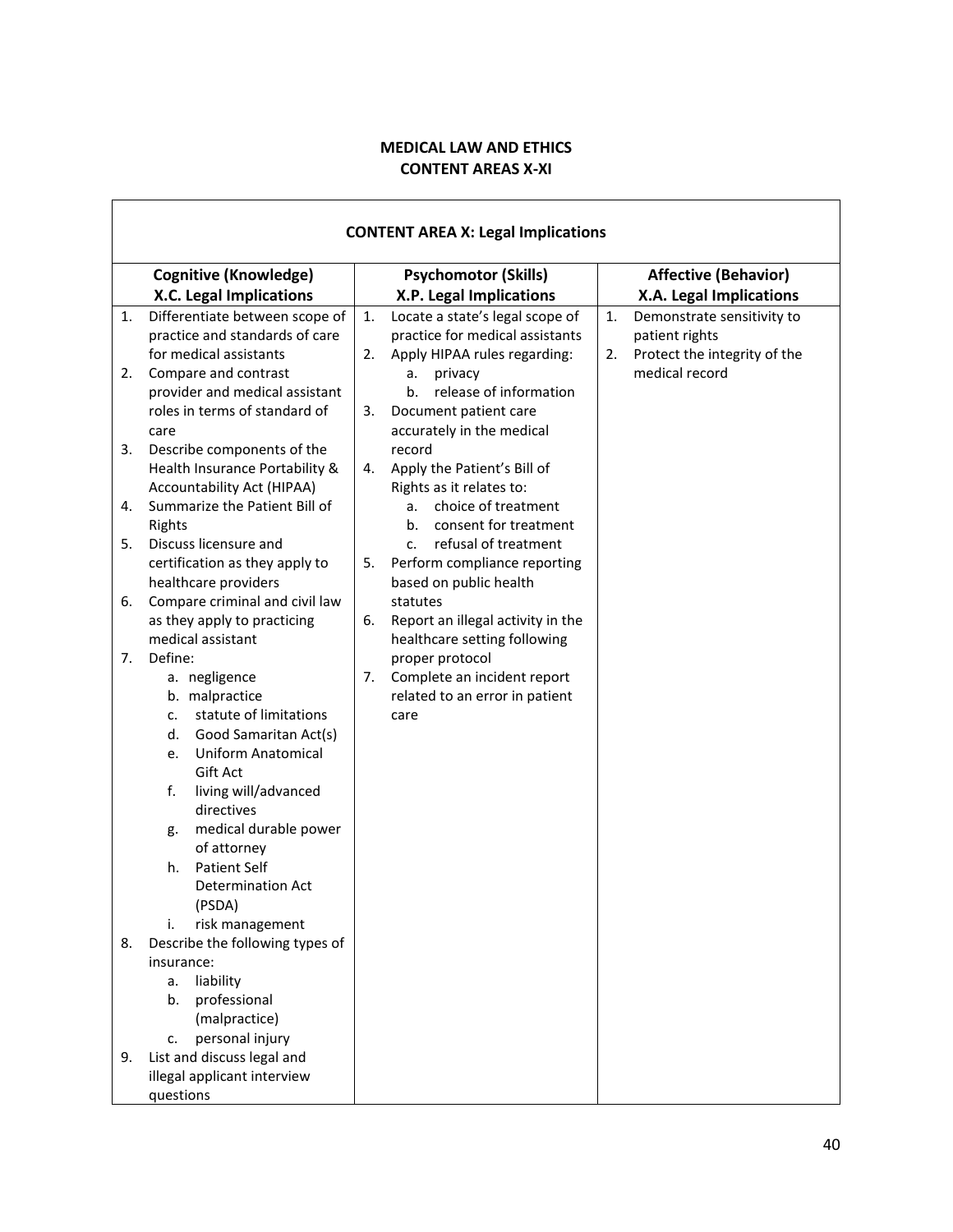#### **CONTENT AREA XI: Ethical Considerations**

| <b>Cognitive (Knowledge)</b><br><b>XI.C. Ethical Considerations</b>                                     | <b>Psychomotor (Skills)</b><br><b>XI.P. Ethical Considerations</b>                                                                        | <b>Affective (Behavior)</b><br><b>XI.A. Ethical Considerations</b>                             |  |
|---------------------------------------------------------------------------------------------------------|-------------------------------------------------------------------------------------------------------------------------------------------|------------------------------------------------------------------------------------------------|--|
|                                                                                                         |                                                                                                                                           |                                                                                                |  |
| Define:<br>ethics<br>a.<br>morals<br>b.<br>Differentiate between<br>personal and professional<br>ethics | Develop a plan for separation<br>1.<br>of personal and professional<br>ethics<br>Demonstrate appropriate<br>response(s) to ethical issues | Recognize the impact personal<br>1.<br>ethics and morals have on the<br>delivery of healthcare |  |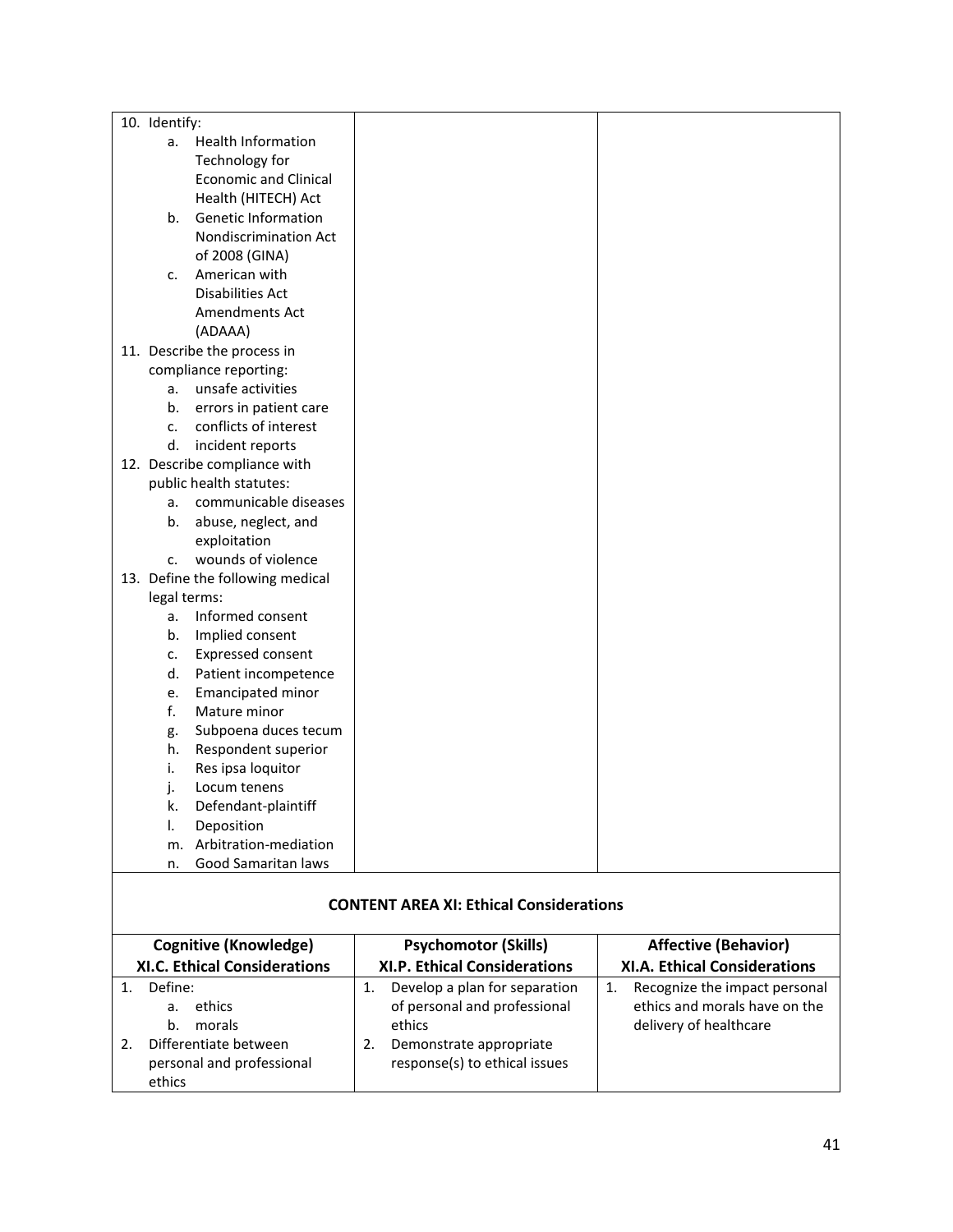| Identify the effect of personal |  |
|---------------------------------|--|
| morals on professional          |  |
| performance                     |  |

#### **SAFETY AND EMERGENCY PRACTICES CONTENT AREA XII**

r

|    | <b>CONTENT AREA XII: Protective Practices</b>                                                                                                                                              |                                                                                                                                                                                                  |                                                                                                           |  |  |
|----|--------------------------------------------------------------------------------------------------------------------------------------------------------------------------------------------|--------------------------------------------------------------------------------------------------------------------------------------------------------------------------------------------------|-----------------------------------------------------------------------------------------------------------|--|--|
|    | <b>Cognitive (Knowledge)</b>                                                                                                                                                               | <b>Psychomotor (Skills)</b>                                                                                                                                                                      | <b>Affective (Behavior)</b>                                                                               |  |  |
|    | <b>XII.C. Protective Practices</b>                                                                                                                                                         | <b>XII.P. Protective Practices</b>                                                                                                                                                               | <b>XII.A. Protective Practices</b>                                                                        |  |  |
| 1. | Identify:<br>safety signs<br>a.<br>symbols<br>b.<br>labels<br>C.                                                                                                                           | 1.<br>Comply with:<br>a. safety signs<br>b. symbols<br>c. labels                                                                                                                                 | Recognize the physical and<br>1.<br>emotional effects on persons<br>involved in an emergency<br>situation |  |  |
| 2. | Identify safety techniques that<br>can be used in responding to<br>accidental exposure to:<br>blood<br>a.<br>other body fluids<br>b.<br>needle sticks<br>C <sub>1</sub><br>d.<br>chemicals | Demonstrate proper use of:<br>2.<br>a. eyewash equipment<br>b. fire extinguishers<br>c. sharps disposal<br>containers<br>Use proper body mechanics<br>3.<br>4.<br>Participate in a mock exposure | Demonstrate self-awareness in<br>2.<br>responding to an emergency<br>situation                            |  |  |
| 3. | Discuss fire safety issues in an<br>ambulatory healthcare<br>environment                                                                                                                   | event with documentation of<br>specific steps<br>Evaluate the work<br>5.                                                                                                                         |                                                                                                           |  |  |
| 4. | Describe fundamental<br>principles for evacuation of a<br>healthcare setting                                                                                                               | environment to identify unsafe<br>working conditions                                                                                                                                             |                                                                                                           |  |  |
| 5. | Describe the purpose of Safety<br>Data Sheets (SDS) in a<br>healthcare setting                                                                                                             |                                                                                                                                                                                                  |                                                                                                           |  |  |
| 6. | Discuss protocols for disposal<br>of biological chemical<br>materials                                                                                                                      |                                                                                                                                                                                                  |                                                                                                           |  |  |
| 7. | Identify principles of:<br>body mechanics<br>a.<br>ergonomics<br>b.                                                                                                                        |                                                                                                                                                                                                  |                                                                                                           |  |  |
| 8. | Identify critical elements of an<br>emergency plan for response<br>to a natural disaster or other<br>emergency                                                                             |                                                                                                                                                                                                  |                                                                                                           |  |  |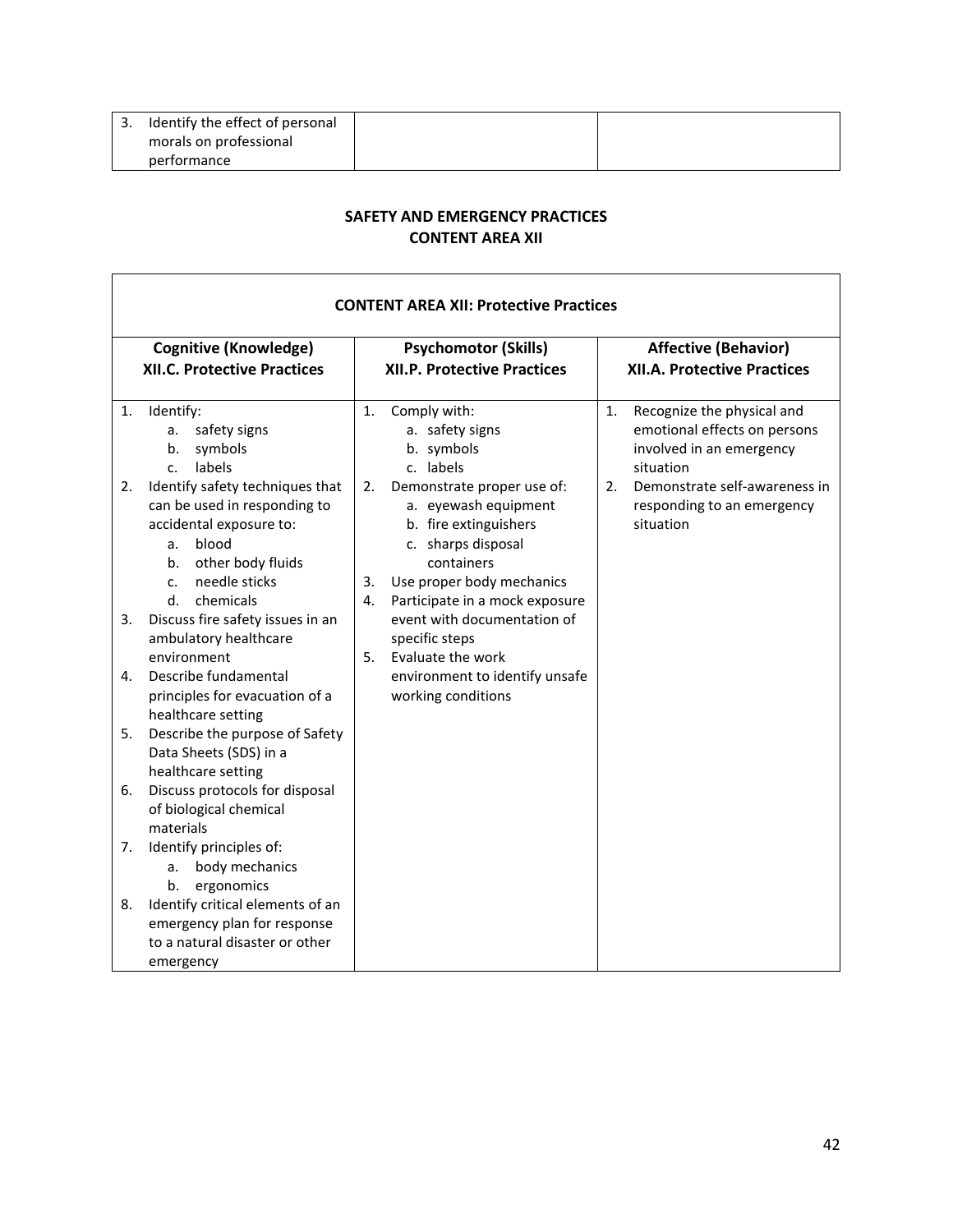# **THE CHRIST COLLEGE OF NURSING AND HEALTH SCIENCES**

# **AAS MEDICAL ASSISITNG DEPARTMENT**

# Student Handbook Verification Form

<span id="page-42-0"></span>I have obtained and read (or will read on-line version) of The Christ Hospital AAS Medical Assistant Program publications:

 Associate of Applied Science Medical Assisting Department Student Handbook (Fall 2021-2022 Edition).